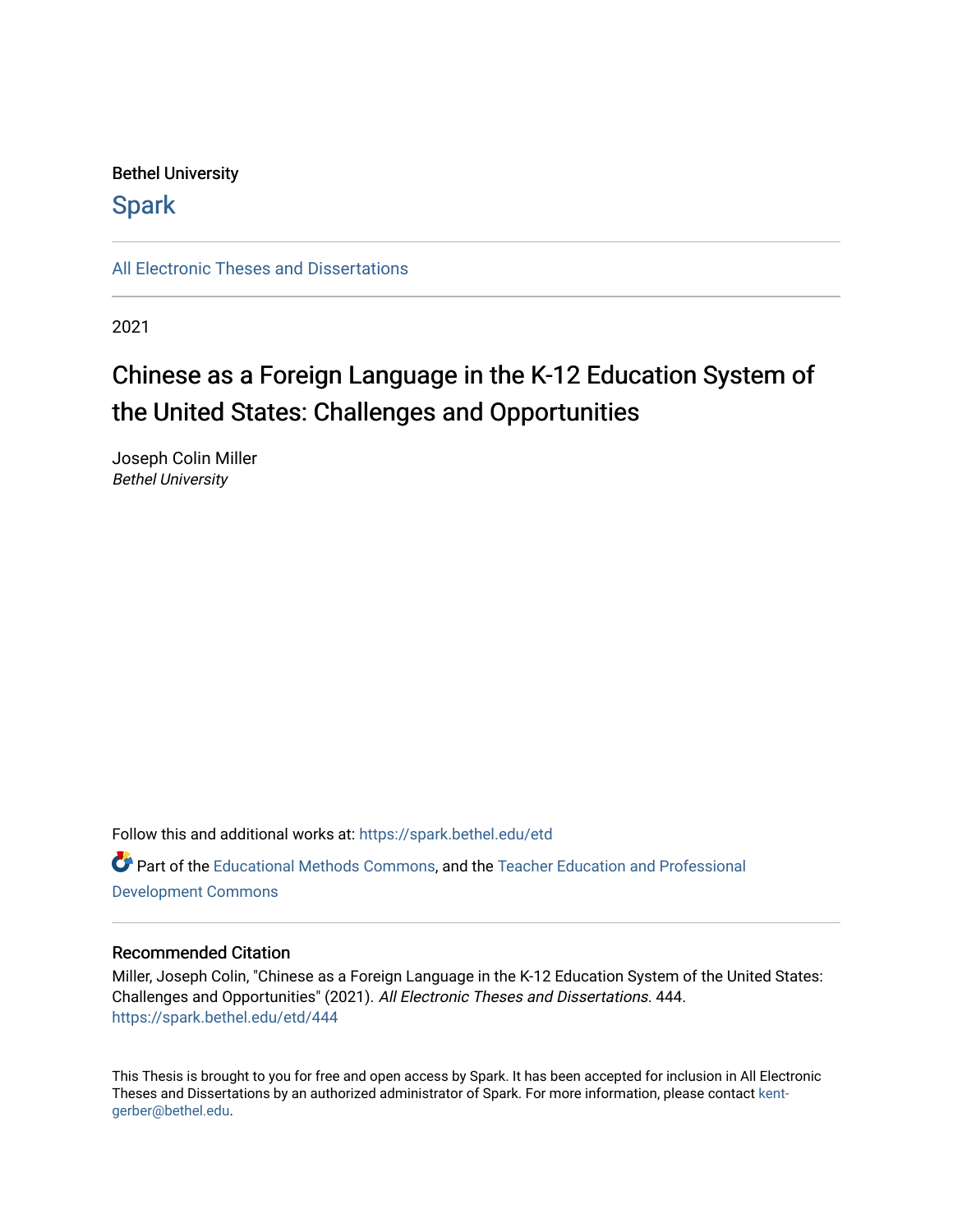# CHINESE AS A FOREIGN LANGUAGE IN THE K-12 EDUCATION SYSTEM OF THE UNITED STATES: CHALLENGES AND OPPORTUNITIES

SUBMITTED TO THE FACULTY

OF BETHEL UNIVERSITY

BY

JOSEPH C. MILLER

# IN PARTIAL FULFILLMENT OF THE REQUIREMENTS

# FOR THE DEGREE OF

MASTER OF ARTS IN TEACHING

MAY 2021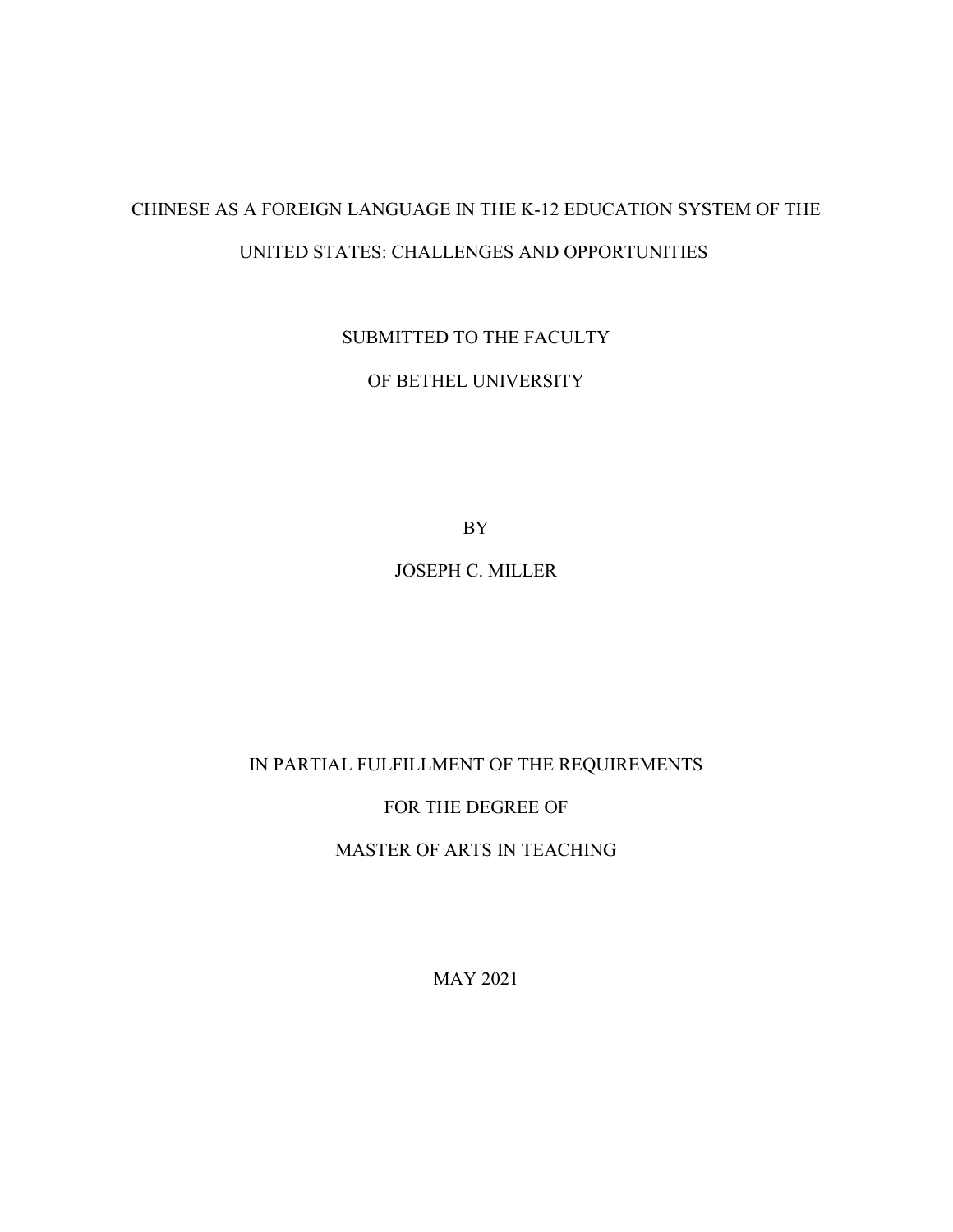# BETHEL UNIVERSITY

# CHINESE AS A FOREIGN LANGUAGE IN THE K-12 EDUCATION SYSTEM OF THE UNITED STATES: CHALLENGES AND OPPORTUNITIES

Joseph C. Miller

May 2021

# APPROVED

Thesis Advisor: Dr. Louise Wilson

Program Director: Dr. Molly Wickam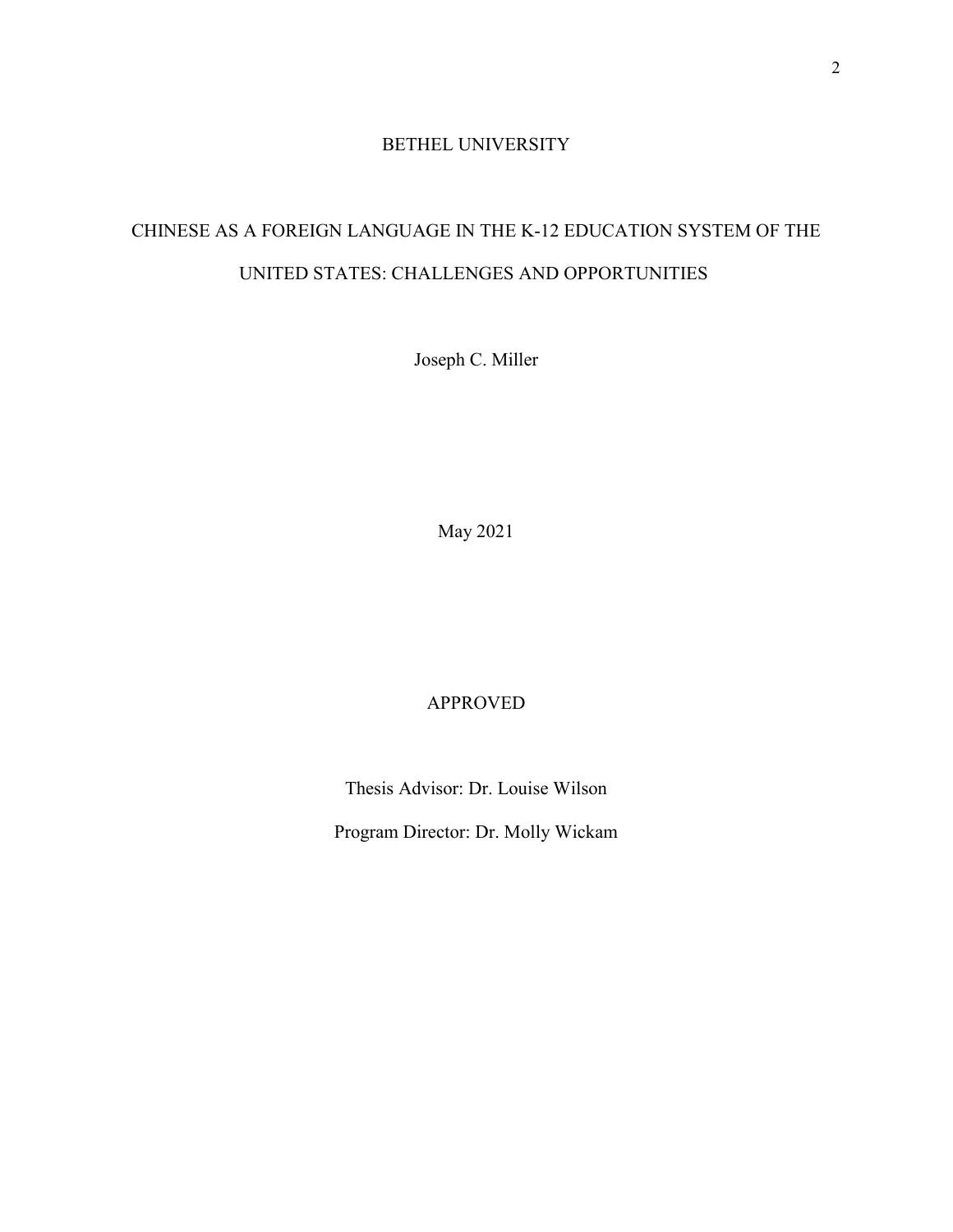### Abstract

This paper examines the state of the Chinese as a Foreign Language (CFL) education system in the United States at the K-12 level. The approach to this research first demonstrates the importance of Chinese language expertise to the United States government as well as to private citizens in light of economic opportunities and national security interests. After establishing the relevance of engagement with China on multiple levels and therefore the appropriateness of learning Chinese (specifically Mandarin, but also Cantonese), the focus turns to the institutional and pedagogical aspects of K-12 Chinese education. On the institutional level, CFL programs are spreading across the nation. Problems with funding, teacher training, and underdeveloped curriculum are mitigating factors to program success in many cases. On the pedagogical level, differences between the educational cultures of Chinese teachers and American students can hamper classroom learning, along with inherent difficulties with Mandarin Chinese. Task Based Language Teaching (TBLT) offers a promising teaching methodology, although it remains an understudied and novel approach. While many CFL programs are successful, improvements are necessary across the board as student attrition due to structural problems prevents a sufficient number of Chinese language experts from entering relevant professional fields. A National Strategy to unify CFL program development and resources is proposed to help schools struggling with adequate Chinese language course offerings. Other practical measures can be taken to improve the quality and overall presence of CFL programs across the country, thus ensuring both economic opportunities and national security interests are satisfied.

*Keywords:* CFL, Chinese, Mandarin, National Strategy, National Defense Strategy, K-12 Education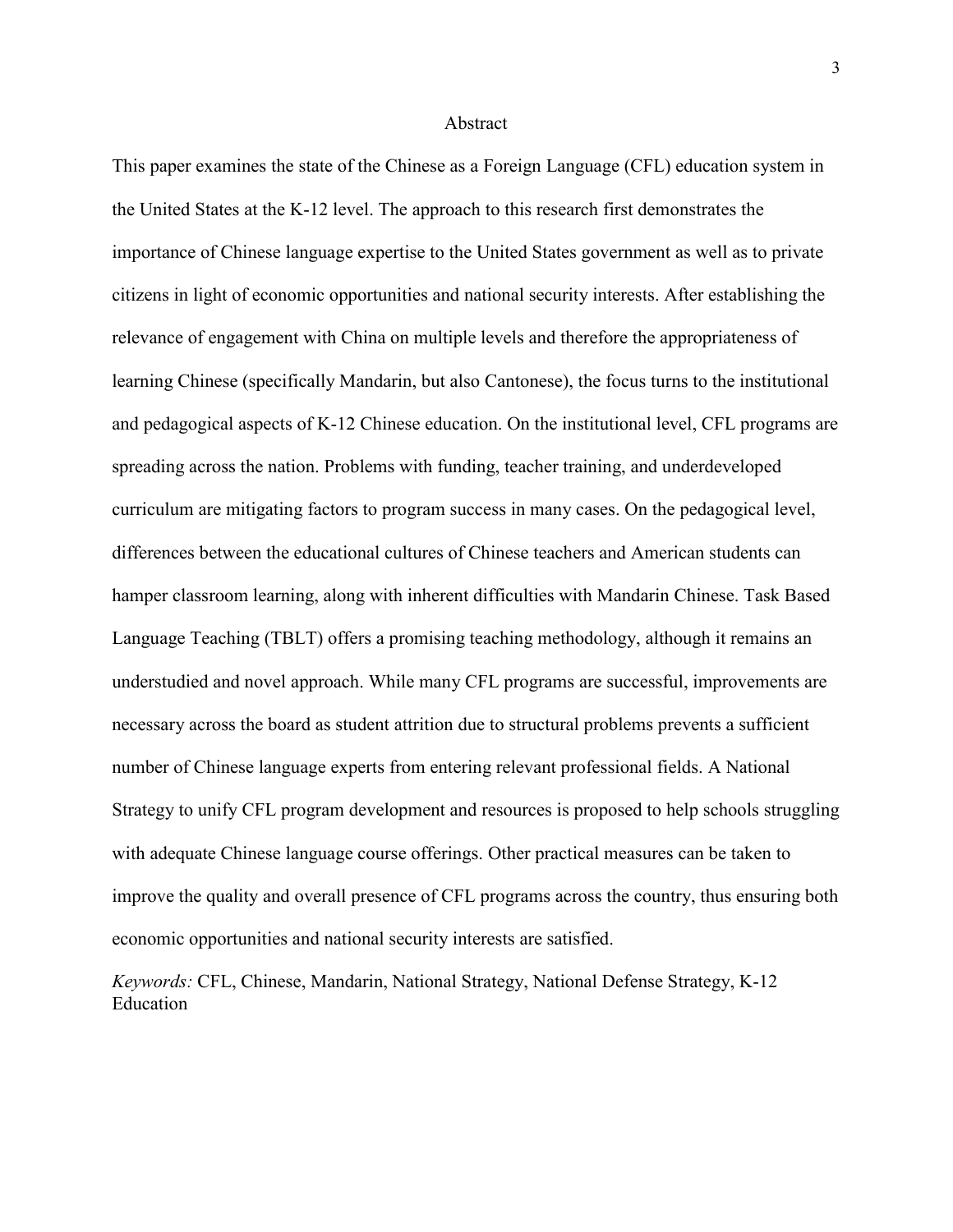# Table of Contents

| Abstract                                                                              | 3  |
|---------------------------------------------------------------------------------------|----|
| List of Tables                                                                        | 6  |
| Chapter I: Introduction                                                               | 7  |
| The Importance of Chinese                                                             |    |
| The Nature of Mandarin Chinese                                                        | 10 |
| Conjugations                                                                          | 11 |
| Characters                                                                            | 12 |
| Tones                                                                                 | 13 |
| <b>Research Methods</b>                                                               | 15 |
| <b>Analytical Metrics</b>                                                             | 16 |
| Chapter II: Literature Review                                                         | 18 |
| The Economic Dimension of Chinese as a Foreign Language                               | 18 |
| The Chinese Language Industry                                                         | 18 |
| <b>Employment Opportunities</b>                                                       | 20 |
| The National Security Dimension of Chinese as a Foreign Language                      | 22 |
| The National Defense Strategy (NDS)                                                   | 22 |
| The Strategic Plan for Language Skills, Regional Expertise, and Cultural Capabilities |    |
| (LREC)                                                                                | 24 |
| Federal Chinese Language Programs                                                     | 25 |
| The Commission on Language Learning: National Strategy                                | 28 |
| The Institutional Dimension of Chinese as a Foreign Language                          | 31 |
| The Growth of Chinese Language Programs                                               | 32 |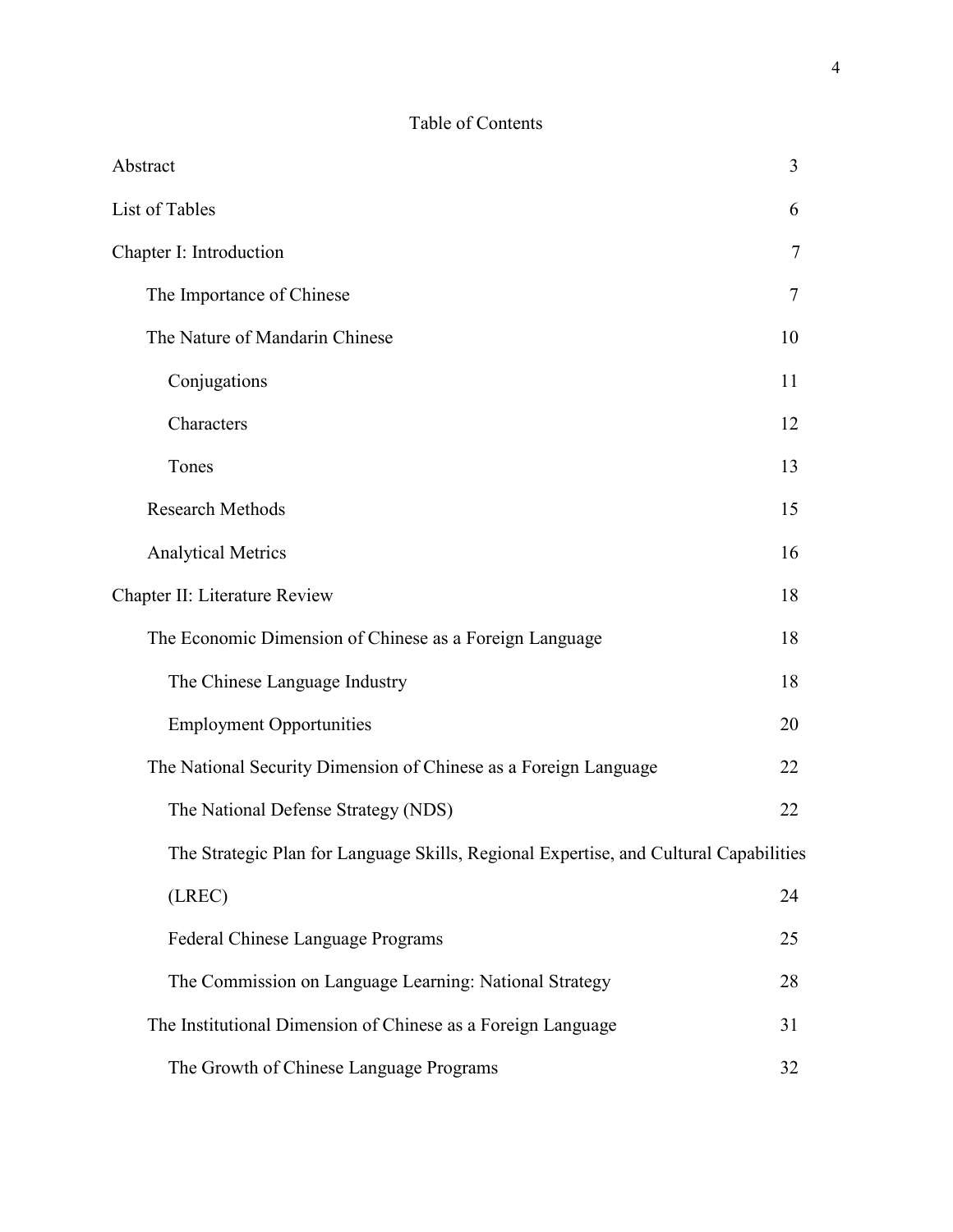| The Foreign Language Enrollment Survey (FLES)              | 32 |
|------------------------------------------------------------|----|
| Language Program Structures                                | 35 |
| Factors Influencing Program Structure Effectiveness        | 36 |
| Program Articulation                                       | 37 |
| Program Development Efforts                                | 37 |
| The Pedagogical Dimension of Chinese as a Foreign Language | 39 |
| Curriculum                                                 | 40 |
| <b>Teaching Style</b>                                      | 42 |
| Task Based Language Teaching (TBLT)                        | 44 |
| <b>Teacher Qualifications</b>                              | 45 |
| Program Intensity                                          | 47 |
| Chapter III: Discussion and Conclusion                     | 50 |
| Professional Application                                   | 51 |
| The Institutional Dimension                                | 51 |
| Recommendations to Improve the Institutional Dimension     | 53 |
| The Pedagogical Dimension                                  | 56 |
| Program Structure                                          | 57 |
| Recommendations to Improve the Pedagogical Dimension       | 57 |
| Limitations of the Research                                | 60 |
| Implications for Future Research                           | 61 |
| Conclusion                                                 | 61 |
| References                                                 | 63 |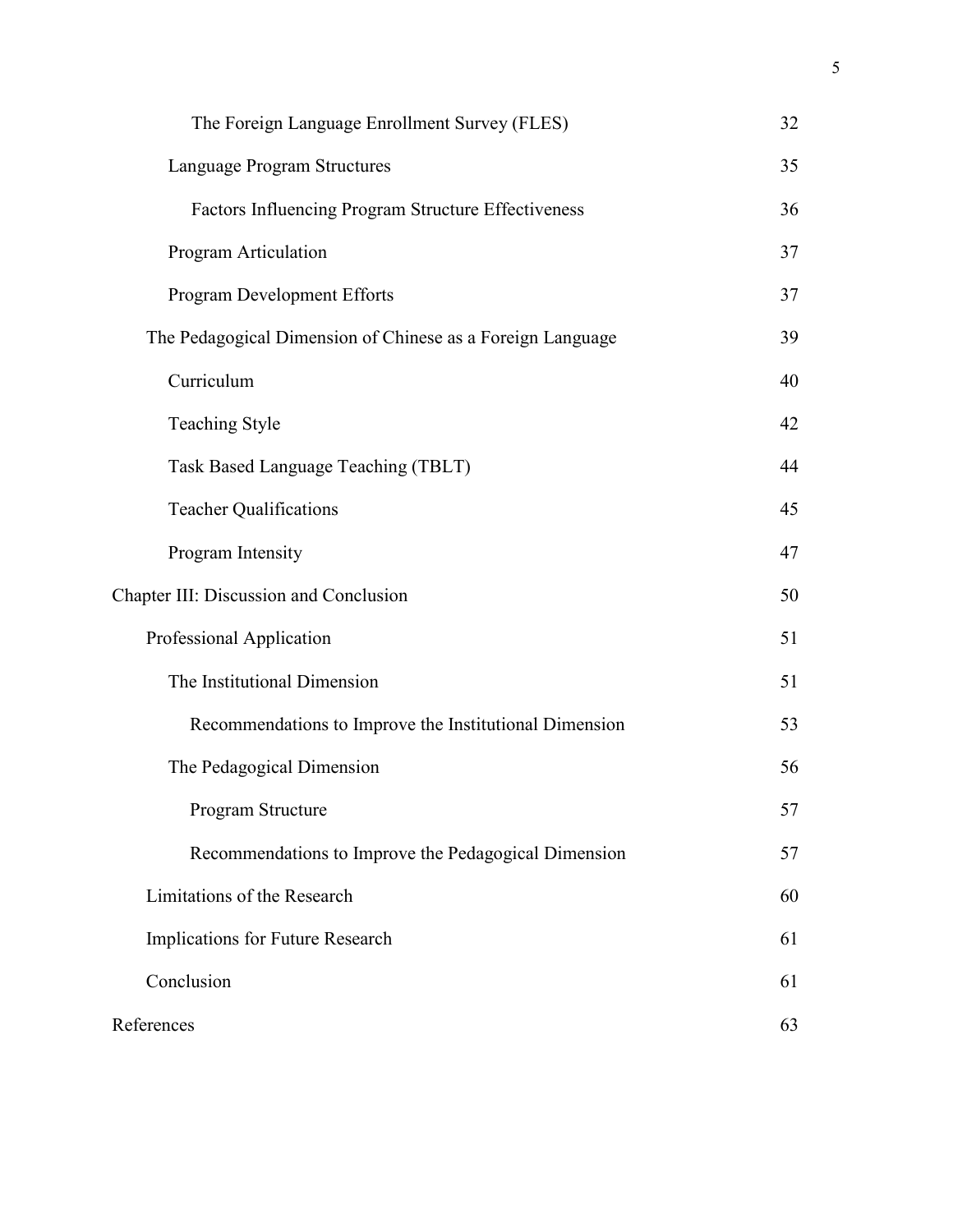# List of Tables

Table

| 1 Dictionary Entries for Shi                                                        | 14 |
|-------------------------------------------------------------------------------------|----|
| 2 Online Job Search Results for Chinese-Related Postings, United States, March 2021 | 20 |
| 3 Federal Language Programs                                                         | 27 |
| 4 Percent of High School Spanish and Chinese Language Programs in 1997, 2008        | 32 |
| 5 US Secondary Level CFL Program Structures                                         | 35 |
| 6 Methodological Principles (MPs) for Task Based Language Teaching (TBLT)           | 44 |
|                                                                                     |    |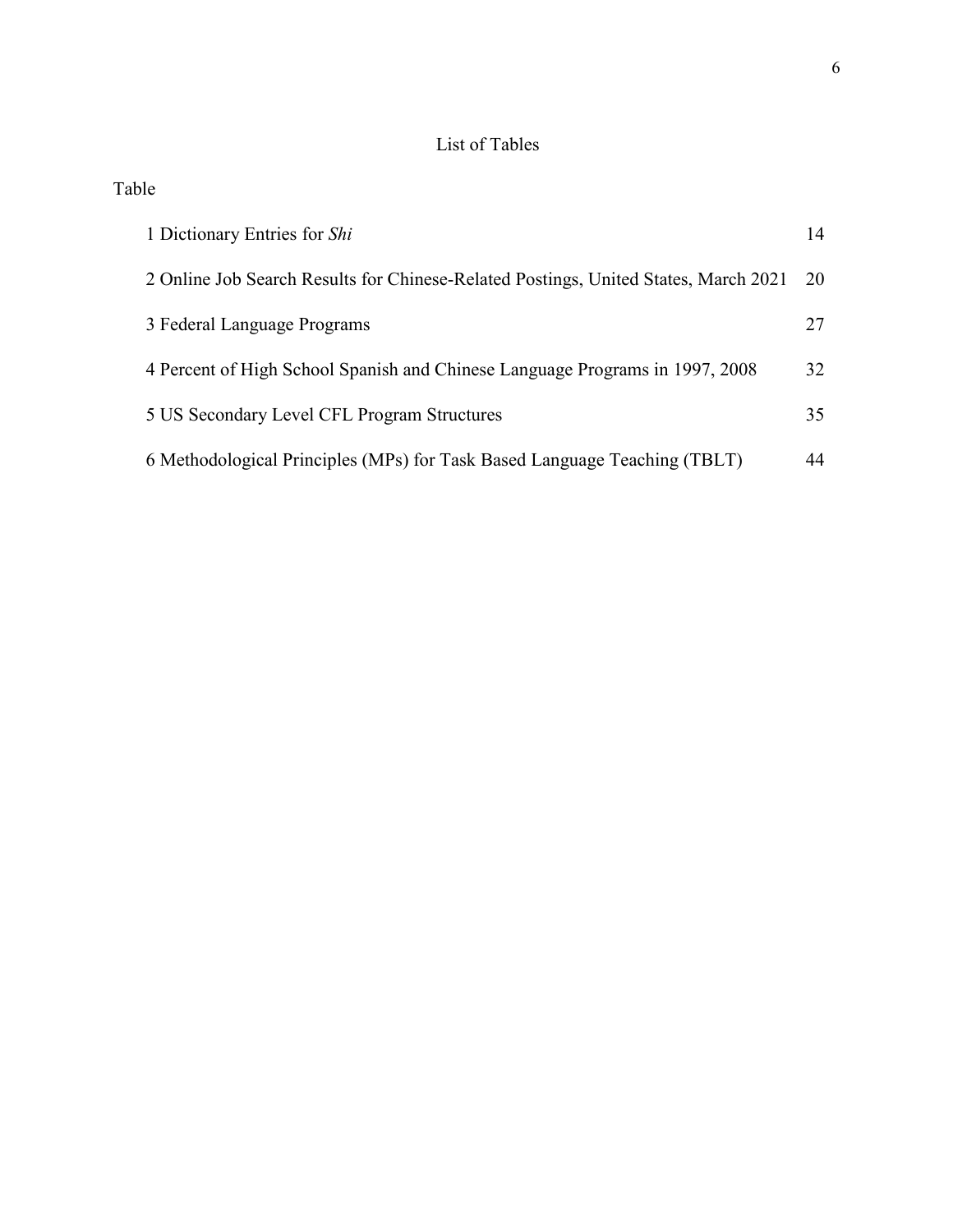### **CHAPTER I: INTRODUCTION**

The United States and China have experienced historic levels of economic integration through international trade since China began reforming its socialist economic system in 1979 (Ren, 20[1](#page-7-0)3). China's *reform and opening up* (改革开放-gaigekaifang)<sup>1</sup> to international engagement through progressive market reforms culminated in the country's accession to the World Trade Organization (WTO) in 2001 (Wang, 2003). As a consequence of economic liberalization, Chinese citizens have been able to take advantage of opportunities to study and work abroad at unprecedented rates. While study of English has been a primary vehicle for international opportunities, the main vectors of those opportunities have been the American education (especially university) system, along with employment in multinational corporations (Ali & Guo, 2005). The knowledge gained and expertise learned by engagement with the United States and other western countries has contributed significantly to China's development over the last four decades, not to mention significant internal political economic shifts as a consequence of reforms.

### **The Importance of Chinese**

Growth of the Chinese economy and geopolitical influence has made China a comparable economic power to the United States, as China now boasts the world's second largest economy. Simultaneously, China has established its role as a strategic competitor and geopolitical rival (Mattis, 2018). While the Chinese economy is firmly established in trade partnerships and integrally linked to global supply chains, its success has derived from actions that simultaneously pose major security threats to the United States, such as economic espionage and intellectual property theft on a massive scale. The Chinese Communist Party (CCP) has used its influence

 $\overline{a}$ 

<span id="page-7-0"></span> $<sup>1</sup>$  This is the Chinese name for the official central government initiative.</sup>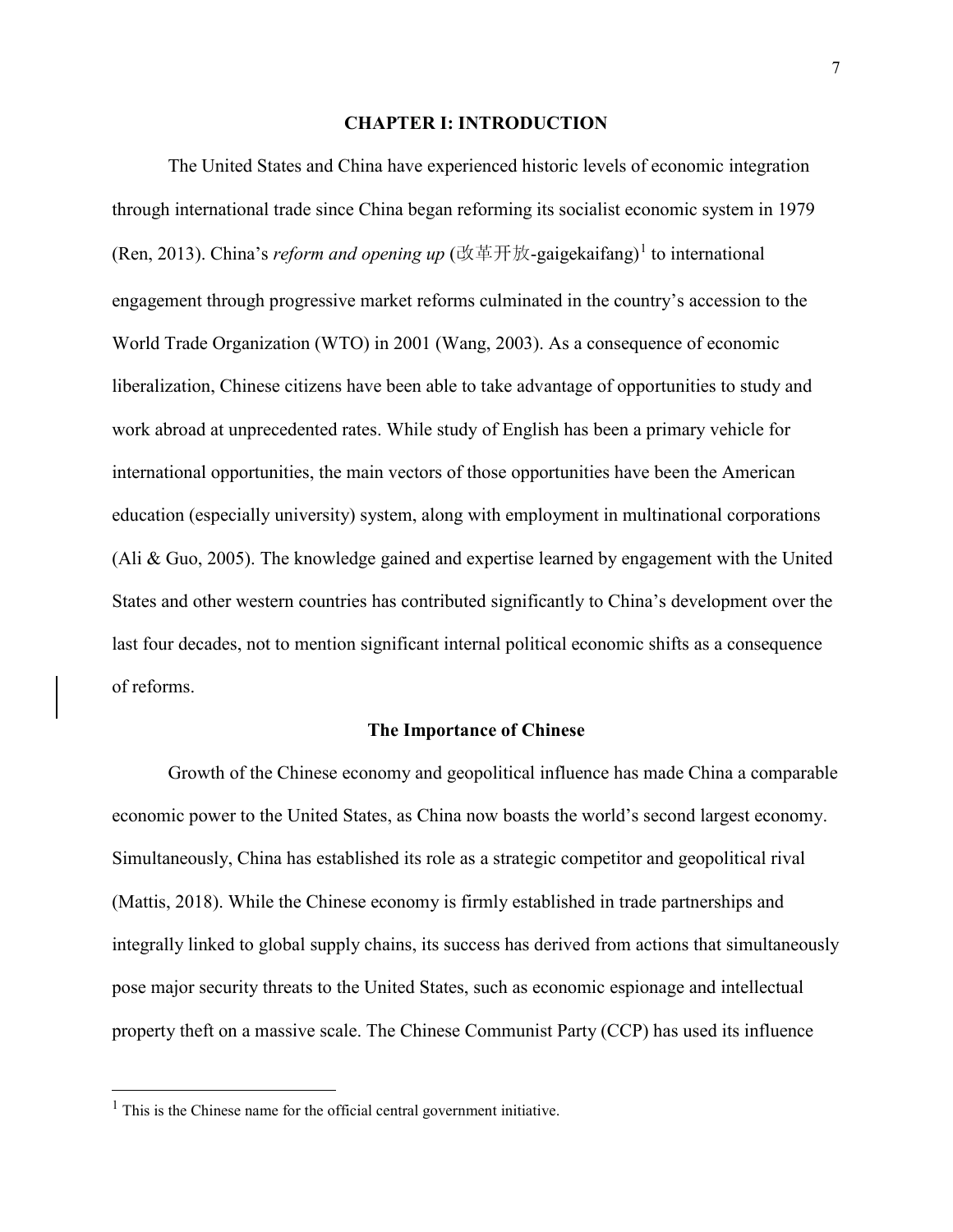abroad to leverage neighboring countries and foreign institutions for its geopolitical agenda. As both an economic partner and a strategic rival, the demand for sufficient engagement with China on multiple economic and geopolitical fronts increases. Proper engagement on the part of the United States can be adequately achieved by marshalling national expertise about China, along with competent cross-cultural interfacing at diplomatic, economic, and cultural levels. Expertise and competent interfacing require linguistic mastery of Mandarin Chinese (as well as Cantonese, $2$  though to a lesser extent), in order to acutely understand Chinese stakeholders and to effectively engage in the strategic partnership.

The United States government has developed initiatives specifically on the linguistic front to meet the needs of its National Defense Strategy (NDS) with regard to China (Mattis, 2018). Initiatives have been implemented by the Department of Defense to target critical language<sup>[3](#page-8-1)</sup> needs by establishing programs and allocating resources to K-12 and postsecondary educational institutions to that end (Department of Defense, 2014). In addition to federal initiatives, Chinese as a Foreign Language (CFL) in the United States has been increasingly offered in K-12 and postsecondary educational settings in order to meet demand driven by China's increased influence on the world stage. Beyond national defense reasons, Chinese language programs have proliferated because of the economic opportunities that have become increasingly available through multinational corporations and academic institutions.

Since the 1980s, the Chinese government as well as citizen stakeholders have aggressively pursued economic development and the enrichment of human capital by focusing

 $\overline{a}$ 

<span id="page-8-0"></span><sup>&</sup>lt;sup>2</sup> Mandarin is the official language of the People's Republic of China. However, Cantonese is widely spoken in the south of China and in Chinese diaspora communities.

<span id="page-8-1"></span><sup>&</sup>lt;sup>3</sup> Critical languages are those languages identified by the U.S. Department of Defense as critical to national security (National Security Education Program, n.d.). The category of critical languages includes over 60 world languages and are more often than not less commonly taught in American educational institutions.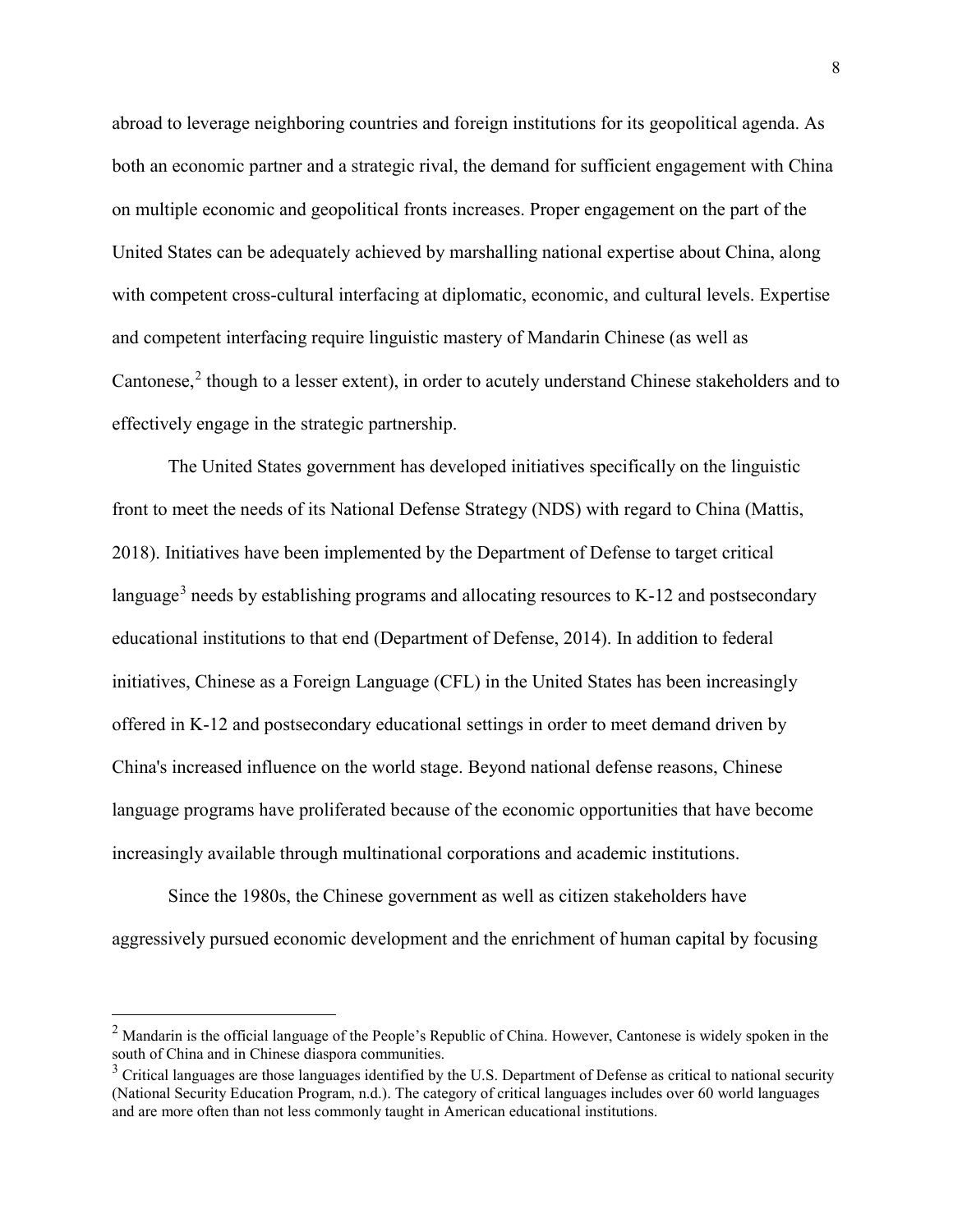on entrepreneurship and education, both domestically and internationally. However, while waves of Chinese high school and college students have gone overseas to study abroad as a means of gaining a competitive edge at home or to take advantage of opportunities not available in China, investment and interest in the opposite direction toward Chinese language and culture, while attaining measurable increases, has not been commensurate. Although the rise in popularity of Chinese language programs in the U.S. reflects the growing interconnectedness of the two countries' economies and the necessity for Chinese language and cultural expertise as a matter of economic as well as of national security importance, many language programs have failed to produce a sustainable cadre of interested or experienced Chinese language experts, or stakeholders. The retention of language learners in the field of CFL is often hampered by institutional structures at the secondary and postsecondary levels that render CFL either a hindrance to more industry-specific career tracks or that turn out to be ineffective at developing high linguistic competence for careers where Chinese is required.

As a matter of economic and national security interest, The American Academy of Arts and Sciences (AAAS) was commissioned by the United States Congress in 2014 to examine the parameters of a National Strategy for K-12 and postsecondary language education capable of addressing contemporary language needs (American Academy of Arts and Sciences [AAAS], 2017). The Academy created a Commission on Language Learning (CLL) in 2015 to respond to the Congressional request. The CLL found that while strides have been made to encourage the learning of languages nationwide, deficits exist in both access to language programs and in the numbers of qualified language speakers, including speakers of Mandarin Chinese. The shifting paradigm of China as a global economic power opens up new opportunities for positive engagement while also requiring a strategically competent answer to its assertiveness as a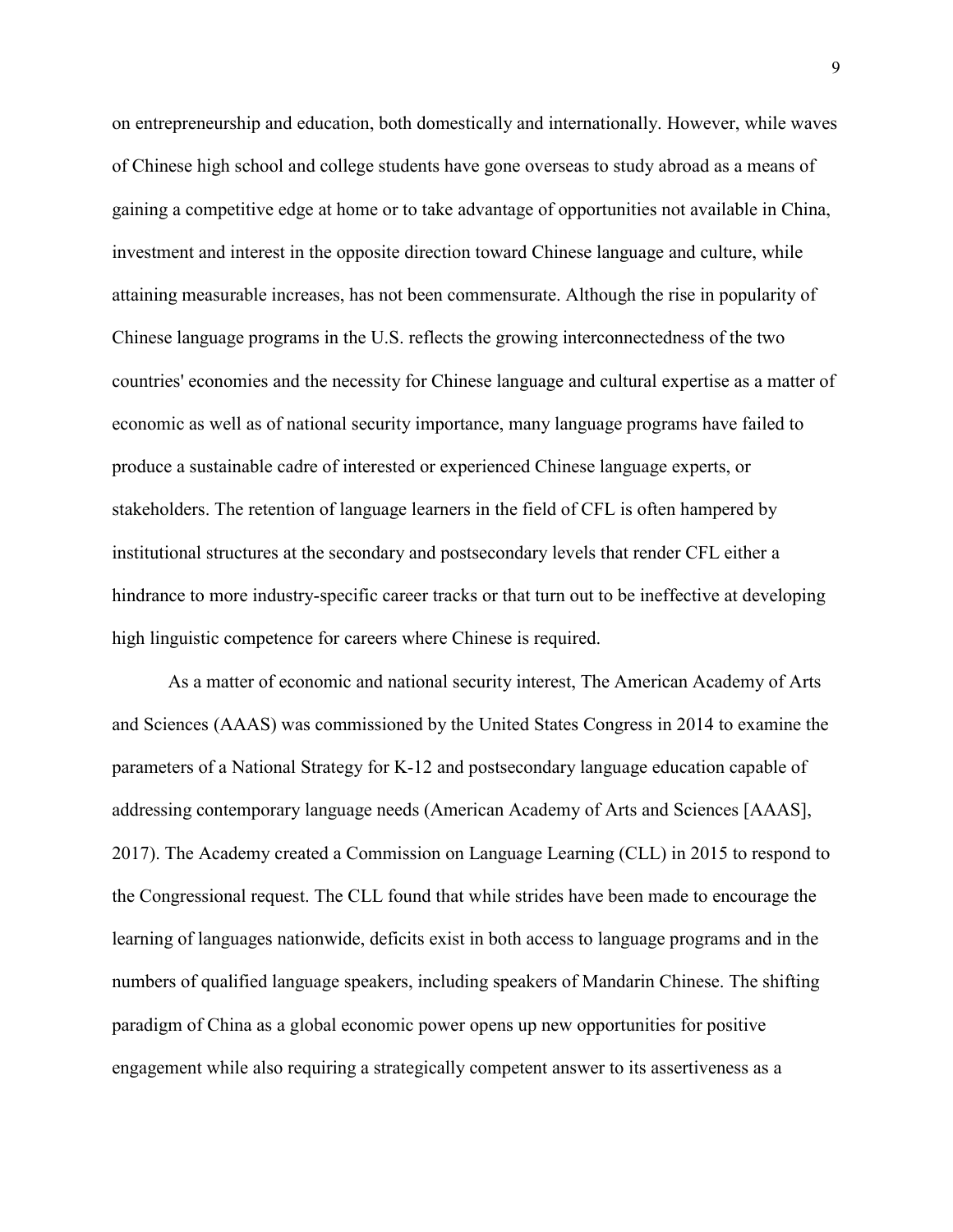geopolitical competitor and adversary. This research will explore the status of CFL education in the K-12 educational system and assess relevant efforts to increase the footprint and effectiveness of those programs.

### **The Nature of Mandarin Chinese**

This research focuses on Chinese as a Foreign Language, which can be delivered in either Mandarin or Cantonese (both are often simply called "Chinese"). CFL programs and initiatives may target either language since the application of CFL institutionally encompasses Chinese languages. However, Mandarin is more widely spoken and typically chosen as the primary Chinese language of study, especially in the United States. Therefore, special attention will be given to Mandarin even though a similar analysis could be conducted relative to Cantonese. In either case, the Discussion and Conclusion sections included in Chapter III of this research apply equally to Mandarin as well as to Cantonese.

The uniqueness of Mandarin Chinese adds complexity to efforts at developing CFL programs compared to other commonly and less commonly taught languages. The inherent challenge to language acquisition posed by Chinese, with its distinct phonological system (including tones), orthography (characters), and grammar render CFL programmatically complex. A brief linguistic overview of Mandarin will illustrate key elements of difficulty for English speakers and also provide insight as to why CFL may be more difficult for K-12 institutions to promote and develop (Ke & Li, 2011). These insights will provide additional context for the ensuing literature review and discussion.

The genetic relationship between English and Chinese is much farther removed than English is from other European languages.<sup>[4](#page-10-0)</sup> The lack of cognates or a similar writing system

 $\overline{a}$ 

<span id="page-10-0"></span><sup>&</sup>lt;sup>4</sup> English is an Indo-European language and Chinese belongs to the family of Sino-Tibetan languages (Poole, 1999).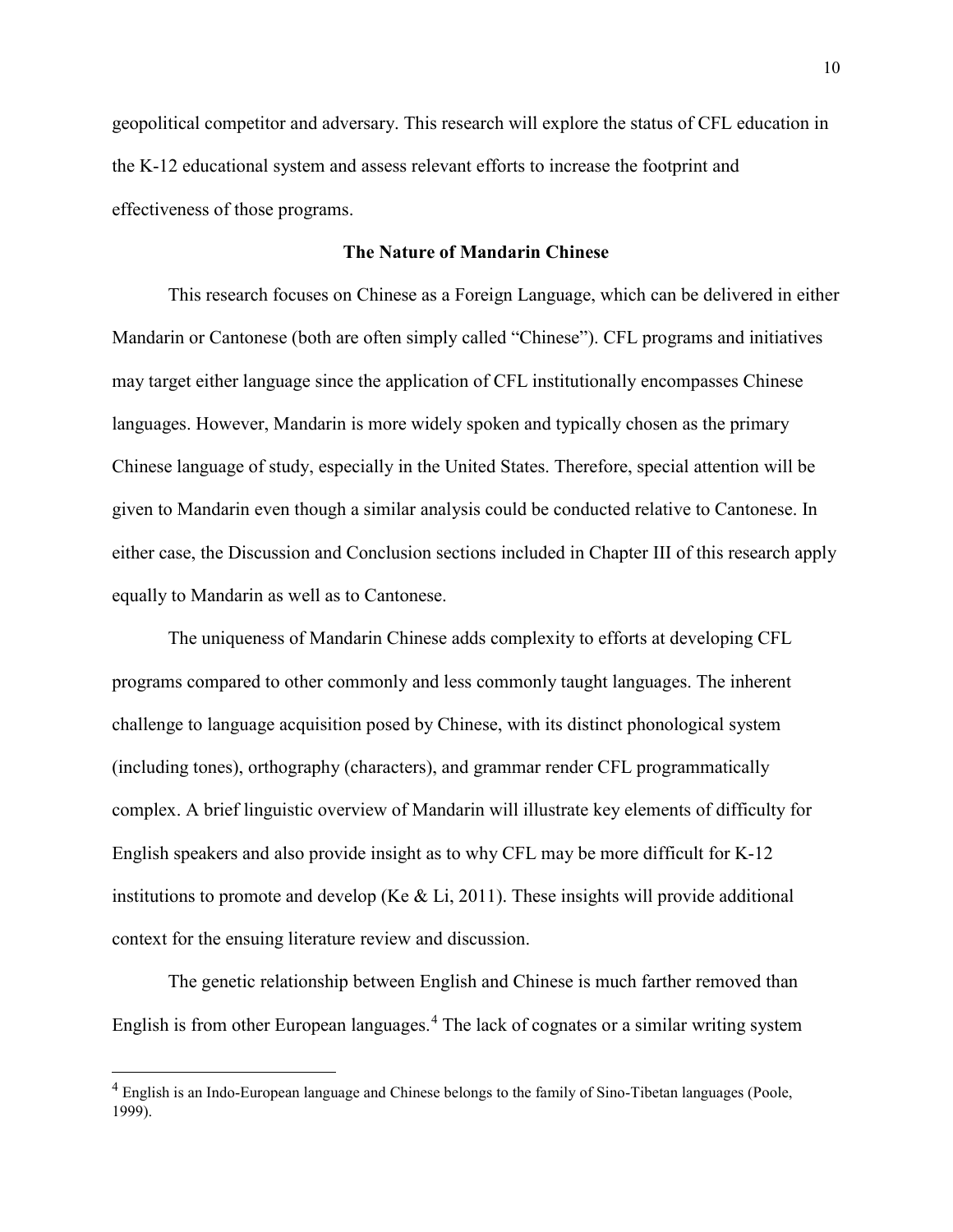make the similarities even more scarce. Having English as a base when learning Spanish, for example, can benefit a learner since both languages have a wealth of vocabulary borrowed from Latin and Greek (Spanish being derivative of Latin). The historical and cultural interaction between the English and Spanish speaking worlds also provides a level of cultural exposure and linguistic interchange centuries old. No such relationship exists between Chinese and English. These realities make Chinese harder to learn and therefore mastery a far longer process compared to other European languages. One common starting point between Mandarin Chinese and English is their common Subject Verb Object (SVO) word order (Li, 2013). Beyond basic word order, however, Mandarin has many distinctive phonological, morphological, and syntactic features compared to English that highlight the genetic distance between the languages. A series of examples will help to illustrate.<sup>[5](#page-11-0)</sup>

# **Conjugations**

 $\overline{a}$ 

One major morphological difference from English is demonstrated in the fact that Mandarin does not conjugate (change form) verbs to reflect the person, gender, or number of the Noun Phrase (NP, or subject) in a sentence. English does not have as many or as complex verb conjugations as, for example, Spanish, but the necessity of conjugations sets it apart from Chinese. For example, the English verb *to eat* conjugates depending on the grammatical person of the NP. So, "He *eats* pie" (third person singular NP "He") manifests a different verb conjugation compared to "They *eat* pie," (third person plural NP "They").

Furthermore, Chinese verbs do not conjugate for tenses (including participles). An example of an English participle is the verb form in the present perfect tense, as with the verb *to* 

<span id="page-11-0"></span><sup>&</sup>lt;sup>5</sup> The author of this thesis speaks Mandarin and received a BA in Linguistics from the University of Minnesota, along with a Minor in Teaching English as a Second Language (TESL). Examples are given from personal knowledge.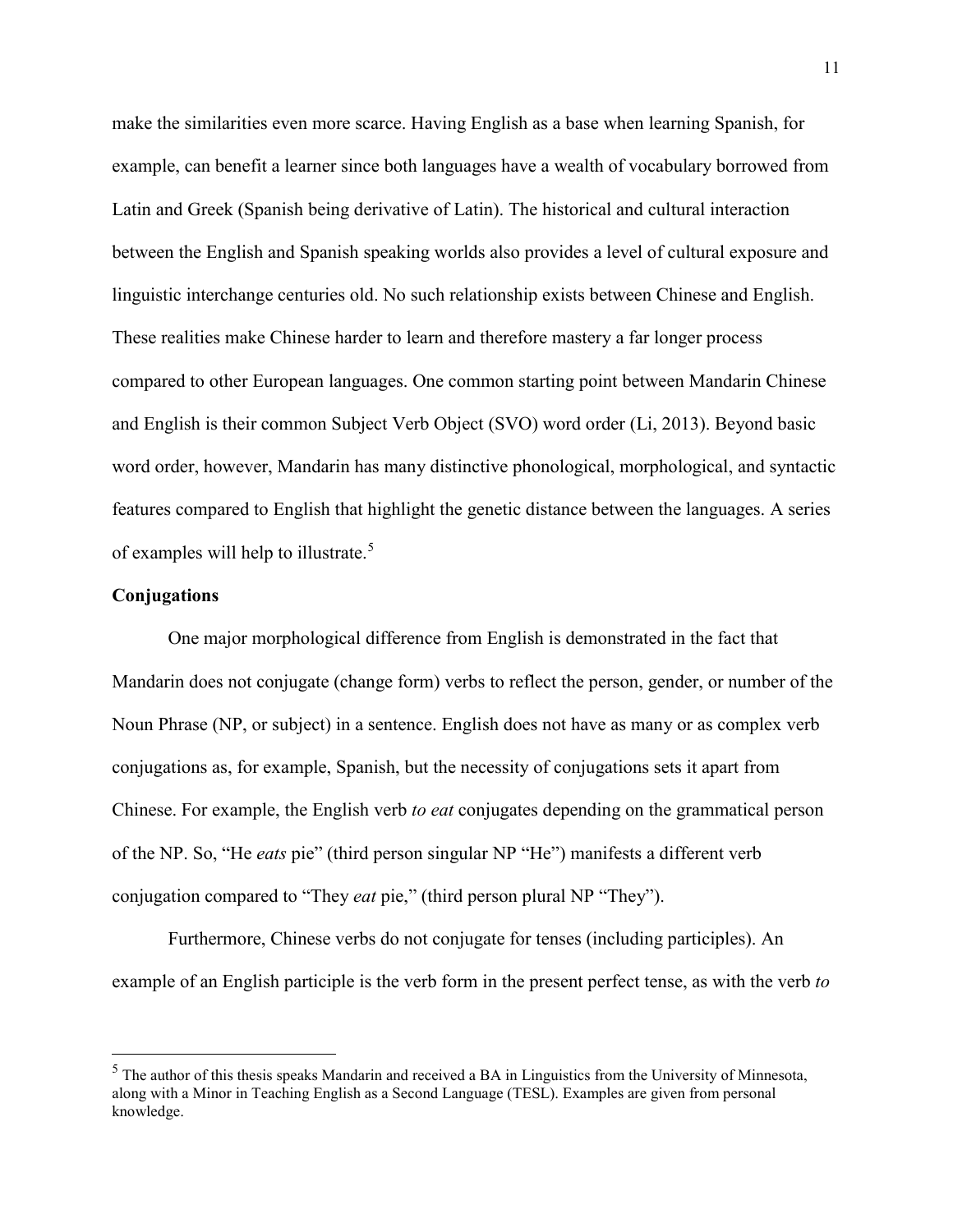*see* in, "I have *seen*;" where *seen* is the participial form of the verb. The conjugations for *to see* are different in nearly all tenses, except for the future tense, in which the modifier *will* appends to the base form of the verb: *I see, I saw, I have seen, I will see*. In any case, the equivalent Chinese words for *to eat* (吃-*chi*) and *to see* (看-*kan*, pronounced as Khan) remain the same, undergoing no conjugations for person or tense. In other words, Chinese 看-*kan* is 看-*kan*, and 吃-*chi* is 吃-*chi,* in every case.

The lack of conjugations in Chinese makes it appear easier to learn. However, where English reflects person, number, and tense through verb conjugations, Chinese reflects those elements through adjectival and adverbial modifiers, such as time phrases (Li, 2013). For example, to express the past tense of 看-*kan* (*to see*), an adverbial modifier (such as the time phrase *yesterday*, or *earlier*) frames the tense while the verb remains unchanged. The aspect modifier 了-*le* also plays a role in completed action, though it is not always necessarily used to express past tense. So, "*Zuotian, wo kanle yiben shu"* (昨天我看了一本书), literally translates as, "Yesterday, I *see* (or read-present tense) a book." Or, "Sannianqian wo kanle ta" (三年前我 看了他), translates literally as, "Three years ago, I *see* him." Thus, a novel grammatical system must be learned by CFL students.

# **Characters**

Two other defining characteristics of Mandarin that make it a difficult language for speakers of English are its "opaque orthography," or writing system, and the tonal system, as noted by Yue (2017, p. 602). Yue (2017) pointed out that there are in effect four writing systems to choose from when teaching or learning Mandarin, of which two must be paired. Character type and phonetic alphabet constitute the pairings. The character type in Chinese writing can be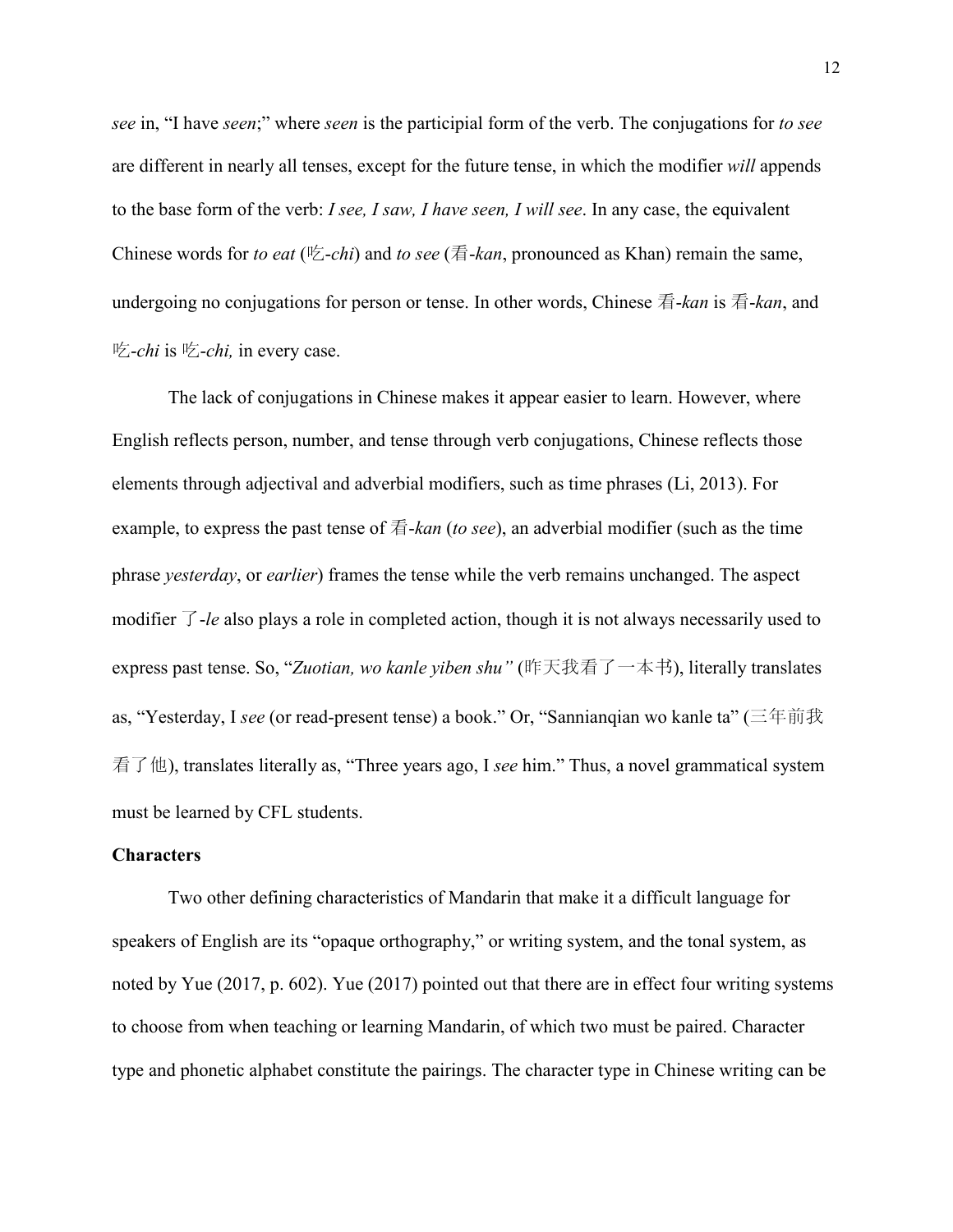written either in the traditional 繁体字-*fantizi* form or the simplified 简体字-*jiantizi* form. For example, in order to make a Chinese character, there are a certain number of strokes that are drawn in a set order to create radicals. Radicals are simple characters that can stand alone or be combined to form other characters. Some Chinese characters may stand alone as a word or be combined with other characters to form other words.

In traditional Chinese, radicals, and therefore characters, have more strokes. Simplified Chinese uses the exact same set of radicals and characters, but the number of strokes is reduced (or simplified), making the character less graphically complex. Traditional characters are commonly used in Chinese societies outside of mainland China, for example in Taiwan and Hong Kong, as well as in Chinese diaspora communities (especially for Cantonese). Simplified characters are used in the mainland and most often taught in CFL courses abroad. While simplified characters are more widely used, a fully fluent student of Chinese would have to master both traditional and simplified characters to gain versatility in employment.

In order to express Chinese characters in a phonetic alphabet (as in the writing system of European languages, for example), the Roman alphabetical system called 拼音-*pinyin* (as seen in the translations above) is most commonly used. The other option is the 注音-*zhuyin* system, which uses a distinctly Chinese phonemic system and is largely used where traditional 繁体字*fantizi* characters are common, as in Taiwan. Complications for the CFL classroom can arise particularly for Taiwanese teachers or for heritage Chinese classes in which a mismatch between what characters students are expected to learn and what characters teachers are used to teaching (or using themselves) can arise.

# **Tones**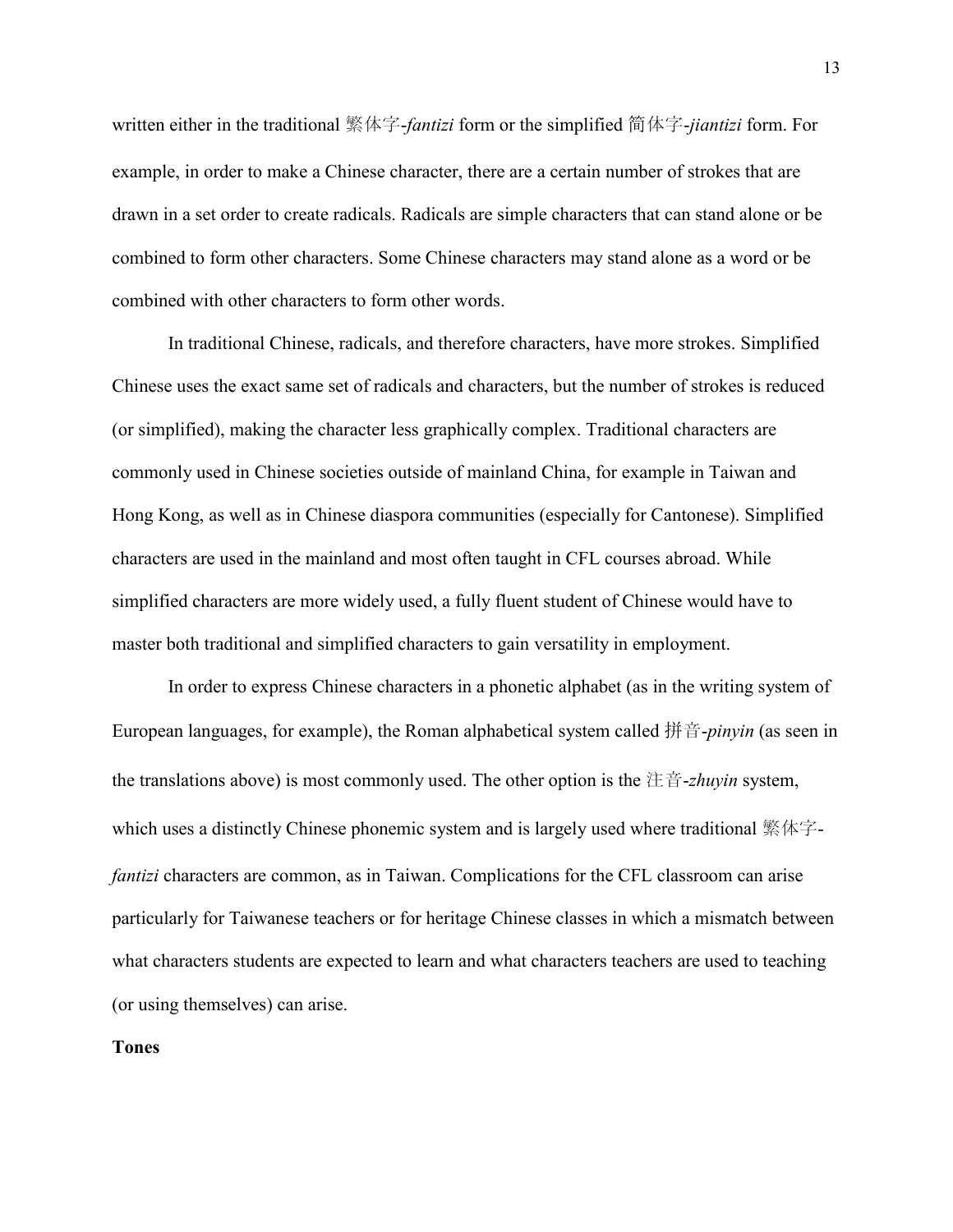The other acute challenge in learning Chinese for English-speaking students is the tonal system. Mandarin has four tones, plus a neutral tone, which is often not counted as a tone.<sup>[6](#page-14-0)</sup> Each tone in Mandarin has a name, Tone 1 (T1), Tone 2 (T2), Tone 3 (T3), and Tone 4 (T4). Every radical (and therefore character) in Chinese has a meaning, pronunciation, and a tone. Tones are not, however, marked on the character, unless the character is spelled out phonetically using *pinyin*, but only when they are signified as diacritics<sup>[7](#page-14-1)</sup> over the vowels.

Some Chinese characters function as affixes and must be paired with other characters to form words, such as the character  $\angle$ -*me*, which is commonly (though not exclusively) paired to form the word 什么-*shenme*, or *what*. The 么-*me* in 什么-*shenme* is also an example of a character with a neutral tone. Chinese tones can be very difficult for learners of Chinese to master because English has no such system. Hearing and producing tonal sounds present one major challenge. Distinguishing the meaning of words with exactly the same pronunciation (phonetics) and tones, or with the same pronunciation but with different tones can be nearly impossible without context, especially for beginners.

Table 1 lays out the number of entries for the word *shi* in the Oxford Concise English-Chinese, Chinese-English Dictionary, illustrating the complexity of the tonal system (Manser, 1999, p. 401). Each word *shi* has sub-entries of words that result from pairing additional characters to create more words.

### **Table 1**

 $\overline{a}$ 

# *Dictionary Entries for Shi*

<span id="page-14-0"></span> $<sup>6</sup>$  Neutral tone is not counted as a tone because it typically accompanies sentence-final modifiers like question</sup> markers, as with 吗? (*ma*), or sometimes in cases where joining characters to form a word neutralizes the tone of one of the characters (usually the second one) (Hao, 2012).

<span id="page-14-1"></span> $<sup>7</sup>$  Diacritics are marks over vowels that indicate additional information about how to pronounce the vowel, as with u</sup> vs. ü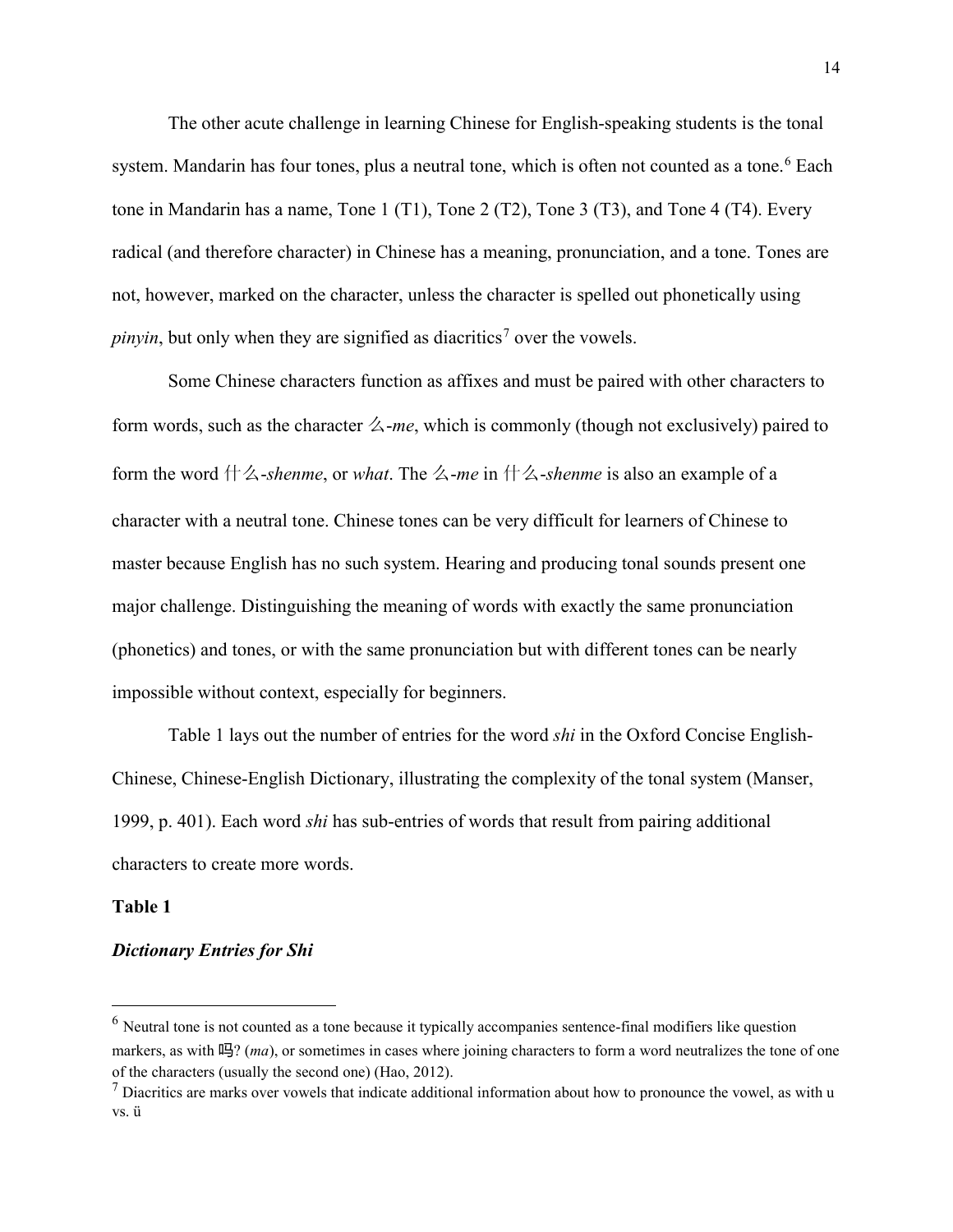| <b>TOTAL</b>                                                                      | <b>TONE</b> | <b>TONE</b> | TONE | TONE |
|-----------------------------------------------------------------------------------|-------------|-------------|------|------|
| Number of <i>Shi</i> Words of Same Tone but Distinct<br>Character                 | 9           | 9           |      | 23   |
| Number of Subentries with <i>Shi</i> Words of Same Tone<br>but Distinct Character | 93          | 119         | 22   | 154  |

(Manser, 1999, pp. 401-412)

 In total, the simple word *shi* can stand alone with different tones or combine with other characters to generate 435 distinct words. Not all Chinese characters are as prolific in their vocabulary generation, but many are. Without training or support, the added challenge of the Chinese language can render classes even more daunting than other language offerings. Proper training and program development are thus that much more critical for establishing stable CFL courses with resilient students and teachers.

### **Research Methods**

This paper analyzes the state of Chinese as a Foreign Language (CFL) education programs and shall answer the thesis question: How can K-12 Chinese as a Foreign Language (CFL) programs in the United States improve to better meet the demands of economic and national security interests?

Research shall be conducted via literature review as the primary research method, which shall synthesize scholarly articles, surveys, reports, and government sources. In the following section, background of the economic and security dimensions of the challenge posed by China will contextualize the need for linguistic competence, followed by an outline of the so-called National Strategy aimed at elevating Chinese language education. The literature review will then evaluate the primary dimensions of CFL educational programming at the levels of the institution and pedagogy. A discussion will follow the literature review, focusing on areas of strength and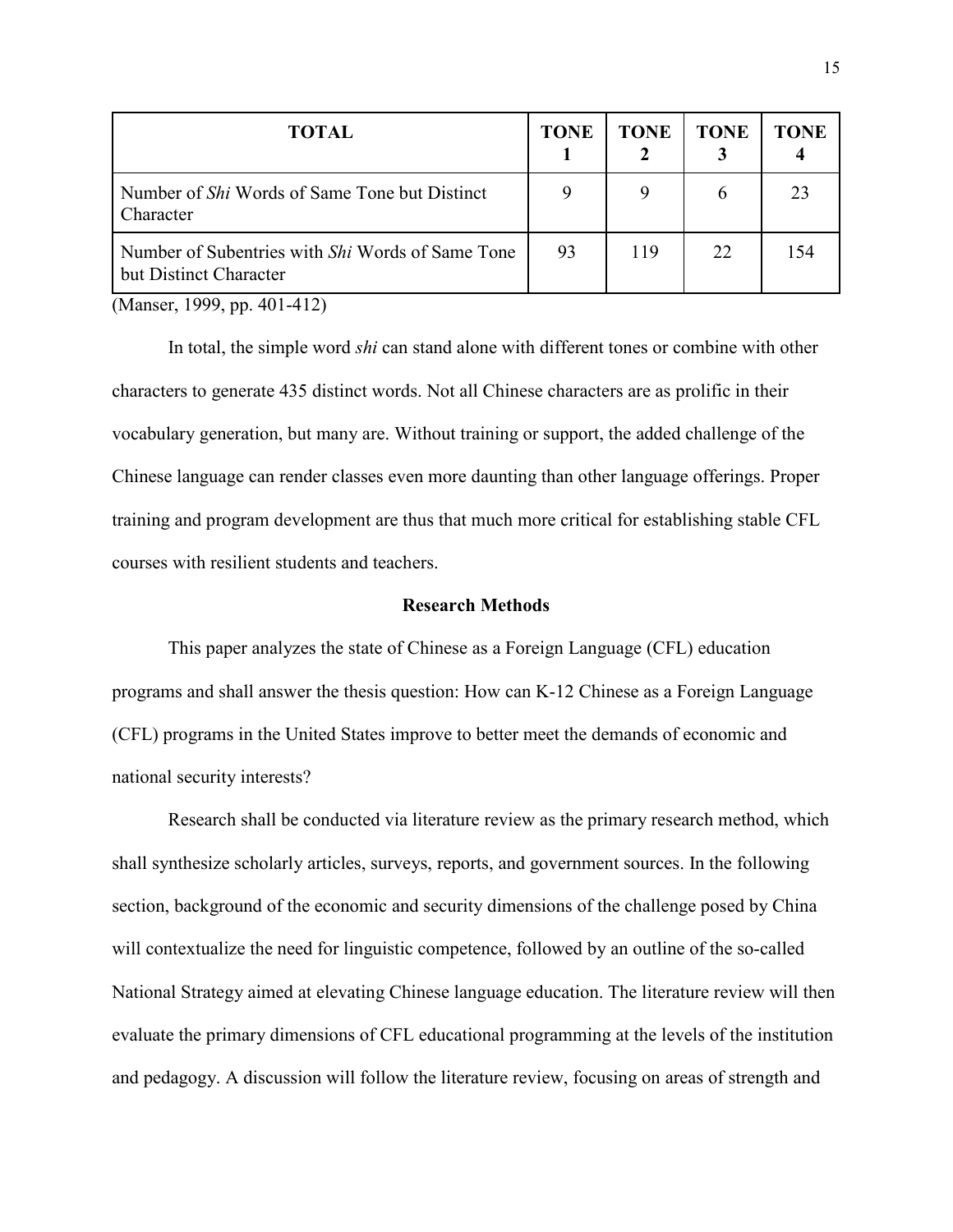weakness at each level of analysis. Policy recommendations as well as areas for further research will place the literature in a broader analytical context. A conclusion will then recapitulate findings.

### **Analytical Metrics**

In answering the thesis question, suitable metrics of analysis should be established to measure the term: *improve*. The geopolitical and economic situation necessitating Chinese (Mandarin) competency at the national level provides context for the thesis question. The federal response *vis a vis* the Strategic Plan for Language Skills, Regional Expertise, and Cultural Capabilities (LREC) of the Defense Language and National Security Education Office (DLNSEO) can provide a helpful baseline by which to assess similar efforts in the K-12 educational system (Department of Defense, 2011). Improvement in the K-12 system, therefore, will be assessed by comparison to federal strategies.

In the K-12 dimensions that will be investigated, namely the institutional and pedagogical, standards should be defined in order to assess improvement in each dimension. As will be seen, the federal response at the institutional level serves as an adequate baseline metric for the K-12 *institutional* dimension, primarily because the federal response is comprehensive in defining the purpose, scope, and implementation of CFL education. Measuring K-12 efforts against established federal policy proves reliable because of the clear guiding principles of the DLNSEO's Implementation Plan for the LREC Strategic Plan (Department of Defense, 2014). The LREC framework establishes a system of objectives and measures that allows the State Department to adequately assess the sufficiency of language program initiatives while laying out actionable improvement measures. Therefore, the DLNSEO offers a reliable analytical metric for the *institutional* dimension of K-12 CFL education.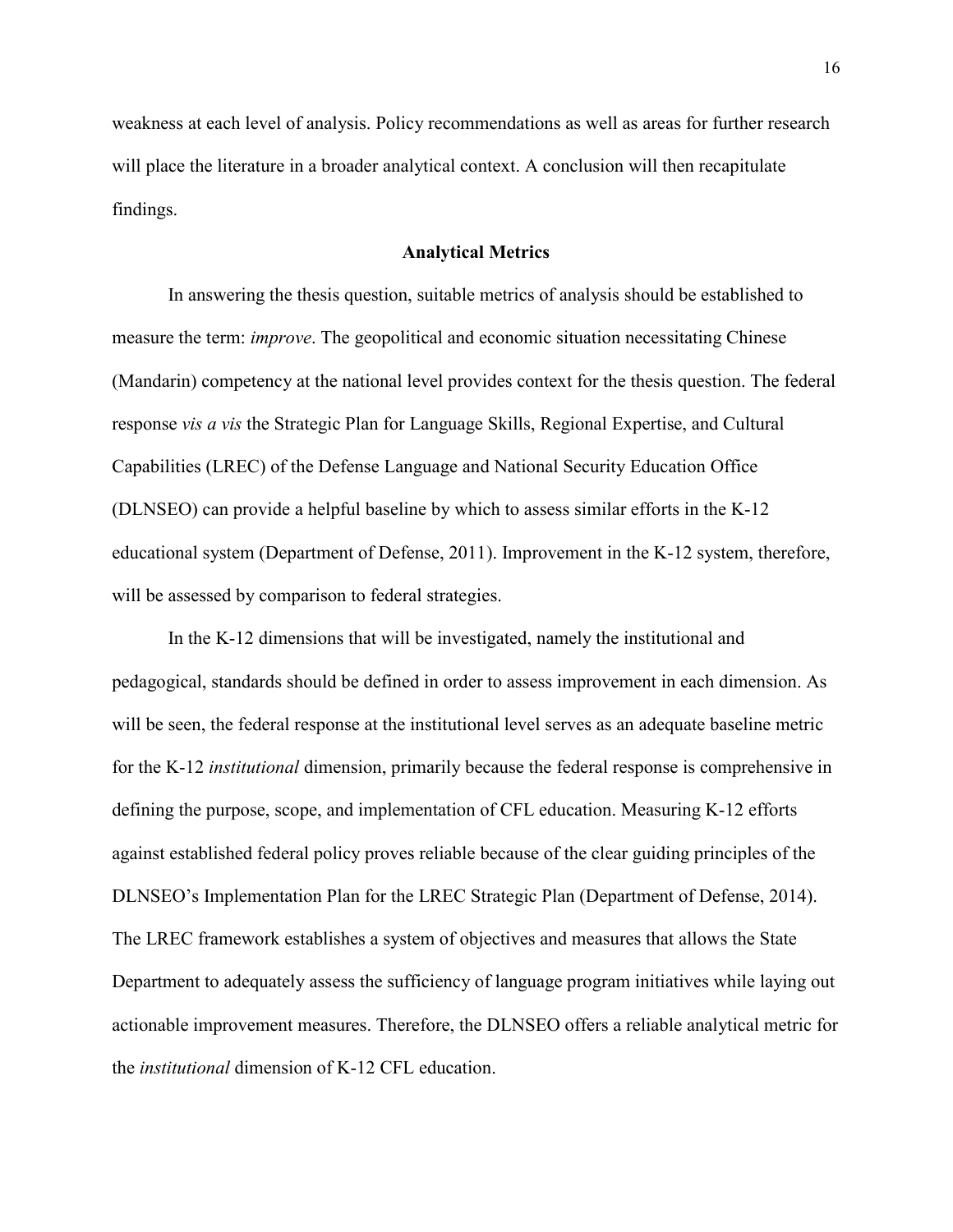The analytical metric for the *pedagogical* dimension does not as easily derive from existing federal initiatives because the LREC principles do not explicitly address pedagogy. A review of the literature, however, reveals strength and weakness in CFL pedagogy as discussed in the research. The measures used by researchers to make assessments and recommendations based on their own studies provide the best analytical standards for assessing the *pedagogical* dimension. While a fixed standard for pedagogy in its multifaceted dimensions cannot be concretely established (partly because of the doctrine of continuous improvement, which by definition denies perfection), relative measures of improvement are reflected in the research and shall provide the needed metric for analysis.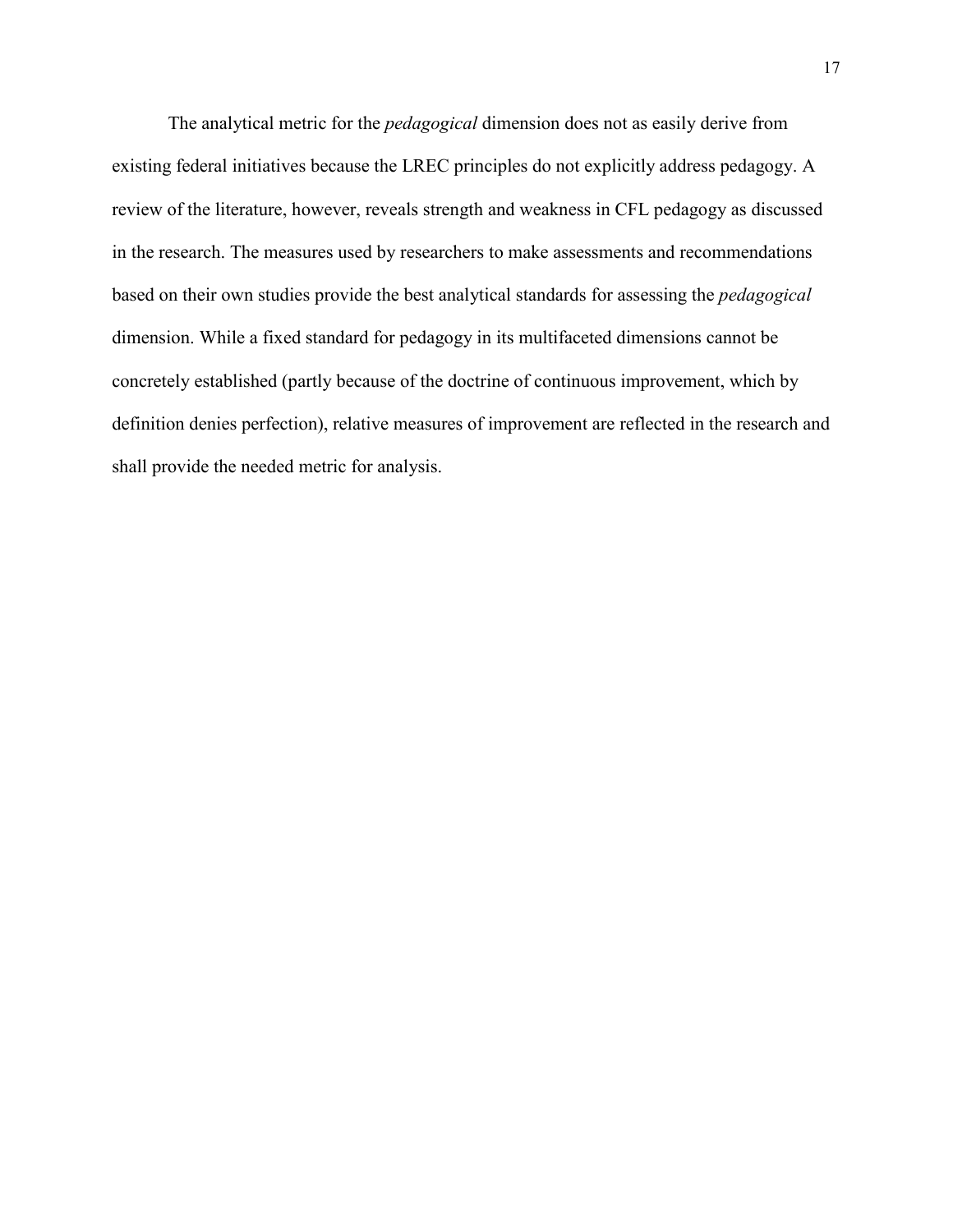### **CHAPTER II: LITERATURE REVIEW**

 The literature review was conducted using search engines to locate relevant articles, as well as websites that directly relate to the research topic. Scholarly articles were found using *scholar.google.com* as well as the Bethel University Library's search engine database: *clicsearch.bethel.edu*. Organizations such as the *ACTFL* (American Council on the Teaching of Foreign Languages), *AAAS* (American Academy of Arts and Sciences), and U.S. State Department agencies and programs, along with websites relevant to search terms such as *CFL in the United States*, *National defense strategy*, *Chinese organizations*, etc. were found using *google.com* or *duckduckgo.com*. Some websites and organizations were discovered in scholarly articles while others were located using the search engines. In Table 2 below, special search engines were consulted in order to find job postings using the terms described in that section. Those search engines were: *Ziprecruiter.com, Indeed.com, and Glassdoor.com.* These search engines, websites, and databases were the primary means by which the research pool for the literature review was developed.

#### **The Economic Dimension of Chinese as a Foreign Language**

The opportunities arising as a consequence of globalization *vis a vis* integration and expansion of international economies has heavily influenced the language market. The demand for multilingualism has grown the market both for teachers of languages and for professionals equipped with sufficient language skills to meet the demands of myriad industries.

### **The Chinese Language Industry**

According to Damari et al. (2017), the growth of the "language industry" increases year on year between 5-7% and is expected to increase (p. 30). Even though its growth outpaces that of the global economy, the language industry lacks qualified linguists.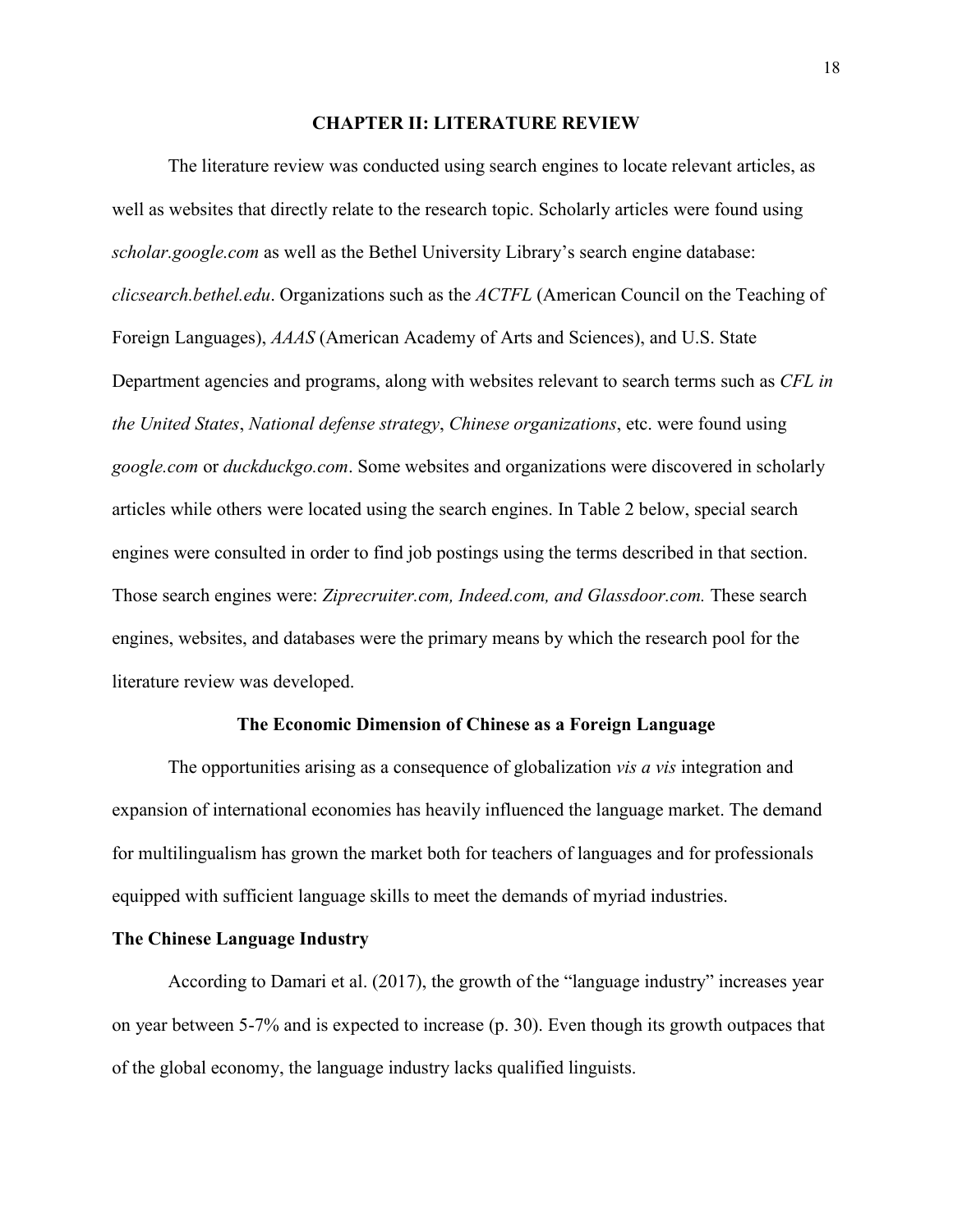The disjunction between lagging supply and soaring demand can be interpreted as a gap in skill development. The complexity of developing competent language professionals who also possess industry-specific skills mitigates supply. Mandarin, for example, is key for success in "sales, marketing, customer service, project management," and other business fields (Damari et al., 2017, p. 30). Yet, Mandarin education does not easily pair with skill development in those specific fields, given the time and program intensity required to master the language combined with lack of room in the curricular schedule of professional degree programs to learn another language. Despite such limitations in academic institutions, opportunities for Mandarin speakers abound (Corey, 2019).

Since China and the United States continue to be each other's largest trading partners, the merging of language and professional skills will remain a necessity for years to come (Zhang, 2021). Ample time exists to adjust industry supply to market demand since demand will remain strong. This remains the case in spite of the global trade disruptions brought on by the COVID-19 pandemic and the ongoing so-called trade war between the world's first and second largest economies, the United States and China, respectively.<sup>[8](#page-19-0)</sup> Although both countries are seeking diversification of trade networks in order to alleviate the impact of trade barriers imposed upon one another, the nature of existing economic integration ensures continued engagement, whether cooperative or conflictual. As a result, the need for Chinese nationals learning English remains in the Chinese national interest (even beyond the purview of relations with the United States). In turn, Americans learning Chinese as a Foreign Language (CFL) fulfills the imperatives of American national, public, and private interests.

 $\overline{a}$ 

<span id="page-19-0"></span><sup>&</sup>lt;sup>8</sup> The trade war between the United States and China has been carried out primarily through mutual, progressive implementation of tariffs on select commodities worth tens of billions of dollars (Liu & Woo, 2018; see also Ajami, 2020).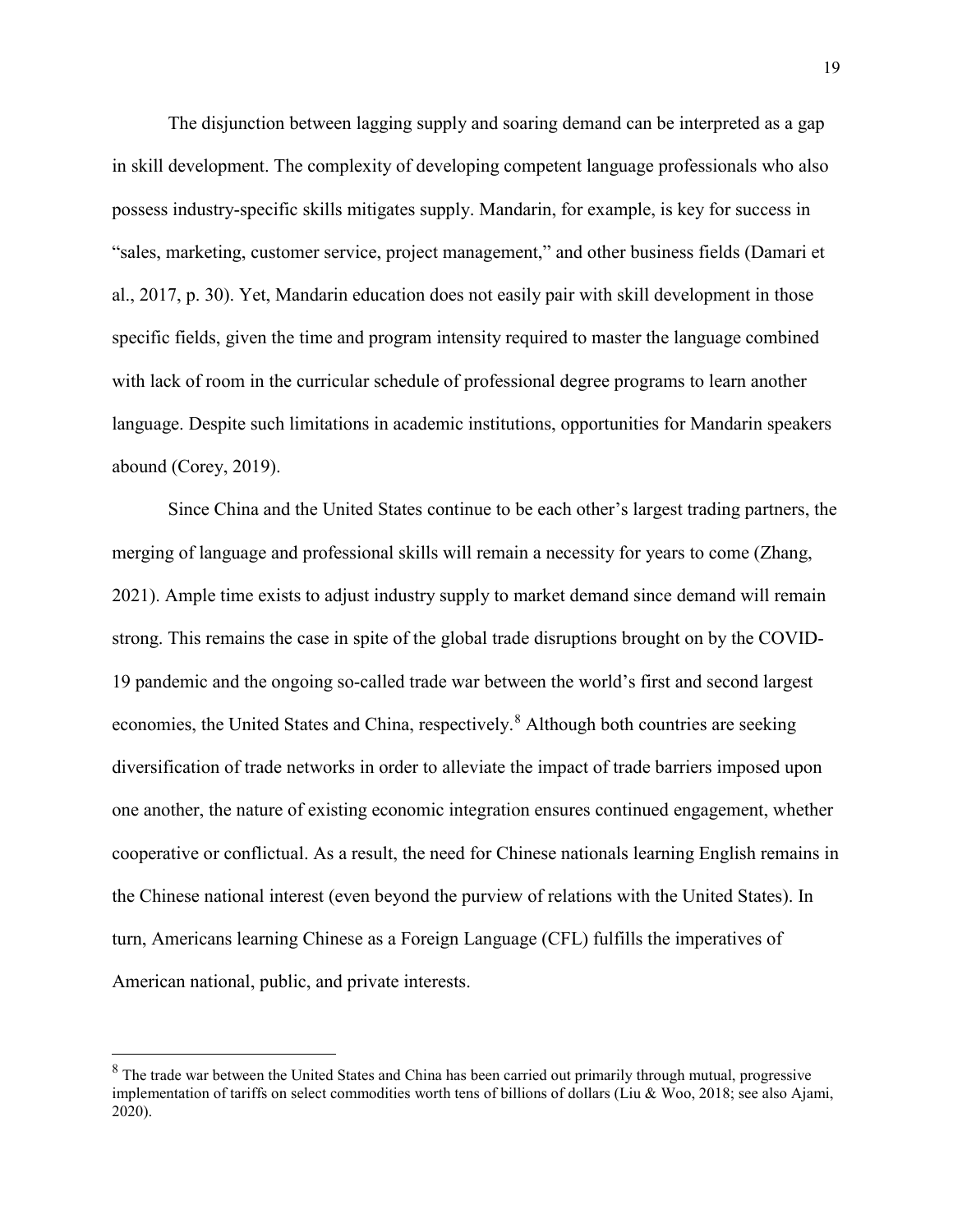# **Employment Opportunities**

In order to gain a sense of the number of jobs available in the United States related to Chinese, Table 2 displays online search results for job postings across the United States using a series of Chinese language-related search terms. Those terms are: *Chinese, Mandarin, Mandarin Chinese, and Mandarin Language*. Each search engine was utilized on the same day (March 3,  $2021$ ) in order to establish parity in job postings results.<sup>[9](#page-20-0)</sup> There are a number of caveats when viewing the search results in Table 2, which will be discussed below.

## **Table 2**

 $\overline{a}$ 

*Online Job Search Results for Chinese-Related Postings, United States, March 2021*

| <b>Search Engine</b>        |        |       |       | Chinese   Mandarin   Mandarin Chinese   Mandarin Language |
|-----------------------------|--------|-------|-------|-----------------------------------------------------------|
| Ziprecruiter.com   $20,606$ |        | 6,774 | 1,071 | 1,602                                                     |
| Indeed.com                  | 13,714 | 6,500 | 6,500 | 2,996                                                     |
| Glassdoor.com               | 12,570 | 6,493 | 1,978 | 536                                                       |

The different search terms appear in postings at different frequencies depending on the search engines and their respective programming algorithms. Each search term can also represent different references in the pool of postings. *Chinese* could refer to people or to the languages of Mandarin or Cantonese.<sup>[10](#page-20-1)</sup> Depending on the search engine's algorithm, results might include Chinese language jobs that refer to Cantonese specifically (or Mandarin); or indicate Chinese in reference to nationality or Chinese business relations for which the language skill is not required.

<span id="page-20-0"></span> $9$  This survey was conducted on March 3, 2021 by inputting search terms into the home pages of each search engine website: ziprecruiter.com, indeed.com, and glassdoor.com. Terms were inputted into the Job field and applied to the region of the United States. All other search restrictions (e.g. salary range, employment type, posting date) were opened to encompass the broadest possible set of results.

<span id="page-20-1"></span> $10$  As noted above, Cantonese is the other primary Chinese language commonly associated with Chinese linguistics. Mandarin is by far the most widespread language in both language education and employment.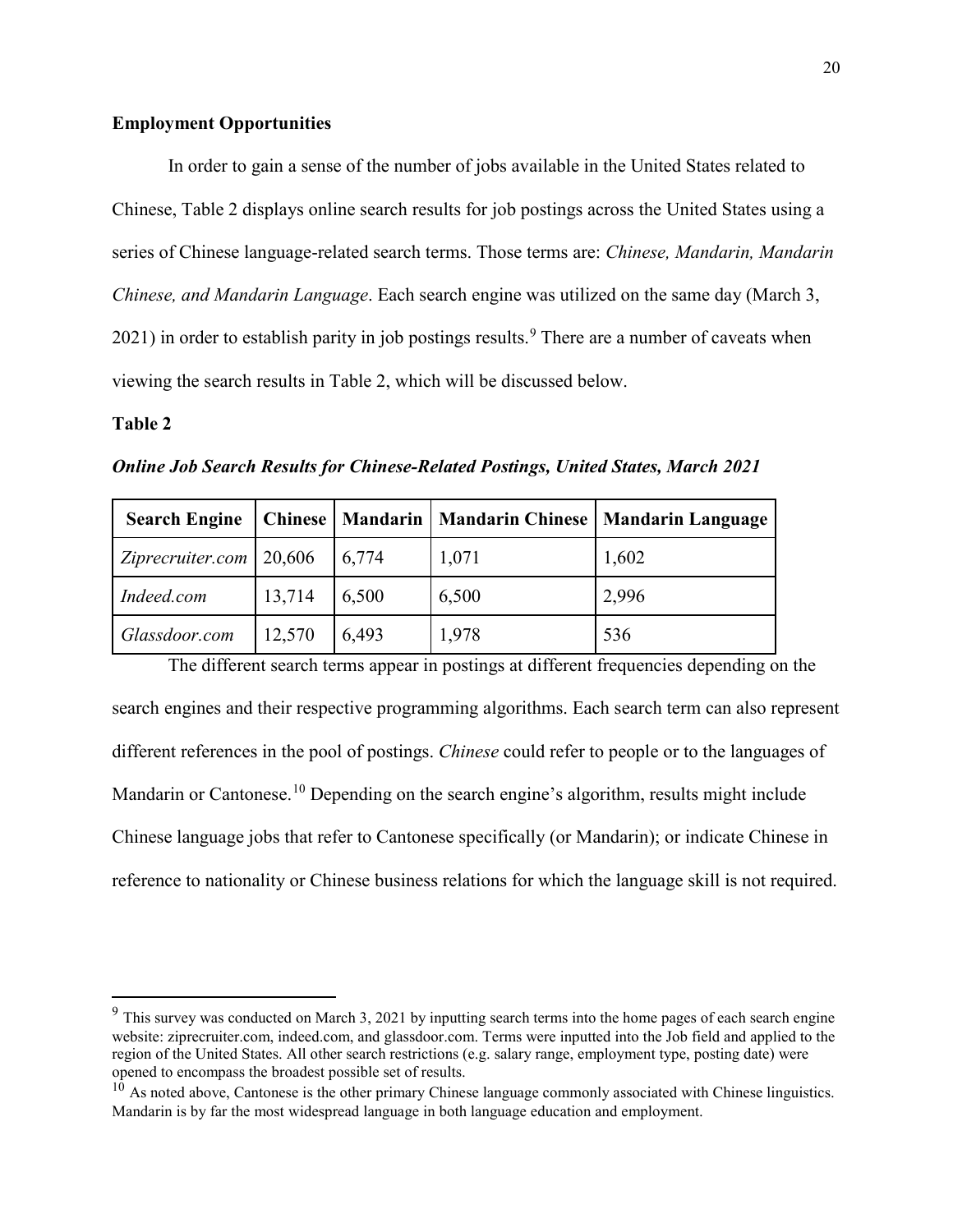Any number of other industries unrelated to language or culture could appear as well (for example, jobs in Chinese restaurants or heritage organizations).

With respect to each search engine, the same jobs may be reflected in the search results of each website, so the amount of unique postings not shared by each website remains unknown. Another algorithm-dependent factor influencing search results is whether the search term (e.g., *Chinese, Mandarin*) occurs in the job title, company name, or job description of the search results. A job unrelated specifically to Chinese language could include a section in the description stating Chinese language skills are a plus, but not required. As a result, the posting may not actually require language skills. Results could also reflect the search term in the company name with no relation to a position in which Chinese language skills are required. Compound terms such as *Mandarin Chinese* and *Mandarin Language* are the most precise terms which narrow the search focus. Difficult to assess, however, is whether or not the search engines also yield results with just one word in the compound term (e.g., *Chinese*), thus broadening the set of postings. Also unknown in the survey is the amount of expired postings represented in the search results.

The largest set of job postings resulted from the search term *Chinese*. Compared to the other search terms, these results would seem to suggest that jobs unrelated to Chinese language skills are included in the search algorithm of the websites, or at the very least that job postings related specifically to Chinese language include more precise terms such as *Mandarin Chinese* or *Mandarin Language*. The search term *Mandarin Language* yielded the fewest results, with the exception of *Ziprecruiter.com*, indicating that the term likely narrows the field even more to jobs specifically related to language. While offering an incomplete picture of the Mandarin language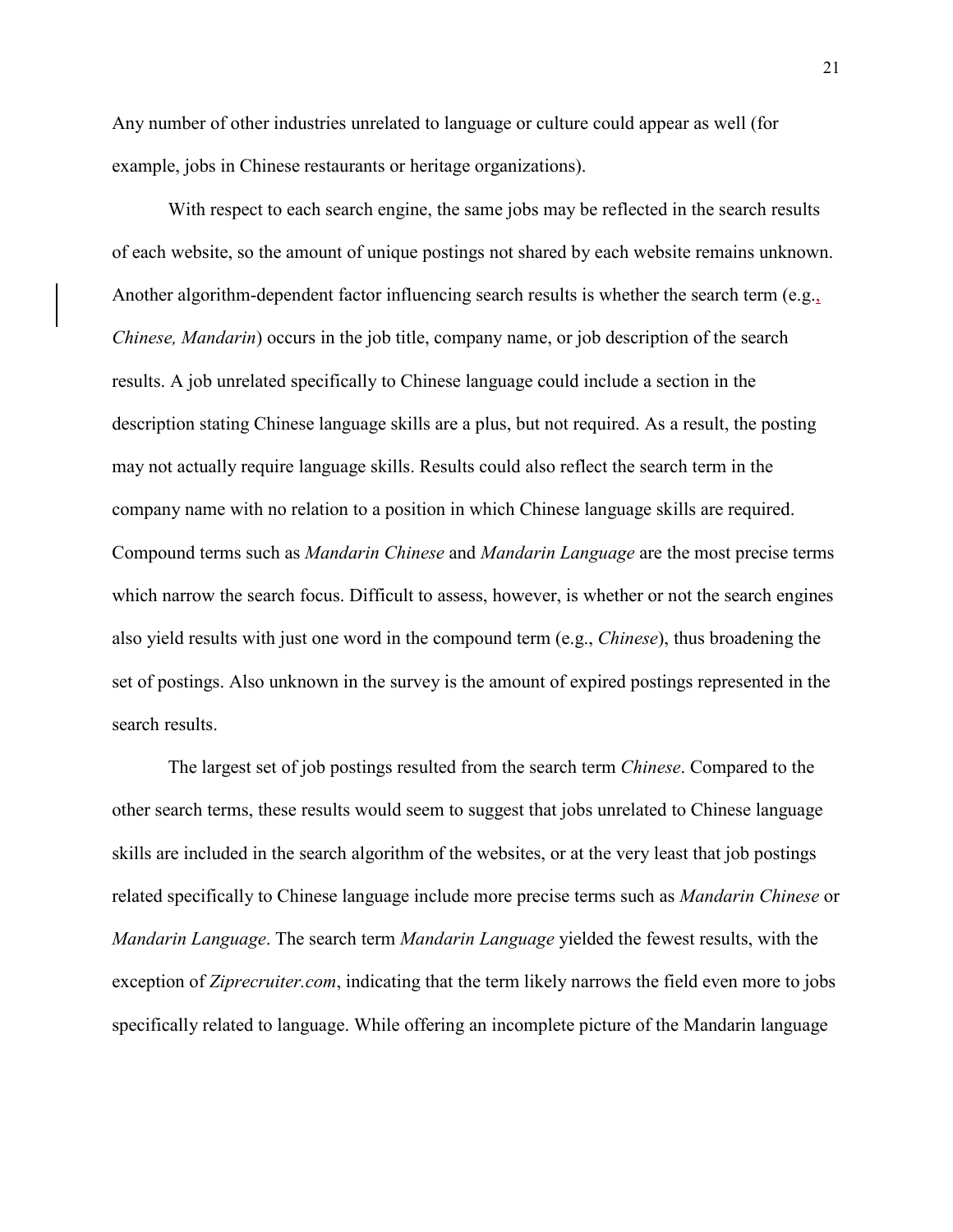job market in the United States, Table 2 reveals important insights into the extent of the opportunities available through a cross-sectional analysis.<sup>11</sup>

According to Damari et al. (2017), in light of existing opportunities for Mandarin language experts to leverage their linguistic skills in a plethora of economic sectors, preparations to pair language experts with industry-specific positions require the following reforms, specifically in the education system:

(1) develop more relevant professional content, e.g., language for business, engineering, and health care; (2) encourage and incentivize students in other majors to study language; and (3) accommodate the scheduling and specific content needs of nonmajors who nevertheless seek to maximize their hiring potential by adding competencies in another language. (p. 31)

Without these changes, continued failure to connect Mandarin speakers to positions they are qualified for, or to ensure appropriate professional skills are developed alongside language expertise, will ensure a continued shortage of Mandarin experts.

### **The National Security Dimension of Chinese as a Foreign Language**

Mandarin Chinese is considered a critical language by the U.S. Department of Defense, meaning that it is critical to national security (American Academy of Arts and Sciences [AAAS], 2017).

### **The National Defense Strategy (NDS)**

 $\overline{a}$ 

The U.S. Department of Defense's (DoD) National Defense Strategy (NDS) covers the mission, vision, and operational goals of the United States' "global mission" in relationship to

<span id="page-22-0"></span> $11$  Jobs related to Chinese language in other countries may be found using the same search engines, or possibly by searching a selected country's Ministry of Commerce website to locate employment for foreigners. Specific multinational companies may also have postings on their own websites.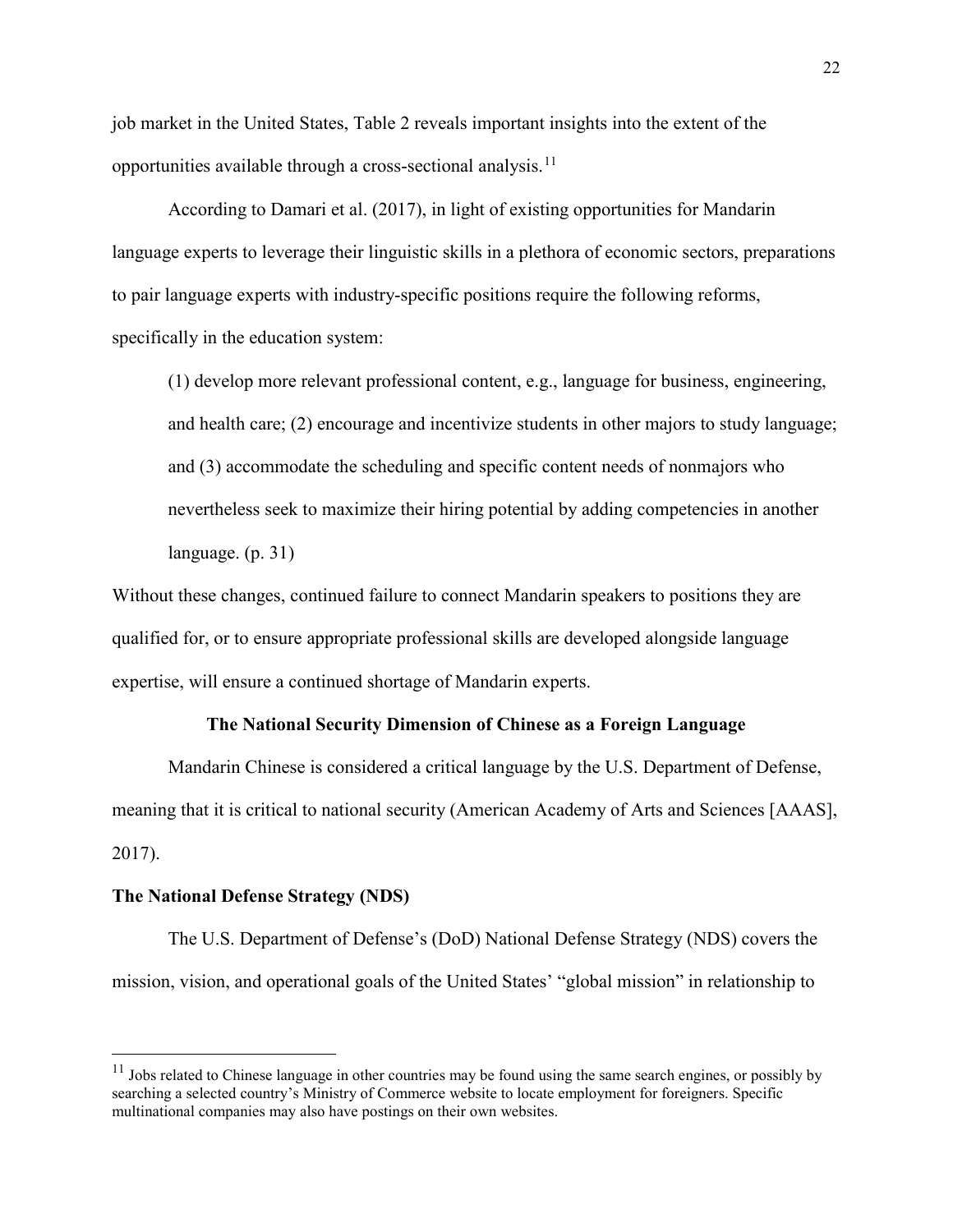other competitive nations (Department of Defense, 2011, p. 10).<sup>12</sup> The NDS highlights China as a "strategic competitor" (along with a few other nations) to the United States for its "predatory" economic policies against both its regional neighbors and the U.S. (Mattis, 2018, p. 1).<sup>[13](#page-23-1)</sup> China's assertiveness in military operations in the South China Sea, the Chinese Communist Party's (CCP) incursion into Hong Kong's politics, ongoing threats to Taiwan's security, along with its expanding global footprint in international political economies have been tracked in the Englishspeaking news media for some time (Glaser & Price, 2021). The Summary of the 2018 NDS makes clear why China is considered a "principal priority" for the United States:

China is leveraging military modernization, influence operations, and predatory economics to coerce neighboring countries to reorder the Indo-Pacific region to their advantage. As China continues its economic and military ascendance, asserting power through an all-of-nation long-term strategy, it will continue to pursue a military modernization program that seeks Indo-Pacific regional hegemony in the near-term and displacement of the United States to achieve global preeminence in the future. (Mattis 2018, p. 2)

Furthermore, industrial (or economic) espionage in the form of intellectual property theft by Chinese companies (which in many cases are closely tied to or directly run by the Chinese government) is estimated to cost the US economy anywhere from \$225 to \$600 billion United States Dollar (USD) year on year (Huang & Smith, 2019, as cited in Athreye, 2020, p. 58). These and other challenges posed by China have earned its inclusion in the National Defense Strategy, instigating the response to develop a "globally competent workforce" equipped with Mandarin

 $\overline{a}$ 

<span id="page-23-0"></span> $12$  See also Department of Defense (2014) for the Approved Implementation Plan.

<span id="page-23-1"></span><sup>&</sup>lt;sup>13</sup> See also Liu & Woo (2018) for detailed discussion; note that some analysis is political/biased in nature (pp. 14-19).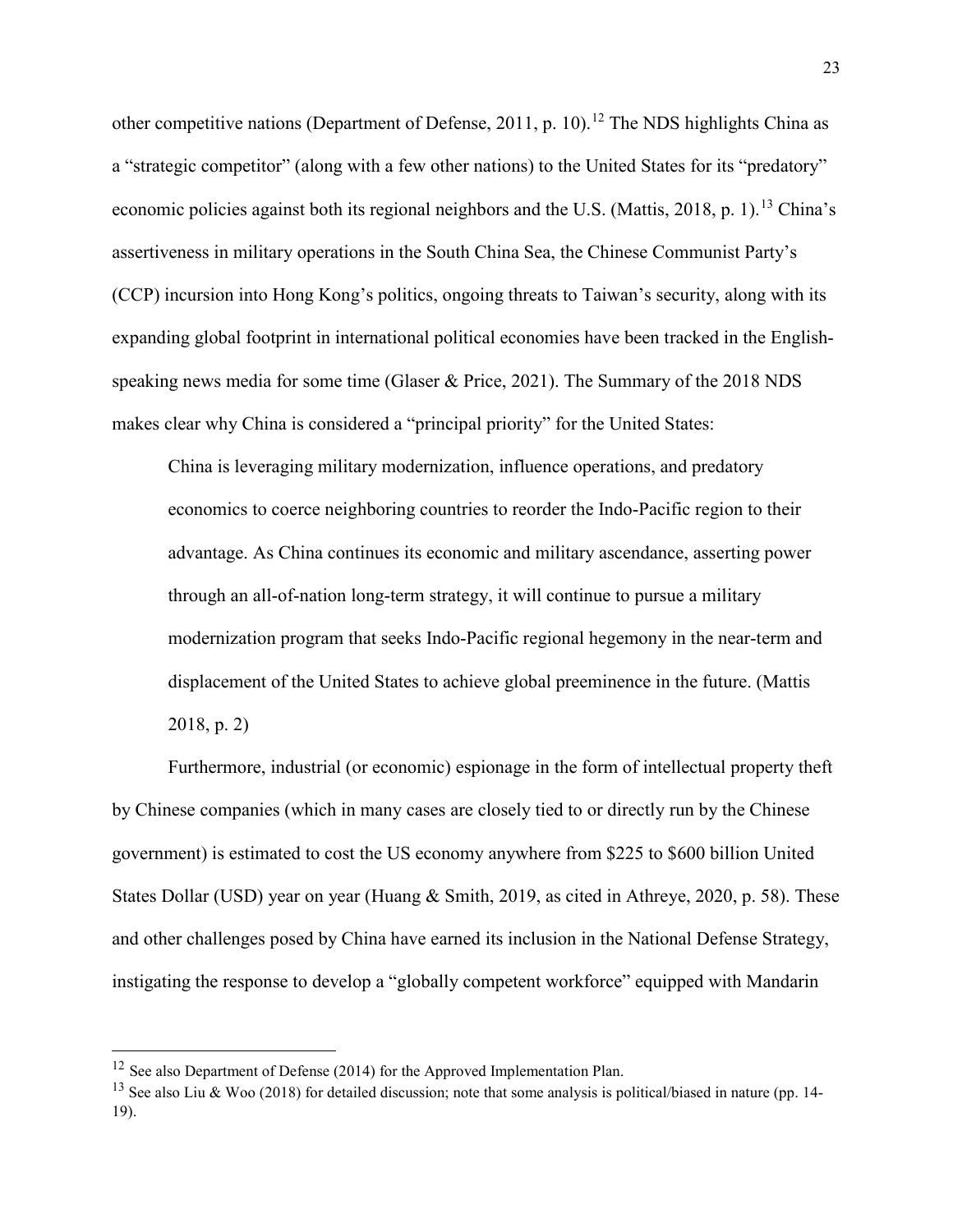language skills sufficient to enable citizen stakeholders to function effectively in public and private domains in relationship to China (Department of Defense, 2011, p. 5).

Under the terms of the National Defense Strategy, China is cast as an adversarial force on the international stage. The particular areas of threat posed by the authoritarian regime of the Chinese government prompts its designation as a rival. It is not the case, however, nor is it claimed to be in the NDS, that a strong and prosperous China is *ipso facto* problematic. Rather, in the areas where cooperation can occur, there is ample opportunity for cultural exchange and friendly intercourse. In those areas, Mandarin language expertise provides an important intercultural bridge along economic, academic, and sociocultural pathways. In the areas where China poses a direct or indirect threat as a strategic competitor, competent Mandarin speakers ensure the mitigation of China's adversarial operations while protecting U.S. national security interests.

# **The Strategic Plan for Language Skills, Regional Expertise, and Cultural Capabilities (LREC)**

The Department of Defense's broad approach to meet the challenges posed by countries such as China is contained in the Strategic Plan for Language Skills, Regional Expertise, and Cultural Capabilities (LREC), designed by the Defense Language and National Security Education Office (DLNSEO) (Department of Defense, 2011). The LREC Strategic Plan underscores the need for comprehensive readiness in all areas of strategic engagement with other countries and cultures. The plan sets forth a broad vision, goals, and objectives to establish management infrastructure, education, and operational capabilities in the specified areas of Language Skills, Regional Expertise, and Cultural Capabilities (Department of Defense, 2011, p. 6). The Implementation Plan (2014) authorizes the execution of the Strategic Plan in order "to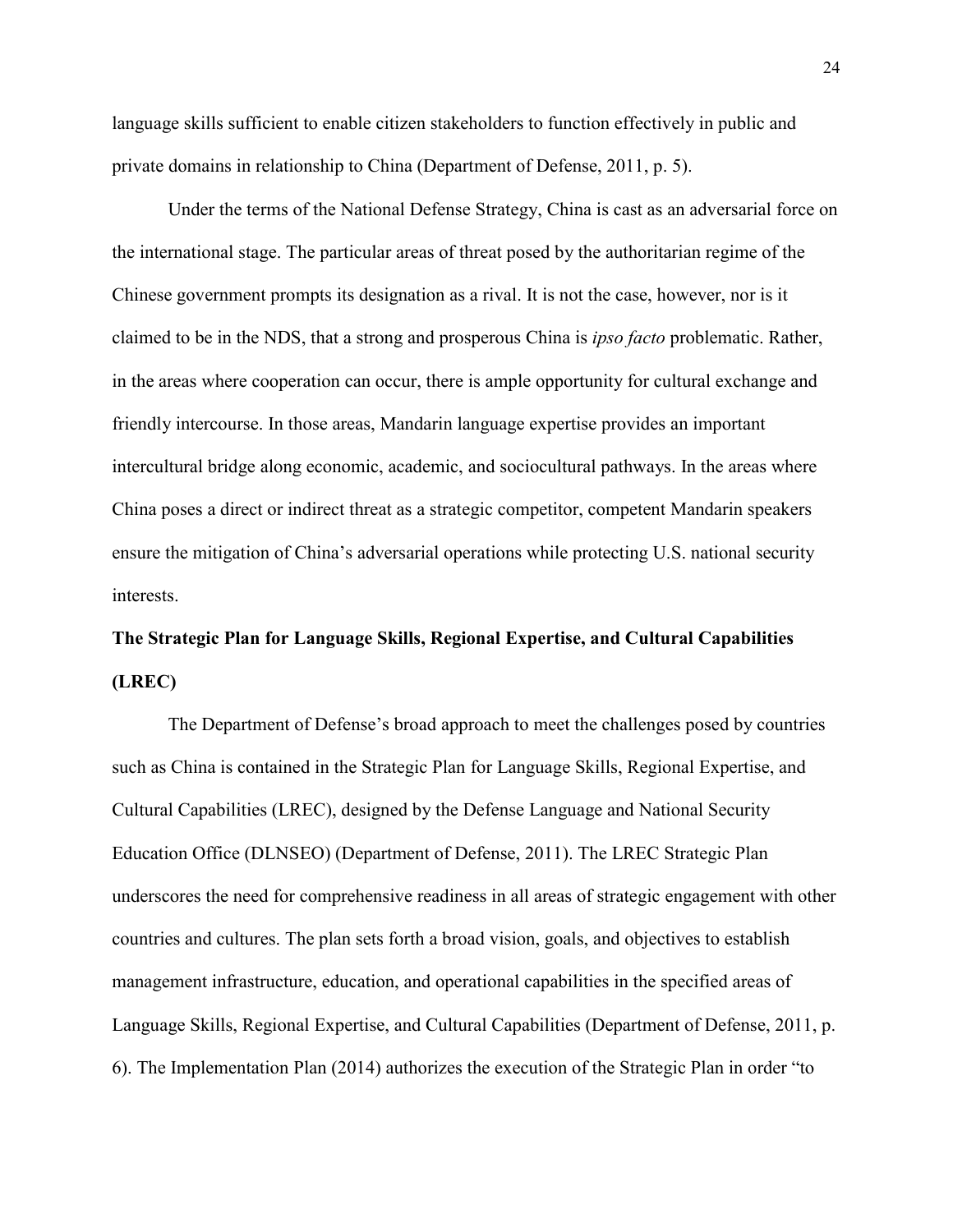meet the national security challenges of the 21st century" (Department of Defense, 2014, p. 3). The LREC plan illustrates the comprehensive approach by the U.S. government to stand present, prepared, and willing to engage with adversaries, allies, and partners. The various federal language scholarships, fellowships, and programs illustrate practical features of the LREC plan, as discussed below.

## **Federal Chinese Language Programs**

The Department of Defense (DoD) has consistently taken action to meet the challenges and opportunities posed by China. Specifically, Mandarin language programs have been established with national security interests in mind. A few relevant programs sponsored by the DoD include the following. STARTALK is a program developed by the National Security Administration (NSA) that provides grants for critical language learning programs and is "administered by the National Foreign Language Center at the University of Maryland" (STARTALK, 2021, About section). STARTALK began in 2006 and also funds training for foreign language teachers (STARTALK, 2020). The goal of the program is to increase the number of American students and teachers competent in critical languages, like Mandarin.

From the years 2007 to 2019, some 48,474 kindergarten through university aged students participated in STARTALK programs. 42,805 of those students, or 64.8%, studied Chinese at some point in their language studies through STARTALK (STARTALK, 2020, p. 14). Students in the program can study more than one language over the course of participation, so the percent of students in Chinese programs does not represent only those students who studied Mandarin exclusively. Of the students surveyed in the 2020 STARTALK Longitudinal Impact Report, 68% of those who studied Mandarin stuck with the Chinese program for just one year, 19.8% for just two years, 7.8% for three, with even smaller margins of students who continued studying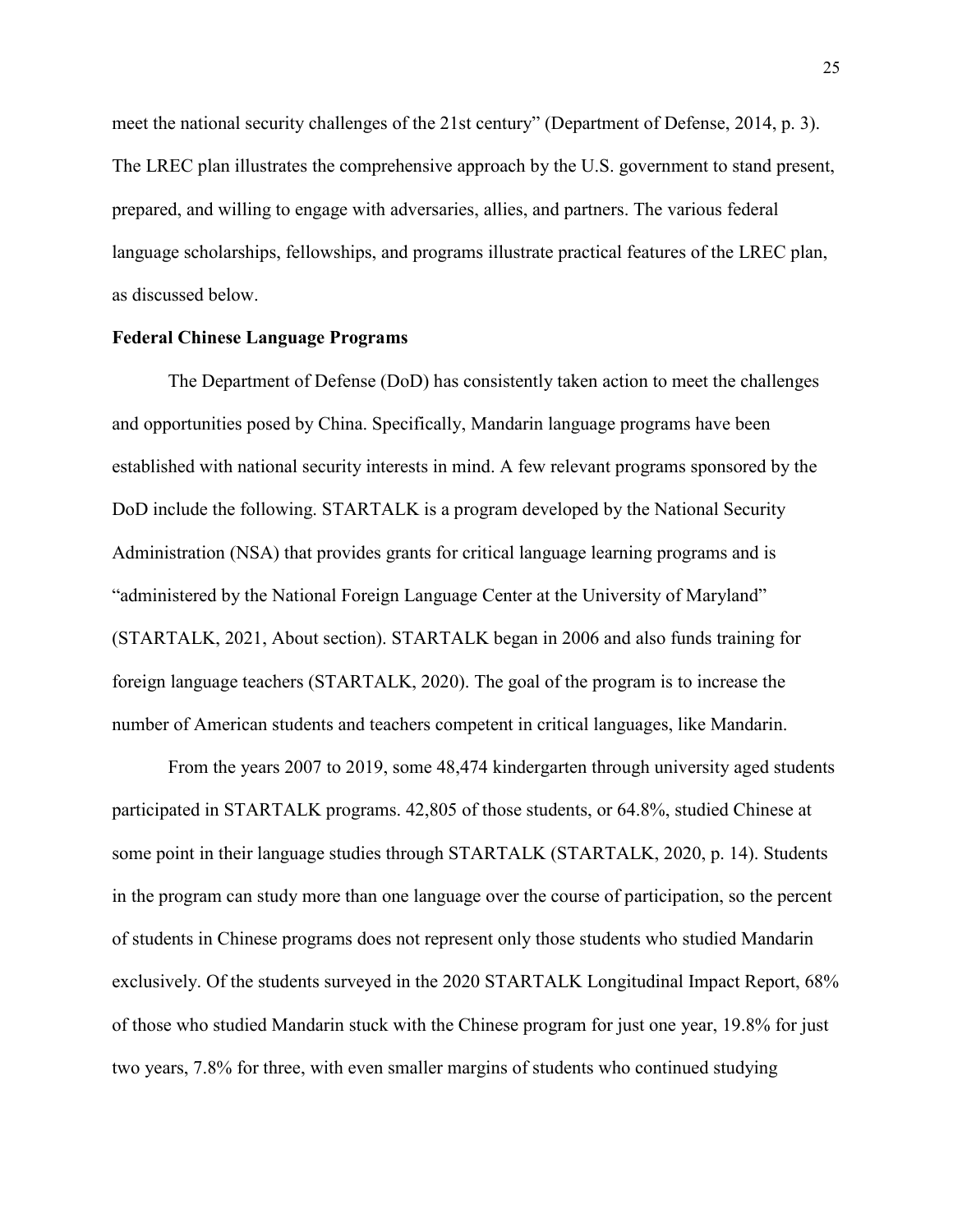Mandarin for four and five years (p. 16). A similar pattern can be observed with the other languages surveyed in the Impact Report. The tapering of commitment to mastery over several years suggests that the number of competent, market-ready Mandarin speakers is relatively low by comparison to how many students entered STARTALK sponsored Mandarin programs.

 The National Security Education Program (NSEP) sponsors important federal language initiatives aimed at similar goals to STARTALK. The National Security Language Initiative for Youth (NLSI-Y) also began in 2006 and provides opportunities for secondary and postsecondary students to study abroad or participate in summer language programs (National Security Language Initiative for Youth [NSLI-Y], n.d.). Another federal language program designed to meet critical language needs for Mandarin Chinese is The Language Flagship. The Language Flagship began in 2002 as a grant program offering funds to universities to build their language programs. K-12 initiatives aim at working with schools to ensure students graduate high school with sufficient language skills to continue learning in college and ultimately to apply their linguistic competence and ensure "the nation's well-being in the 21st century" (The Language Flagship, 2013a). The Chinese branch of The Language Flagship specifically can be found in 13 universities across the country (The Language Flagship, 2013b).

In total, the U.S. Department of State sponsors 21 fellowship, scholarship, and learning programs focused explicitly on language acquisition (United States Department of State, n.d.). Table 3 shows all federal programs as listed on the State Department webpage, All Language Programs, including each program's targeted education level and program length. The programs in Table 3 all offer Mandarin language study, with a few exceptions. Five out of 21 programs do not offer Chinese at all; and only five programs are offered to K-12 institutions. Just three of the five K-12 programs offer Mandarin, and one of those is designed for teachers of Chinese.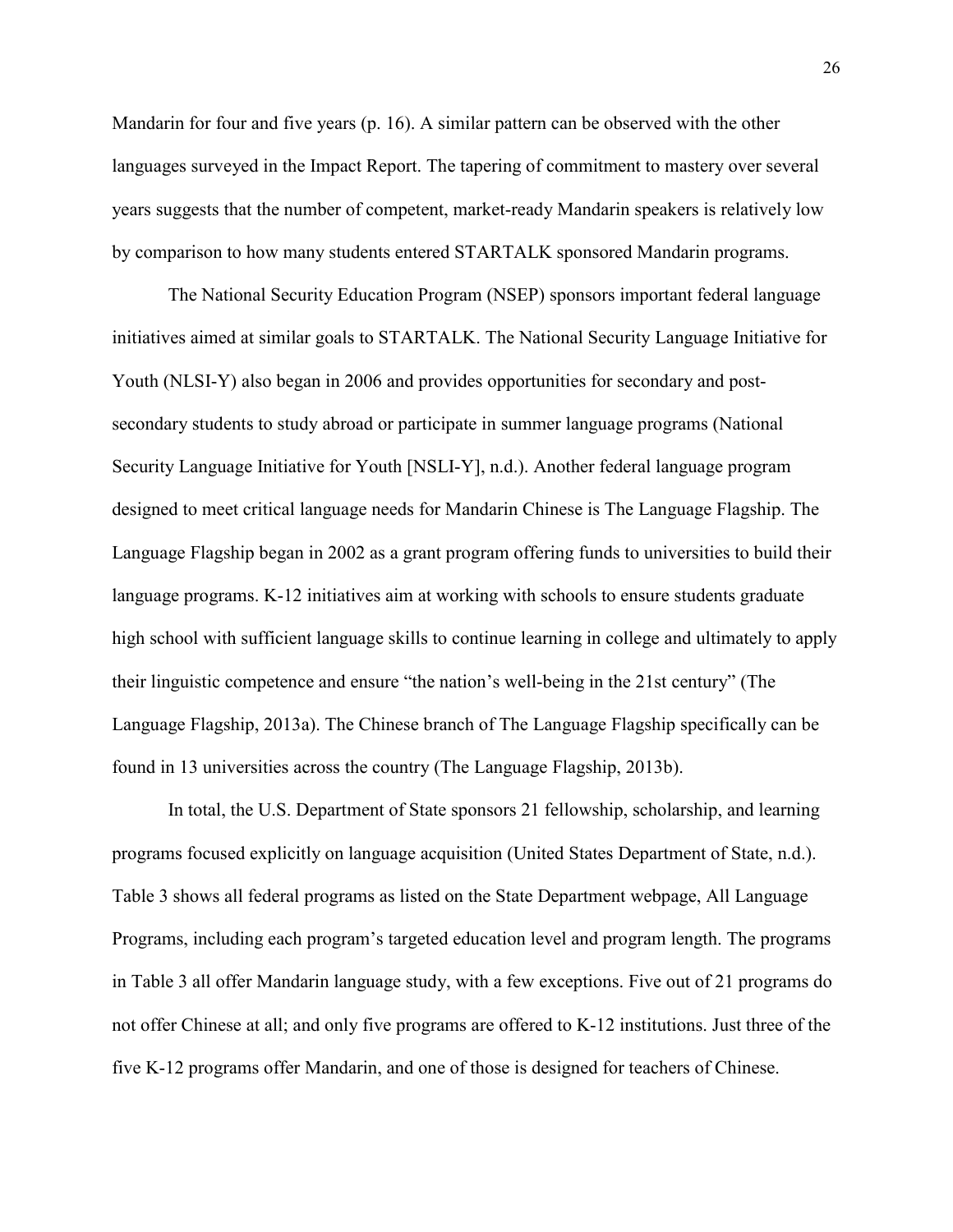# **Table 3**

# *Federal Language Programs*

| <b>PROGRAM</b>                                                                                    | <b>EDUCATION</b><br><b>LEVEL</b>                                   | <b>LENGTH</b>                                              | <b>OFFERED</b><br>IN $K-12$ | <b>CHINESE</b><br><b>OFFERED</b> |
|---------------------------------------------------------------------------------------------------|--------------------------------------------------------------------|------------------------------------------------------------|-----------------------------|----------------------------------|
| Benjamin A. Gilman<br>International Scholarship<br>Program/Critical Need<br>Language Award (CNLA) | Undergraduate                                                      | Summer, 2<br>Months or Less,<br>Semester,<br>Academic Year |                             | $X^*$                            |
| <b>Boren Fellowships</b>                                                                          | Graduate                                                           | Summer,<br>Semester,<br>Academic Year                      |                             | $X^*$                            |
| Boren Scholarships                                                                                | Undergraduate                                                      | Summer,<br>Semester,<br>Academic Year                      |                             | $X^*$                            |
| Congress-Bundestag Youth<br>Exchange (CBYX) for Young<br>Professionals                            | Undergraduate,<br>Graduate, Professional                           | Academic Year                                              |                             |                                  |
| Congress-Bundestag Youth<br>Exchange (CBYX) High<br>School Program                                | $K-12$                                                             | Academic Year                                              | X                           |                                  |
| Congress-Bundestag Youth<br>Exchange (CBYX)<br><b>Vocational Program</b>                          | $K-12$                                                             | Academic Year                                              | X                           |                                  |
| Critical Language<br>Scholarship (CLS) Program                                                    | Undergraduate,<br>Graduate                                         | Summer                                                     |                             | $X^*$                            |
| Foreign Language and Area<br>Studies (FLAS) Fellowships                                           | Undergraduate,<br>Graduate, Higher<br><b>Education Institution</b> | Summer,<br>Academic Year                                   |                             | $X^*$                            |
| Fulbright Foreign Language<br>Teaching Assistant (FLTA)<br>Program                                | Undergraduate, Higher<br><b>Education Institution</b>              | Academic Year                                              |                             | $X^*$                            |
| Fulbright U.S. Student<br>Program/Critical Language<br>Enhancement Award (CLEA)                   | Graduate, Professional                                             | Semester                                                   |                             | $X^*$                            |
| Fulbright-Hays Doctor<br>Dissertation Research Abroad<br>(DDRA)                                   | Graduate, Higher<br><b>Education Institution</b>                   | Summer,<br>Semester,<br>Academic Year                      |                             | $X^*$                            |
| Fulbright-Hays Group<br>Projects Abroad (GPA)                                                     | Graduate, Higher<br><b>Education Institution</b>                   | Summer,<br>Semester,<br>Academic Year                      |                             | $X^*$                            |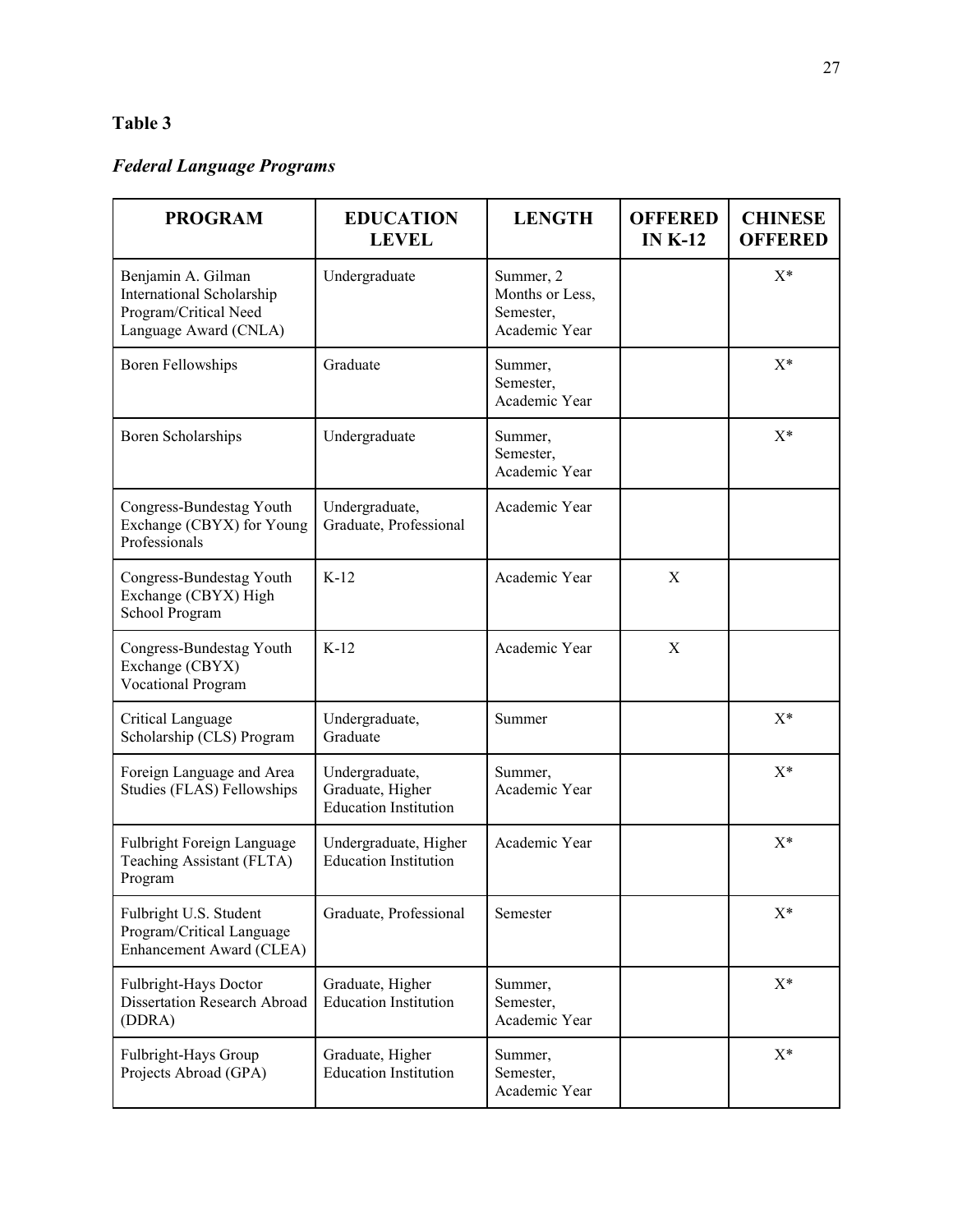| John McCain International<br>Scholarship for the Children<br>of Military Families (Gilman-<br>McCain Scholarship)      | Undergraduate                                                                | Summer, 2<br>Months or Less,<br>Semester,<br>Academic Year |             | $X^*$ |
|------------------------------------------------------------------------------------------------------------------------|------------------------------------------------------------------------------|------------------------------------------------------------|-------------|-------|
| Language Flagship                                                                                                      | Undergraduate, Higher<br><b>Education Institution</b>                        | Summer,<br>Semester,<br>Academic Year                      |             | $X^*$ |
| <b>National Resource Centers</b>                                                                                       | Undergraduate,<br>Graduate, Higher<br><b>Education Institution</b>           | Academic Year                                              |             | $X^*$ |
| National Security Language<br>Program for Youth (NSLI-Y)                                                               | $K-12$                                                                       | Summer, 2<br>Months or Less,<br>Academic Year              | X           | $X^*$ |
| Program for the Study of<br>Eastern Europe and the<br>Independent States of the<br>Former Soviet Union (Title<br>VIII) | Graduate, Professional,<br><b>Higher Education</b><br>Institution            | 2 Months or Less,<br>Semester,<br>Academic Year            |             |       |
| Project Global Officer                                                                                                 | Undergraduate                                                                | Summer                                                     |             | $X^*$ |
| Regional Flagship Languages<br>Initiative                                                                              | Undergraduate,<br>Graduate                                                   | Summer,<br>Semester,<br>Academic Year                      |             |       |
| <b>STARTALK</b>                                                                                                        | K-12, Undergraduate,<br>Professional, Higher<br><b>Education Institution</b> | Summer, 2<br>Months or Less                                | $\mathbf X$ | $X^*$ |
| <b>Teachers of Critical</b><br>Languages Program (TCLP)                                                                | K-12, Higher Education<br>Institution                                        | Academic Year                                              | X           | $X^*$ |

(United States Department of State, n.d.)

\*Offers Mandarin and Cantonese (varies by program)

One major takeaway from the data in Table 3 is how few federal programs target K-12

education, with only two designated for students of Mandarin Chinese at that level (plus one

designed specifically for teachers, re: Teachers of Critical Languages Program, or TCLP). Most

State Department programming is geared to postsecondary educational opportunities.

# **The Commission on Language Learning: National Strategy**

The American Academy of Arts and Sciences (AAAS) Commission on Language

Learning (CLL) determined in its most recent report on the status of foreign language in the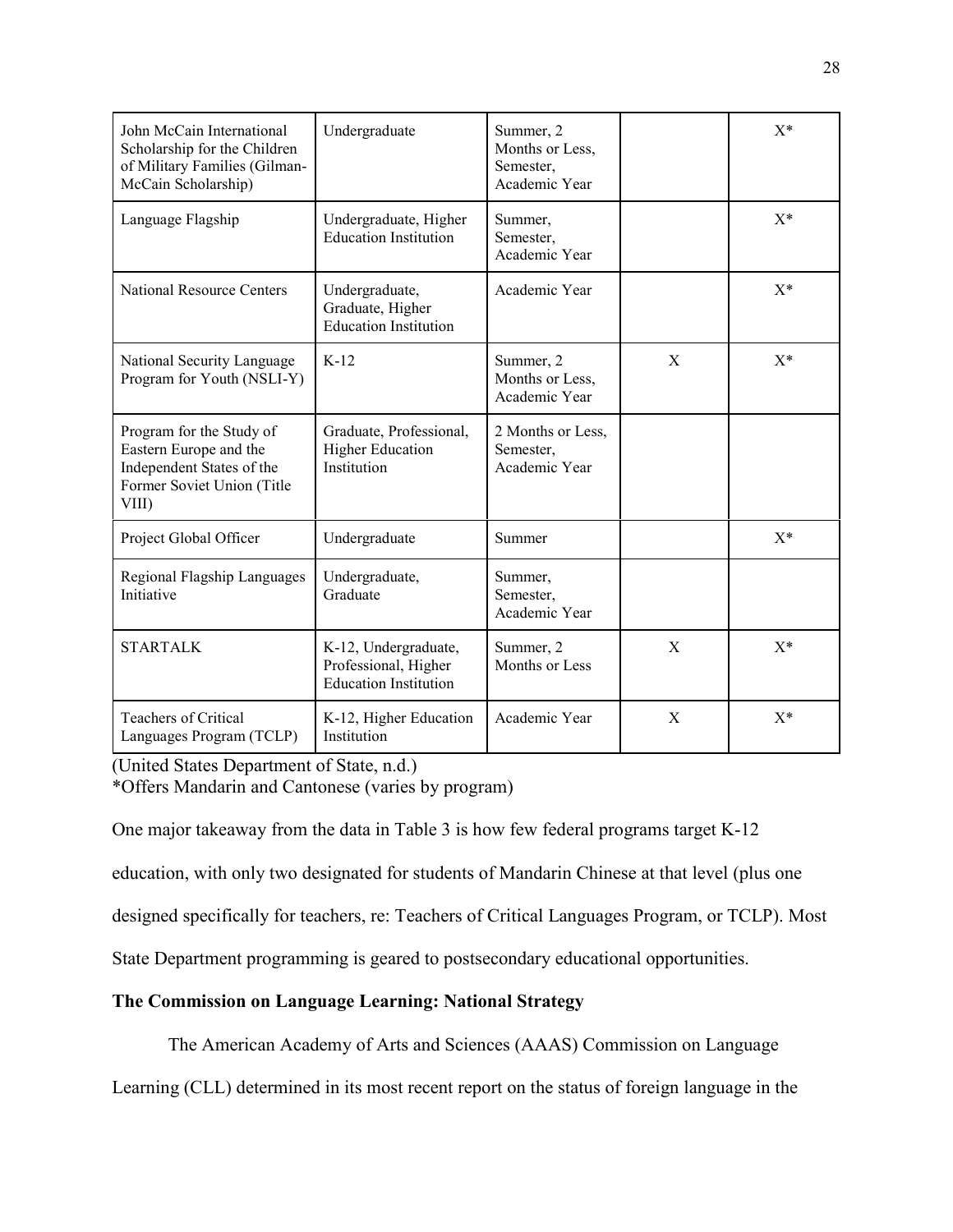United States that a much more concerted effort is required at multiple institutional levels and from key stakeholders in order to meet 21st century language demands. The AAAS:

recommends a national strategy<sup>[14](#page-29-0)</sup> to improve access to as many languages as possible for people of every region, ethnicity, and socioeconomic background—that is, to value language education as a persistent national need similar to education in math or English, and to ensure that a useful level of proficiency is within every student's reach. (AAAS, 2017, p. viii)

The need for more widespread language education, including institutional access for as many students as possible, applies equally to specific language offerings as to the whole of languages offered. The K-12 system in particular stands in need.

Mandarin carries special priority because of its critical language status as determined by the US State Department's National Security Education Program, or NSEP (National Security Education Program [NSEP], n.d.). The AAAS Commission pointed to existing DoD initiatives to promote critical language education as a matter of national security importance, already referred to above (AAAS, 2017, p. 3). The Commission's National Strategy aims at a broader scope of goals, however, such as encouraging heritage speaker education as well as promoting languages outside the category of critical languages. The goals of the AAAS National Strategy can be summed up as follows: 1) "Increase the number of language teachers;" 2) Build partnerships among "schools, government, philanthropies, businesses, and local community members," including promoting the technological integration of partner resources; 3) Promote immersion opportunities locally and internationally (AAAS, 2017, p. 31).

 $\overline{a}$ 

<span id="page-29-0"></span><sup>&</sup>lt;sup>14</sup> The AAAS Commission's National Strategy is distinct and separate from the Department of Defense's National Defense Strategy (NDS).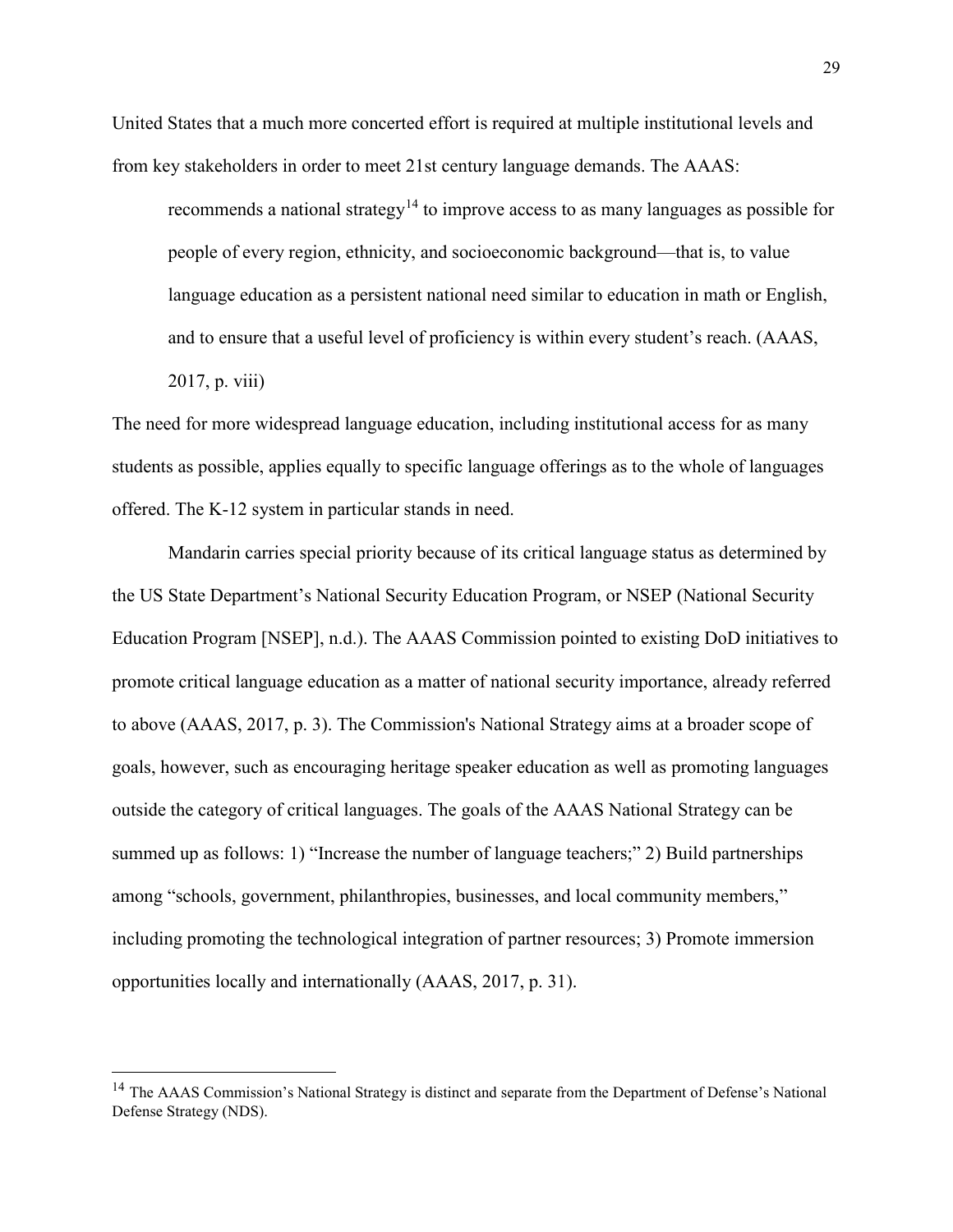The National Strategy is ultimately a set of recommendations and proposals without legislative power. Its findings require the initiative of governmental agencies, private businesses, and schools to take action towards the recommended goals. For example, public and private schools have implemented Chinese language programs independently of prompting by the AAAS in order to meet demand from parents and to prepare students for future opportunities. As mentioned above, the US Department of Defense has developed programs independently of and long before the AAAS Commission's findings as well. While the National Strategy applies to as many languages as possible, some of which may benefit from explicit promotion by the AAAS, CFL is less impacted by the Commission on Language Learning's imperatives since it has already gained ground independently.

The importance of the National Strategy as articulated by the AAAS lies in its demonstration of national level imperatives for the promotion and funding of language education, which the AAAS envisions to be as critical as other core academic subjects. The implementation of programs and initiatives detailed by the CLL is a necessary step in meeting demand. Consistent with the AAAS report, Damari, et al. (2017) noted that while the Department of Defense has its own "capacity and supply system" (p. 31), both the private and public sector outside of the US government need to develop better, more robust and targeted language programming. Whether such programming develops further at the behest of the AAAS's recommended National Strategy or from federal prompting remains a task for private entities to assume.

Despite existing initiatives and program implementation, an adequate supply of program offerings through public and private institutions does not guarantee a commensurate output of qualified (or committed) Mandarin speakers who are also prepared for and interested in taking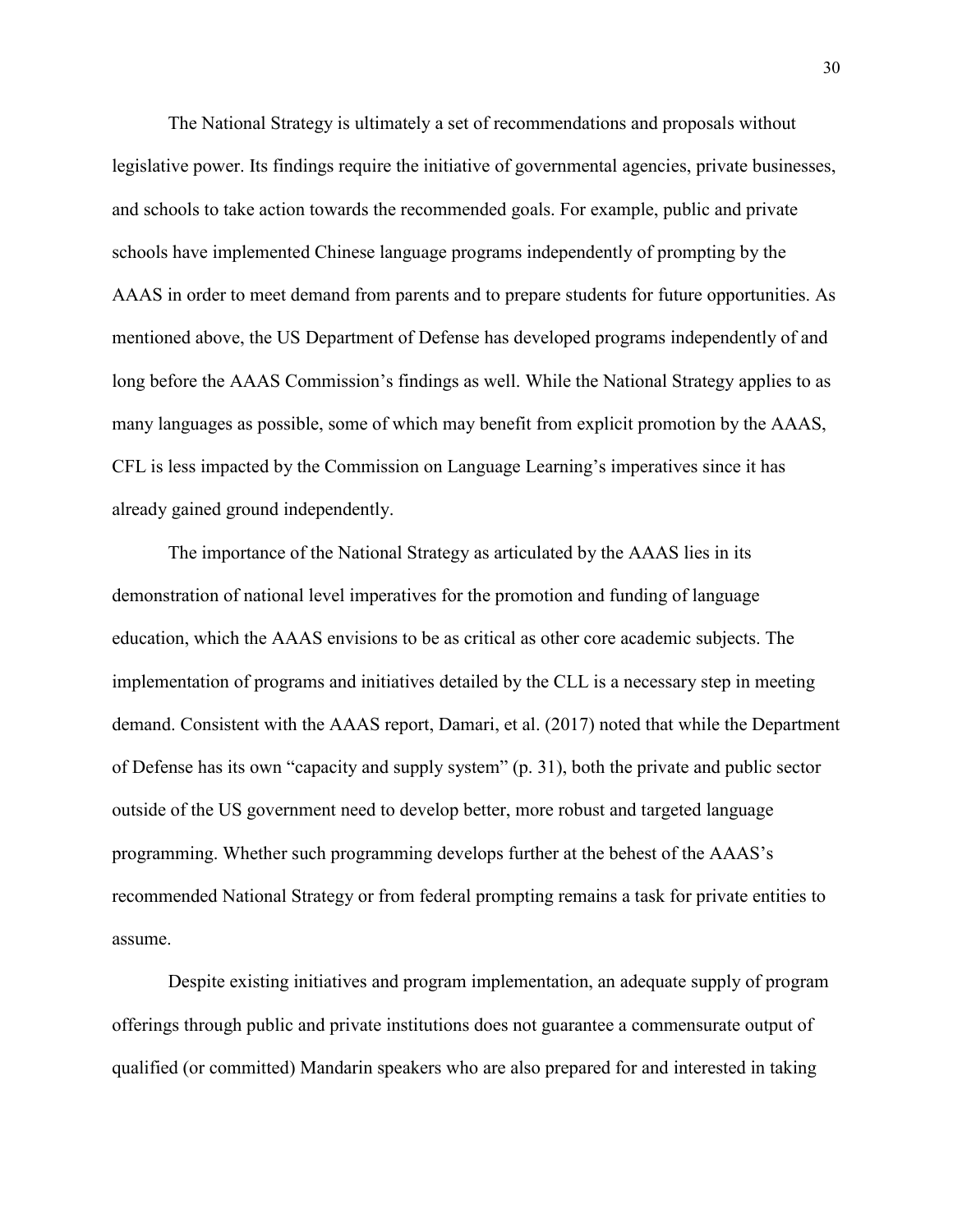advantage of career opportunities in relevant fields. However effective the supports designed to encourage the acquisition of Mandarin, and however many language speakers are produced in the CFL system, a disparity can arise between noble efforts and the outcome of where those speakers actually end up in their pursuit of or usefulness to national security or economic opportunities.

In addition, the specter of attrition by language learners and experts in areas of education and employment remains an issue. As seen in the STARTALK data above, over half of Mandarin program participants only spent a year learning the language, whereas a much smaller percentage made it through the fourth and fifth years (STARTALK, 2020). Perseverance in studies is critical to language acquisition (Krashen, 1982). Most students simply do not see their studies through long enough to make a measurable impact on their own mastery. A look at the dimensions of K-12 CFL education critical to ensuring students stick with their studies will shed important light on these critical considerations.

#### **The Institutional Dimension of Chinese as a Foreign Language**

Until the beginning of the 21st century, Chinese as a Foreign Language (CFL) was largely a field of study in the post-secondary education system in the United States (Chinese Language Association of Secondary-Elementary Schools [CLASS], 2021). After China joined the World Trade Organization in 2001, interest in Chinese (Mandarin in particular) began to trickle down to the secondary and elementary levels as it became evident that China would become relevant again to international affairs. Without an established presence in the K-12 educational system, CFL programs did not contain the institutional memory for how program structures should be set up to best equip CFL learners. The history of CFL education, and thus the institutional memory backing effective programmatic strategies or administrative decisions,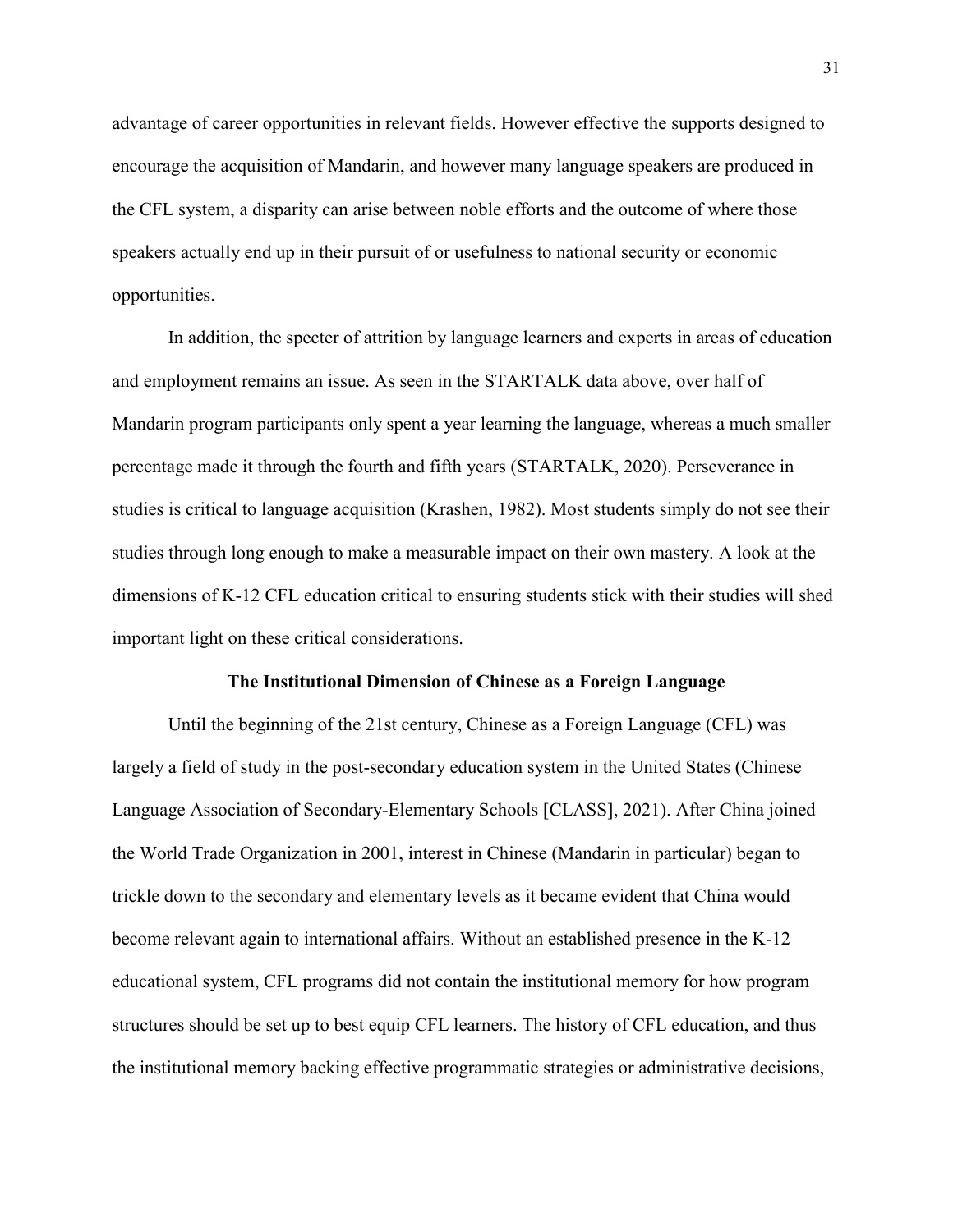lags behind more established language course offerings, such as Spanish, French, and German. Despite the time lag in program development, improvements continue apace.

## **The Growth of Chinese Language Programs**

According to the American Academy of Arts and Sciences (2017) report on American languages, an "estimated 300–400 million Chinese students are now learning English, compared with about 200,000 U.S. students currently studying Chinese" (p. 8). The difference in absolute numbers of language learners between the two countries should be considered in light of the total population differences, albeit the percentage differential of students learning each country's respective language is still high. Despite the difference in the citizens of each country's efforts to learn English or Chinese, Chinese language programs have been increasingly offered in the United States at all levels of education at unprecedented rates (Ke & Li, 2011).

## *The Foreign Language Enrollment Survey (FLES)*

According to the American Council for International Education's (ACIE) latest Foreign Language Enrollment Survey (FLES), 1,144 Chinese language programs (including both Mandarin and Cantonese) existed in American high schools as of 2017 (American Council for International Education [ACIE], 2017, p. 11). That number compares to 8,177 Spanish language programs, and a total of 17,778 programs for all language programs combined. In other words, 6.43% of total high school language programs in the U.S. were dedicated to Chinese in 2017, compared to 46% for Spanish (ACIE, 2017, p. 11). By contrast, the percent of schools from previous years (as surveyed in 1997 and 2008) that offered Chinese and Spanish is shown in Table 4. Important caveats are required when comparing the two data sets, as will be discussed below.

#### **Table 4**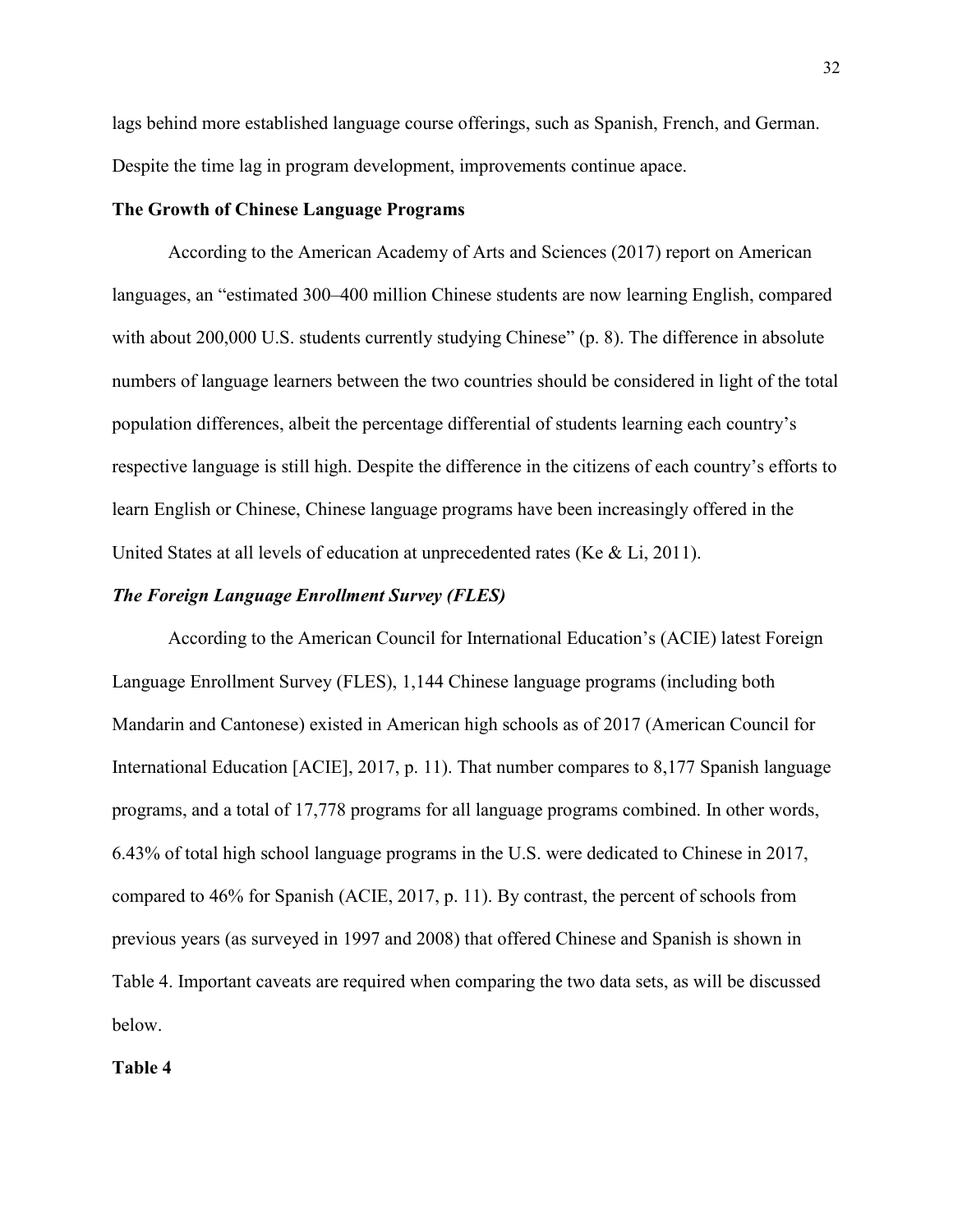| <b>LANGUAGE</b> | 1997  | 2008  |
|-----------------|-------|-------|
| <b>Spanish</b>  | 93%   | 93%   |
| <b>Chinese</b>  | $1\%$ | $4\%$ |

*Percent of High School Spanish and Chinese Language Programs in 1997, 2008* 

(Pufahl & Rhodes, 2011, p. 265)

 $\overline{a}$ 

The large percentage difference in Spanish course offerings in 2017 (46% as noted above) when compared to Table 4 may be due to different sample sizes between the two survey pools.<sup>[15](#page-33-0)</sup> Whatever the underlying statistics, Chinese program increases were significant over the 20-year period shown in the data.

In contrast to high school course offerings in Chinese, the FLES also surveyed K-8 programs. Nationwide, only 34 elementary and middle schools had Chinese programs, compared to 112 for Spanish, most of which were offered in the middle school years from grades 5-8 (ACIE, 2017, pp. 28, 29). Thus, 1,178 Chinese programs in total existed in the U.S. as of 2017. To give a state-level example, Minnesota had a total of 22 Chinese language programs in its P-12 schools in 2017 (Minnesota Advocates for Immersion Network [MAIN], 2017). According to MAIN (2017), nine out of the 22 Chinese language programs were immersion programs. That means 13 of the 22 Mandarin programs in Minnesota (59%) were non-immersion exploratory programs (also known as "Foreign Language Exploratory programs," or FLEX; see Lü, 2020, p.

<span id="page-33-0"></span><sup>&</sup>lt;sup>15</sup> FLES data for 2017 only included "formal education" institutions and not summer, community, or DoD programs; but also surveyed a larger set of schools, or 17,778 (ACIE, 2017, p. 6, 10). The larger denominator for overall programs in 2017 renders the percentage lower for Spanish. The data set from Pufahl & Rhodes (2011) for the years 1997 and 2008 in Table 4 included a wider range of program structures beyond the public education system, which would include programs explicitly geared towards a language outside of formal education programs (such as heritage or community-based programs), and also surveyed a smaller sample set of just 1,002 secondary schools (p. 260).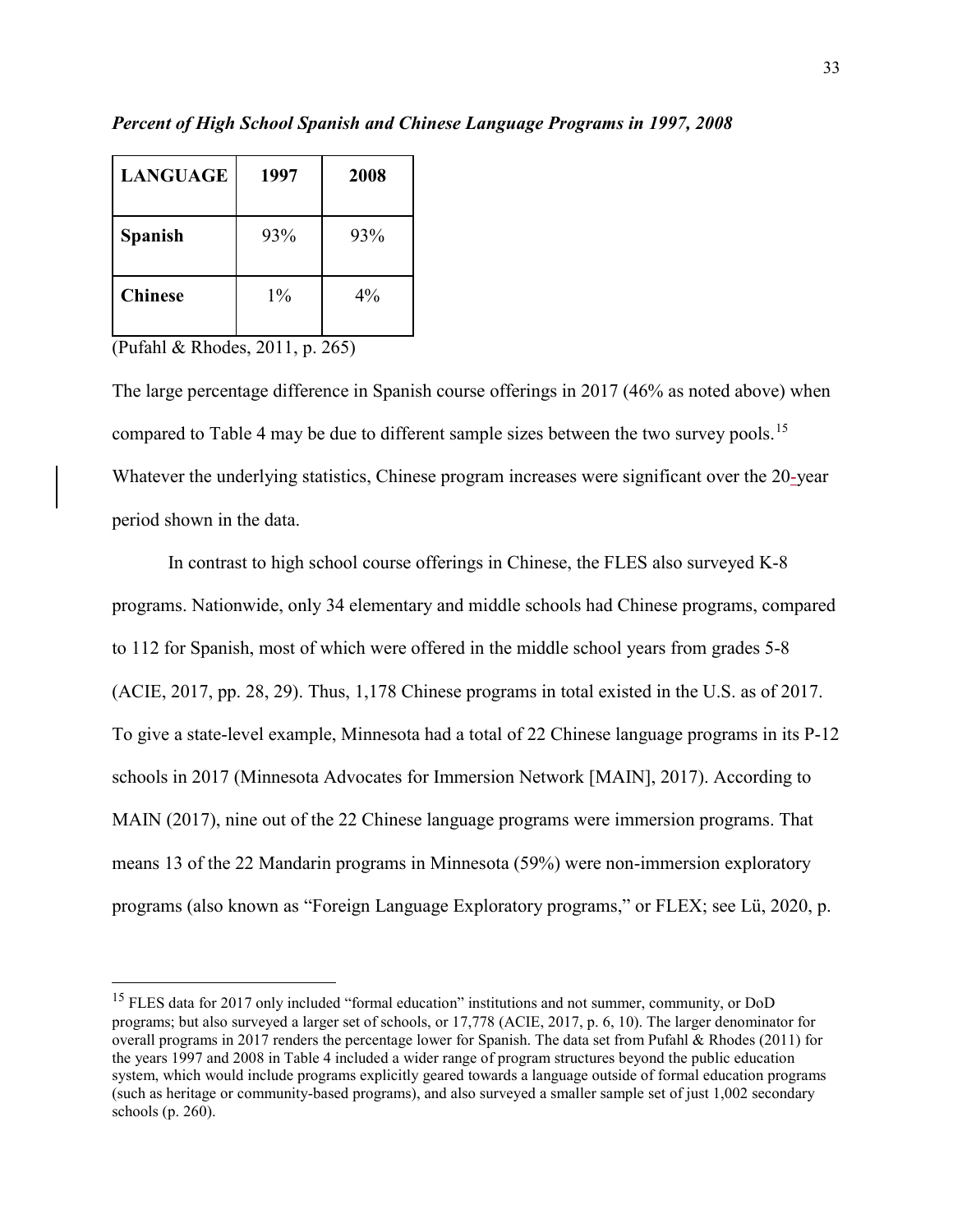102). FLEX programs are not set up to prioritize the development of fluency, per se, as they are offered mainly on the basis of getting students exposed and interested in Chinese enough to carry on study or to fulfill language requirements for graduation. In contrast to the nine Mandarin immersion programs, 54 Spanish immersion programs were offered in the state of Minnesota as of 2017, out of a total of 167 Spanish language programs. 113 of the 167 Spanish programs across the state (67.66%) were exploratory, or FLEX.

The overall number of Mandarin language programs in the US P-8 school system is substantially less than the number in high schools. The disparity in the number of course offerings between P-8 schools and high schools can be explained as a multifaceted issue involving a greater or lesser degree of school resources, parental interest or awareness of language education for children at differing ages, and disparities of perceived need for language acquisition at lower and upper levels of K-12 education. The fact that K-8 schools lack comparative amounts of language offerings to high schools highlights a significant weakness in the CFL system: which is that from the standpoint of language acquisition, the early years of learning a non-native language are critical to developing fluency (Krashen, 1982). The fact that foreign language learning starts later for the vast majority of American students has major implications for linguistic readiness in real world opportunities as students grow up.

Some schools across the country may not offer programs for Less Commonly Taught Languages (LCTL), such as Chinese, but may make provisions for study at neighboring institutions, such as local colleges, other high schools, or heritage schools (ACIE, 2017). These outside offerings account for 214 of the total 1,144 high school level Chinese programs offered throughout the country, or 5.35%. Many schools simply lack the resources to offer Mandarin. The prevalence of Spanish language programs, on the other hand, signals the cultural and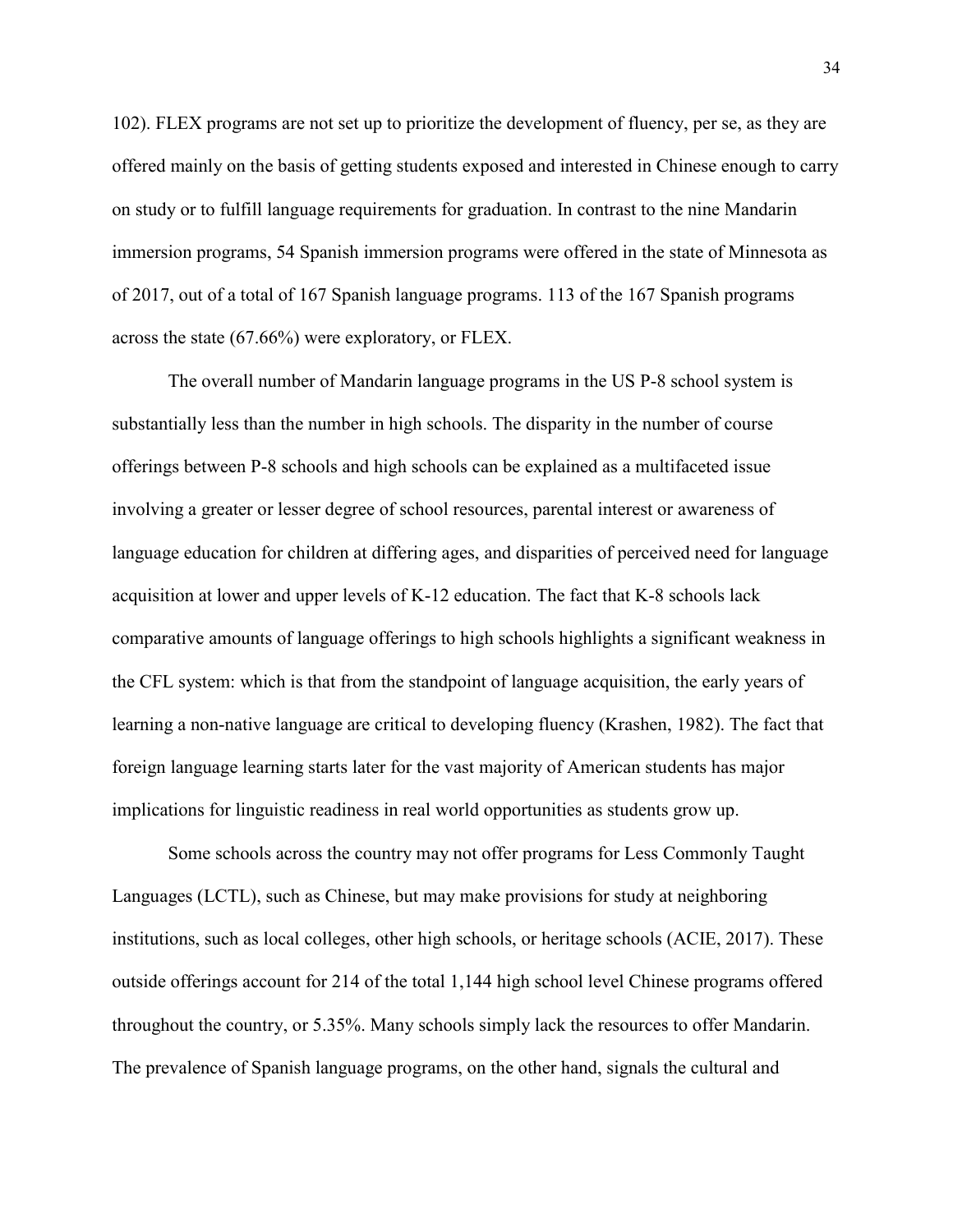geographic affinity that the United States has long had with its Spanish-speaking citizens and neighboring countries to the south. Even so, Chinese programs have been rapidly gaining popularity. Of the students who chose to learn Less Commonly Taught Languages (LCTLs) offered in American high schools in 2017, 80% of students chose Chinese (ACIE, 2017).

# **Language Program Structures**

The Foreign Language Enrollment Survey (FLES) highlights five program structures in which Chinese is taught in the U.S. The structures are: Traditional Classroom, Dual Language Immersion (DLI), Immersion, Online, and Hybrid (combining face to face and online) (ACIE, 2017). In the traditional classroom, different modes of instruction can exist. For example, Pufahl & Rhodes (2011) defined two categories of language programming: Exploratory (mentioned above as FLEX), which allows students to get exposure to a language to see if they enjoy learning it (instruction is primarily in English); and "Language Focus," which emphasizes linguistic skill development and may be taught in the target language (p. 266). A Language Focus structure would be Dual Language Immersion, which involves teaching in both native (English) and target (Chinese) languages for roughly half of the instructional time in each language (STARTALK, n.d.). Immersion programs may be taught exclusively in Chinese or take on elements of DLI. Online and hybrid programs respectively offer language learning formats either completely online or partially online and in person.

For Chinese, the program structures for the 1,144 high school programs in the United States are laid out in Table 5.

### **Table 5**

# *US Secondary Level CFL Program Structures*

| <b>Chinese Program</b> | Traditional | Dual Language   | Immersion   Online   Hybrid |  |
|------------------------|-------------|-----------------|-----------------------------|--|
| Structure:             | Llassroom.  | Immersion (DLI) |                             |  |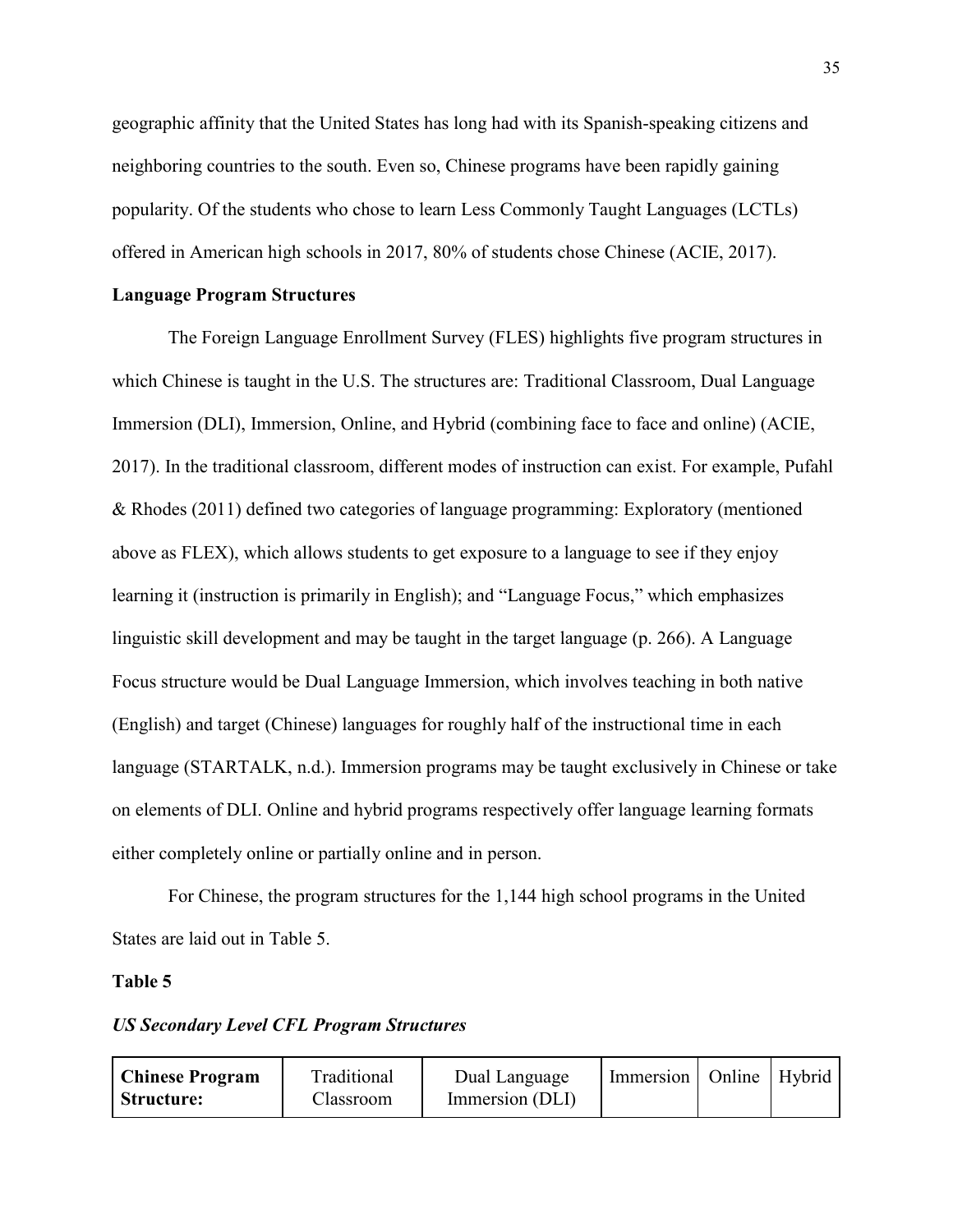| Number of<br><b>Programs</b>    | 764    | 53    | 59    | 252             |  |
|---------------------------------|--------|-------|-------|-----------------|--|
| Percent of all<br>program types | 66.78% | 4.63% | 5.16% | $22.03\%$ 6.12% |  |

(ACIE, 2017, p. 13)

The majority of secondary level Chinese language programs are performed in traditional classroom settings. Traditional language classrooms typically focus on exploratory (FLEX) learning and do not involve subject matter as content, such as History or Mathematics. DLI programs rank the lowest in pervasiveness, possibly because they tend to be concentrated more in elementary schools (STARTALK, n.d.). DLI programs focus on subject matter as well as on building fluency, and therefore tend to be more effective than traditional classrooms. The lower prevalence of Chinese DLI and Immersion programs, whether considered at elementary (K-5) or secondary levels (6-12), masks its exceptional growth, especially in K-5 settings (Lü, 2020).

Part of the growth of immersion learning is owed to the effectiveness of the immersion paradigm. Xu et al. (2015) demonstrated how immersion programs in elementary schools yielded better results in reading Mandarin compared to high school traditional classrooms. Based on their findings, however, research showed that the immersion programs were not as effective with writing and speaking skills by comparison. Those results signify the difference in psychological developmental between the age groups surveyed more than disparities in the effectiveness of the respective program structures. Immersion programs offer the greatest amount and most intense kind of exposure to the target language, rendering them the most effective of all program structures.

### *Factors Influencing Program Structure Effectiveness*

The foreign language program structures found across the United States often encounter mitigating factors that hamper program integrity and effectiveness. Several factors that can cause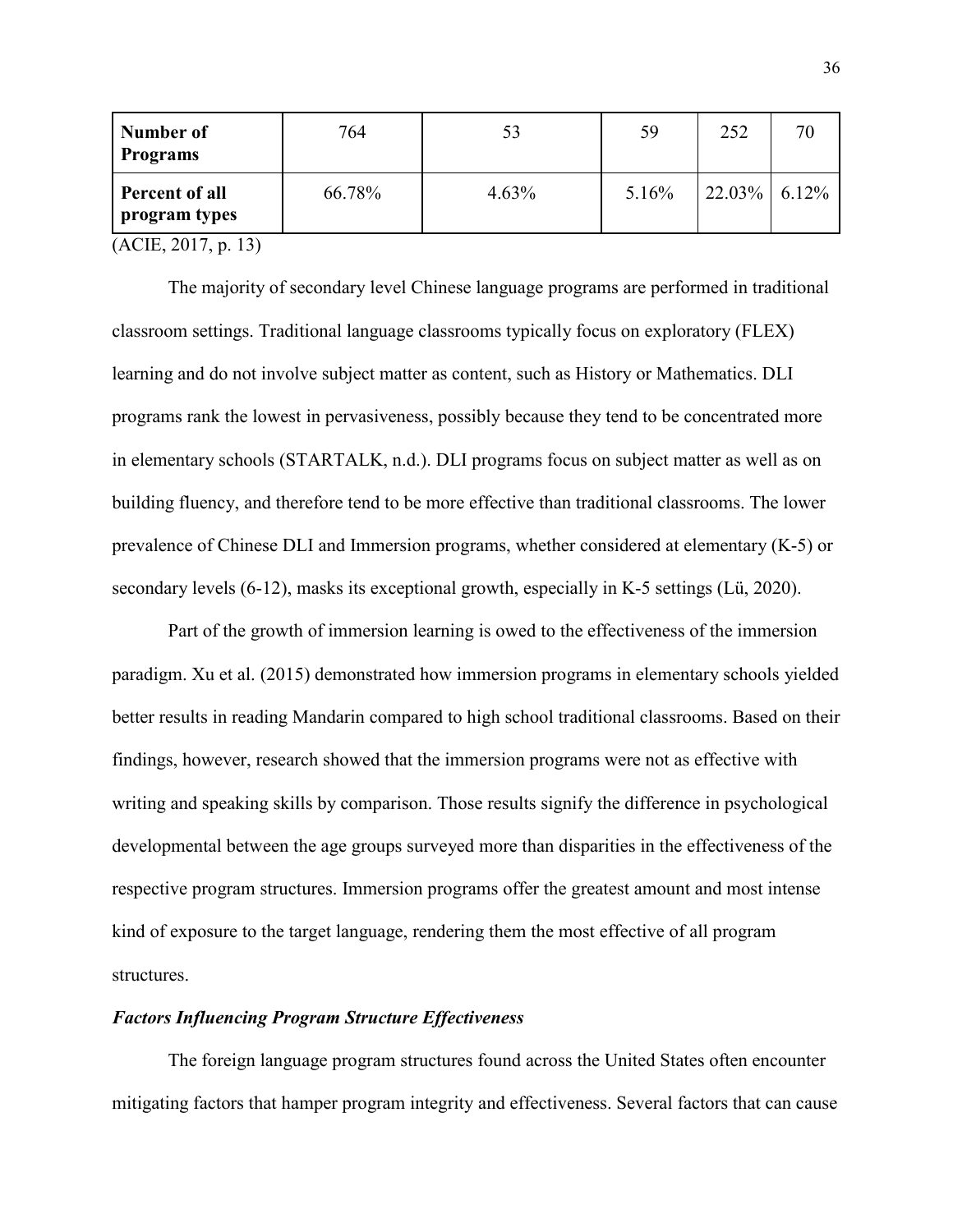problems include: district funding (Schulz et al., 2019), the degree of student and parent interest (and therefore comparable program availability), the supply of qualified teachers (Yue, 2017), student access issues, adequate curriculum, institutional priorities, and even issues with program articulation from elementary school programs to middle school (and to high school) (Pufahl & Rhodes, 2011). In light of these mitigating factors, it is clear to see why the more resource intensive immersion programs are harder to establish, even though they are the most effective.

### **Program Articulation**

Program articulation refers to the movement from one level of instruction to the next in the course of study, such as moving from the highest stage of beginning Mandarin to the lowest stage of intermediate Mandarin. Articulation can be affected by the type and continuity of program structures between progressive levels, in which the series of offerings may stop abruptly, or the gap between levels is too large and thus students suffer from inadequate preparation. The supply of teachers at differing levels can affect class sizes, limiting students' ability to advance due to lack of options. Lack of teachers at a given level can also downgrade the quality of instruction when too many students are jammed into a limited number of course offerings. Finally, articulation can be hampered by the disparity in competency levels among peers which affects the communicative environment of the classroom. Despite the setbacks due to weaknesses in program structures or Chinese language courses, the fact that schools continue expanding language offerings to include Mandarin and that they actively seek to develop effective programming demonstrates the resiliency of CFL education and its promising future.

### **Program Development Efforts**

Chinese as a Foreign Language education in the United States is relatively new and therefore suffers from late entrance into the K-12 system. More established languages such as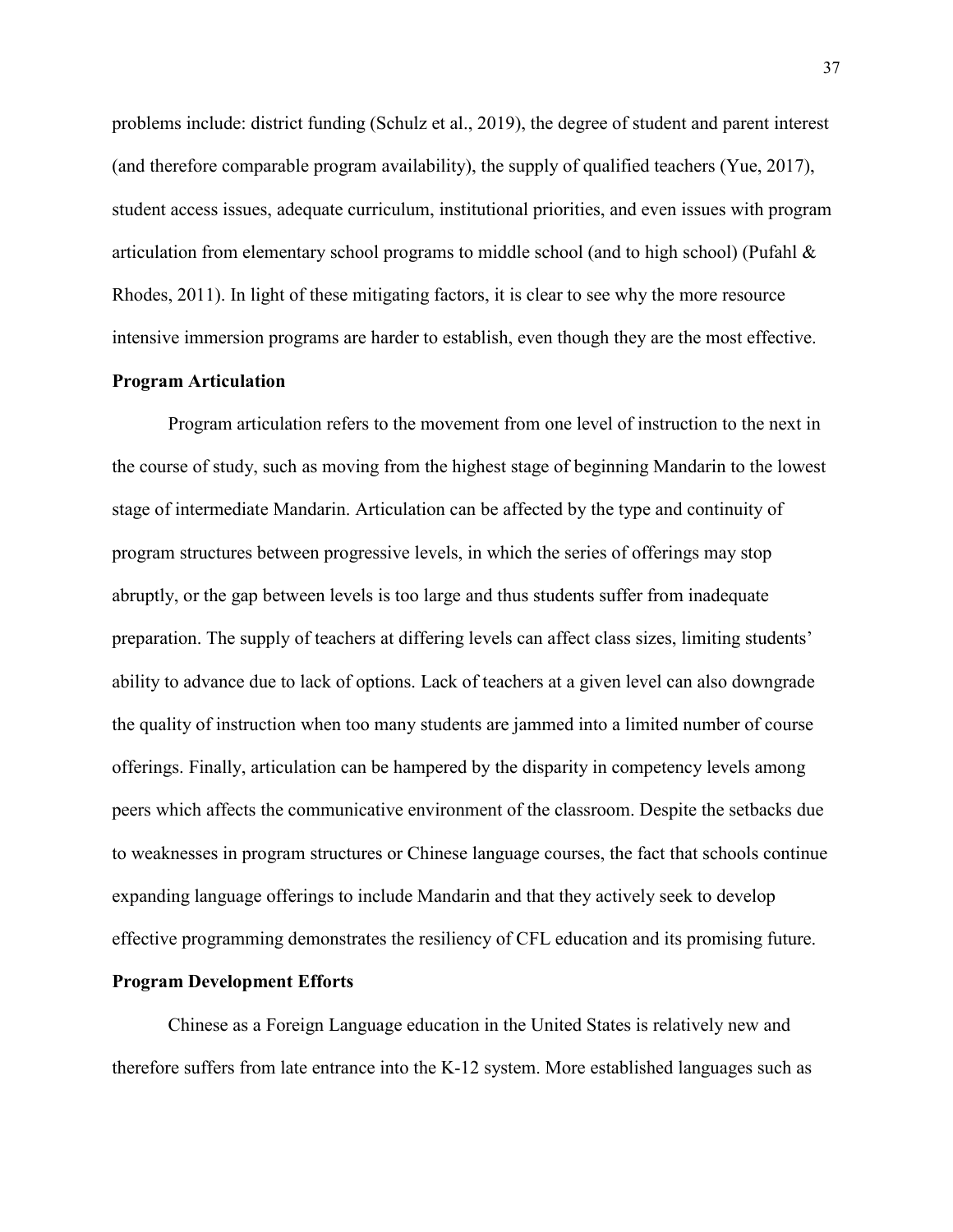Spanish or German enjoy a first-mover advantage that includes well-established norms and models of effective teaching, along with strong networks between K-12 schools, cross cultural connections, funding, and teacher preparation programs at the university level. CFL education naturally lacks the luxury of the background factors which make more established programs successful. The focus on areas where CFL programs display institutional or programmatic weakness should not take away from the impressive efforts made at building up what is essentially a new industry in the United States.

While CFL programs offered at the K-12 level have increased across the country in the past two decades, many have not been able to retain student involvement or shepherd students into mastery of Chinese. Immersion programs beginning at younger ages are more effective at attaining those goals than exploratory or extracurricular language learning, as already discussed (Peng, 2016). The heterogeneous mix of programs, standards, and course requirements in K-12 schools has rendered the study of Chinese inconsistent across institutions in its purpose and result. Some schools have highly successful programs in place. Many schools offer CFL courses in a good-faith attempt to respond to growing demand. However, course offerings are still limited to exploratory programs in most cases, which soak up resources that could be allocated towards more effective long-term strategies, such as more intentional program development.

According to Peng (2016), newer CFL programs equipped with greater funding and resources, such as happens to be the case with many Chinese immersion programs (especially ones that begin in elementary school), have demonstrated success in producing competent Chinese speakers (see also Lü, 2020). The difficulty with many immersion programs, however, remains supplying them with enough qualified Chinese teachers, as well as deficiencies in curricular continuity capable of smoothly articulating the shift to higher language levels, and lack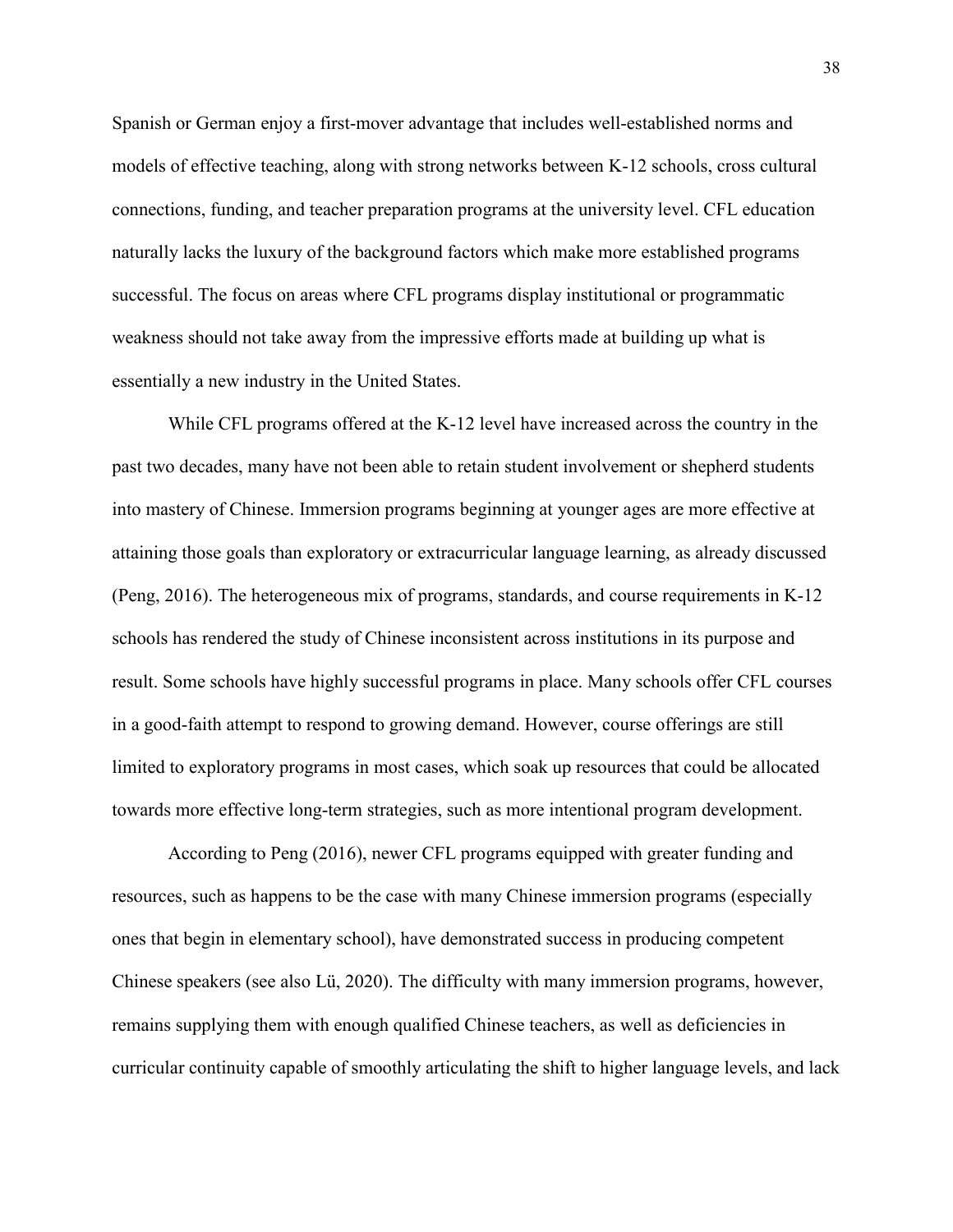of specific language requirements at the level of individual institutions. As schools marshal the resources to respond to the call for continuous improvement, CFL programs will continue to gain integrity and stability.

Resources at the national and district level should be directed at improving existing standards for CFL learning, including pushing existing programs beyond exploratory or interestbased offerings and more towards needs-based preparation determined by national and global demand. In other words, they should focus more on implementing immersion programs, where possible. Where the resources do not exist to support immersion Chinese, targeting curriculum and teacher training offers a practical means of program development. Although problems with continuity and program integrity challenge the effectiveness of Chinese programs, exposure to the language and fostering interest still make an impact on students, especially if they return to study Mandarin later while in college.

### **The Pedagogical Dimension of Chinese as a Foreign Language**

Learning a second language is widely understood to be a benefit to human cognition generally and to student achievement in non-language subject matter specifically (Lü, 2020, p. 110). The ability to acquire another language, however, depends heavily on the quality of instruction and the motivation of the learner. Programs differ in effectiveness partly due to their structure, as mentioned above, and partly due to the quality of pedagogy and how it coincides with the curriculum (Peng, 2016). Effectiveness can be determined by the degree to which best practices in instruction combined with organized curriculum taps student motivation (Wormeli, 2018). Beyond instructional concerns, however, Chinese itself can stymie learner performance due to the grammatical, phonological, and even orthographical technicalities, as explored in the Introduction. Each challenge to pedagogy should be recognized as particular to the institution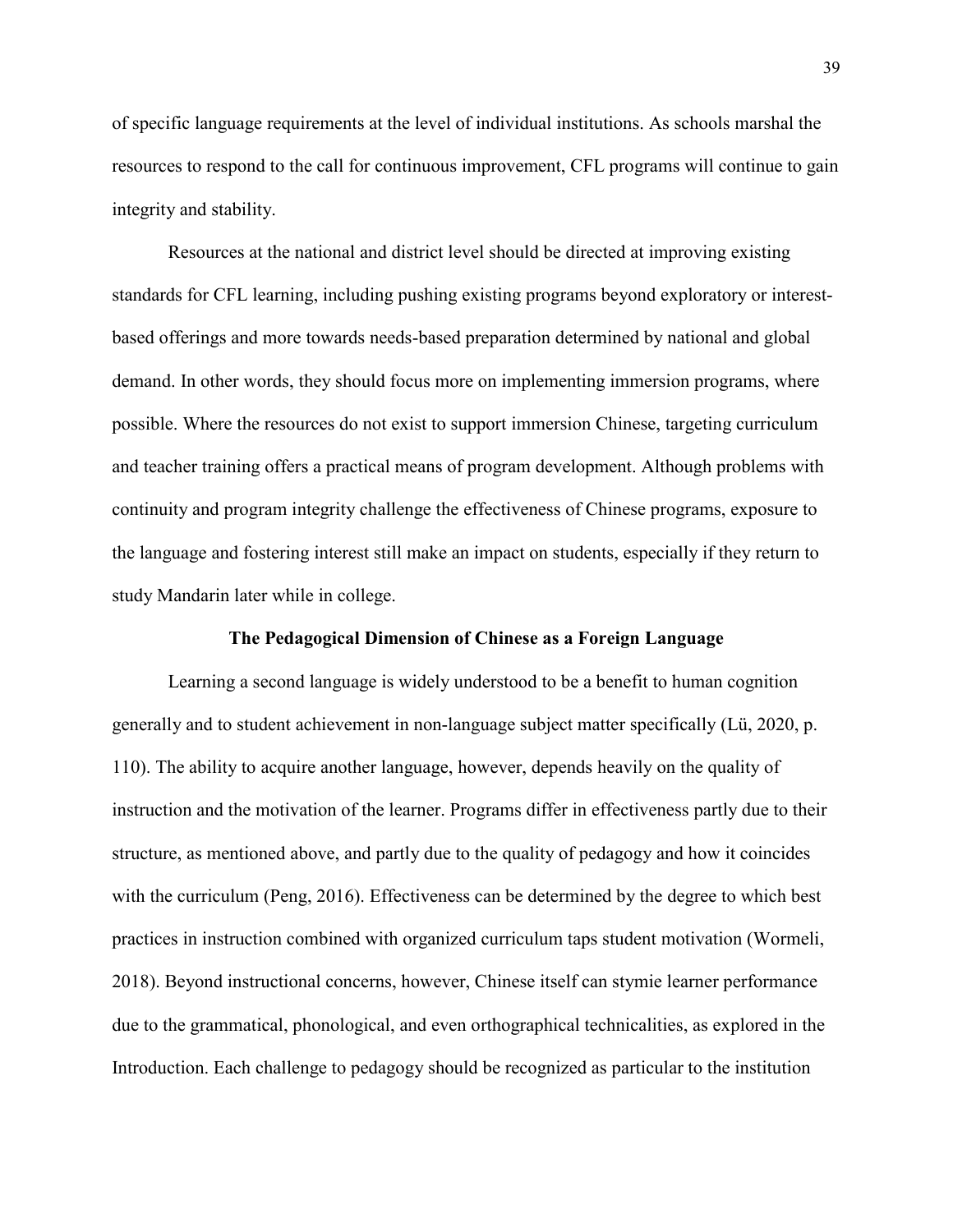and faculty involved. The aspects highlighted here draw attention to the areas cited in the literature that are of greatest need in CFL education more broadly.

## **Curriculum**

Chinese as a Foreign Language curriculum varies by school district and state but much of the foreign language standards used follows the guidelines of the American Council on the Teaching of Foreign Languages, or the ACTFL (Lü, 2020). The state of Minnesota's Department of Education, for example, mandates that the ACTFL standards for world languages be used as the baseline for "locally developed" world language curriculum at the district and school level (Minnesota Department of Education [MDE], 2020). The ACTFL language guidelines encompass reading, speaking, listening, and writing, and provide definitions for levels of mastery ranging from the highest level to the lowest: from Distinguished, to Superior, to Advanced, to Intermediate, to Novice, which apply to each domain of reading, speaking, listening, and writing (American Council on the Teaching of Foreign Languages [ACTFL], 2012). In partnership with the ACTFL, the Chinese Language Teachers Association (CLTA) offers resources and support for Chinese language teachers, primarily in the form of publications and networking (Chinese Language Teachers Association, n.d.). ACTFL and CLTA resources for Chinese language teachers and programs in particular provide a useful framework for developing curriculum.

While national guidelines in the ACTFL standards along with the professional resources of the CLTA are available to CFL teachers, they are not specifically designed to provide lesson standards and objectives to guide daily instruction. Advanced Placement (AP) Chinese courses in high schools are supplied with curriculum by the College Board; however, unless a school district offers AP Chinese, these resources are hidden behind a paywall (Wang et al., 2018, p. 69). AP Chinese teachers also must undergo appropriate training in order for the program to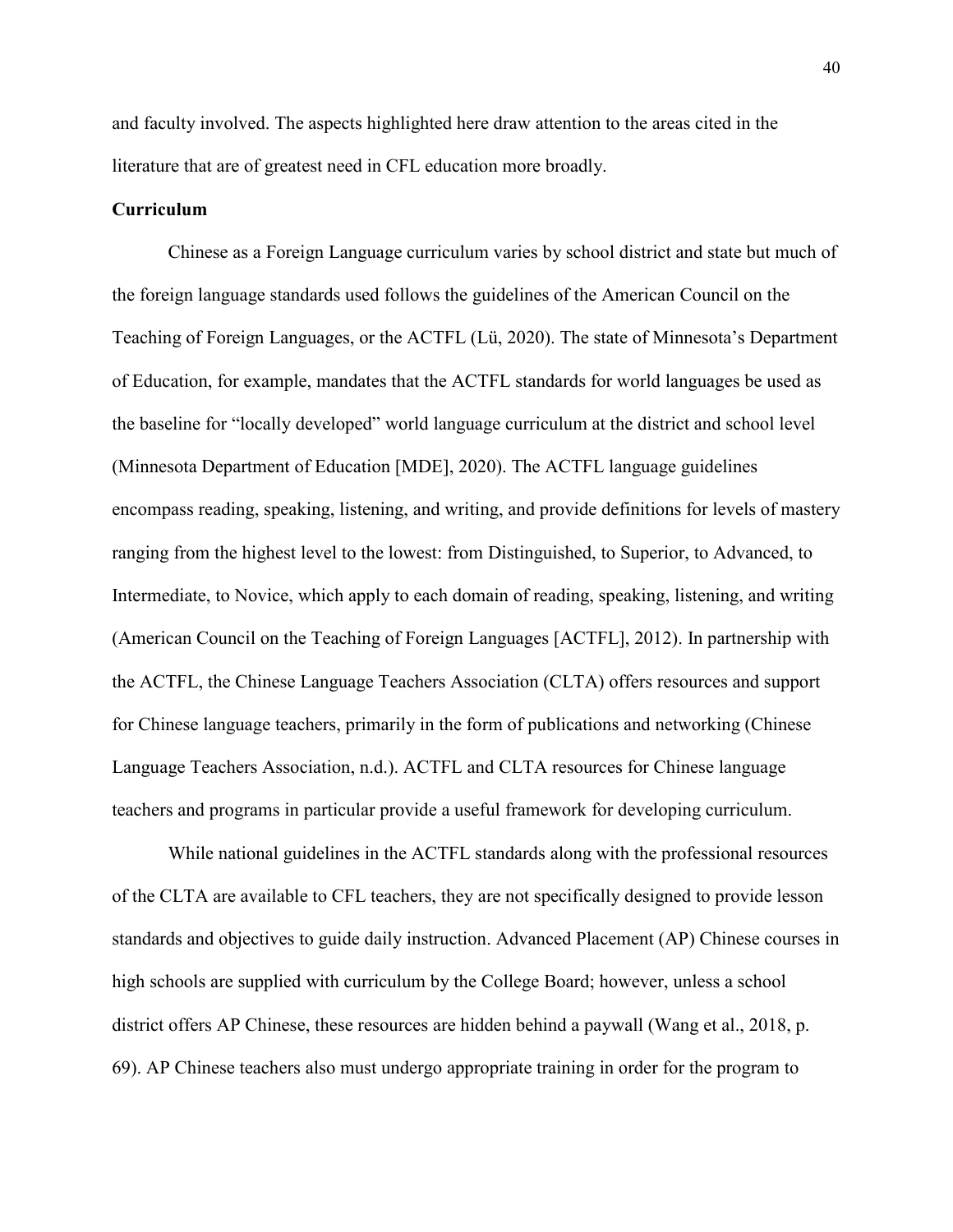qualify for AP status, thus allowing students to take the AP exam for college placement. The cost associated with Advanced Placement programs can be more than a district is able to afford.

Factors such as district finances or school resources are typically lacking for non-AP courses, leaving Chinese teachers to search for ways to compensate for insufficient material support, either in curriculum, teaching materials, or with resources that would otherwise be paid for by the school. In a study of Chinese nationals who came to the U.S. to teach Chinese in high schools, Yue (2017) observed how the teachers surveyed reported that no curriculum was provided by their schools; rather, the teachers themselves had to develop the curriculum, including the highly detailed organizational units for lesson goals, objectives, resources, and assessments. In some cases, no help was provided in taking on such a daunting task.

For other schools, resources and funding are more than adequate to provide teachers with the required resources. Schools in higher income districts or immersion schools whose main function is to provide CFL generally follow this trend, such as Minnetonka Public Schools and Yinghua Academy in Minnesota (Minnesota Advocates for Immersion Network, 2017).

The Chinese Language Association of Secondary-Elementary Schools (CLASS) offers a set of 12 "professional standards" for Chinese teachers that assist teachers in targeting areas that will improve their instructional effectiveness (Wang et al., 2018, p. 71). While the CLASS standards can help teachers professionally, they do not provide curricular guidance or resources. Of the main professional Chinese language organizations present in the United States, only the Advanced Placement program sponsored by the College Board provides lesson planning and curriculum resources. In less developed school programs, Chinese teachers are left with few options, either inheriting (often incomplete) resources from previous teachers, buying expensive curriculum on their own, or designing the entire curriculum themselves. Merely getting a course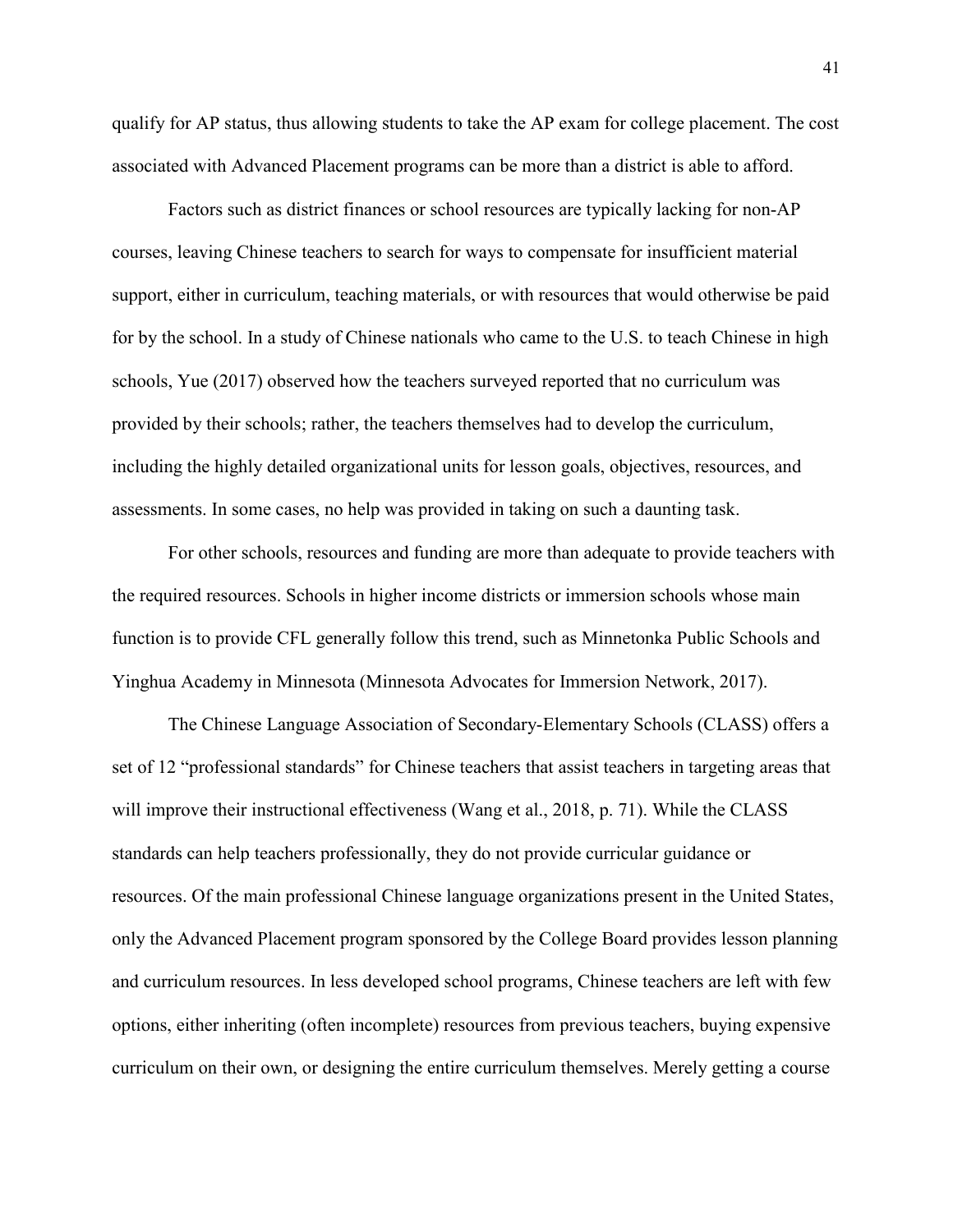started can exhaust the opportunity cost of coming to the U.S. to teach, a challenge which can seriously undermine teacher retention.

### **Teaching Style**

The teaching strategies that seek to motivate learners, provide feedback, and balance direct language instruction with content through learner-centered education are considered best practices (Wang et al., 2018). However, research on the type and implementation of "instructional strategies" in CFL classrooms has been relatively limited (Lü, 2020, p. 118). Broadly speaking, cultural differences between Chinese and American teachers are evident by their respective practices. For example, there is a difference in how each group of teachers provides corrective feedback in classroom interactions.

Chinese teachers tend to make more corrections of students' grammatical mistakes during instruction compared to English speaking teachers, often interrupting students for correct language production before moving on in the lesson (Lü, 2020, p. 119). This results from the way Chinese language teaching emphasizes rote memorization and proper grammatical output; whereas American language teaching emphasizes communicative output, which is less concerned with correct form than authentic usage, ignoring mistakes in favor of earnest production. The unique approaches that American-born teachers versus Chinese-born teachers bring to the classroom reflect cultural paradigms that American students respond to differently, as more examples demonstrate.

Expectations surrounding authority in the teacher-student relationship demonstrate unique dynamics between the two cultures. Neo-Confucian thought shapes Chinese educational culture in such a way that the teacher is assumed to have authority while the student is expected to automatically submit to that authority (Liu et al., 2019). This cultural attitude is both implicit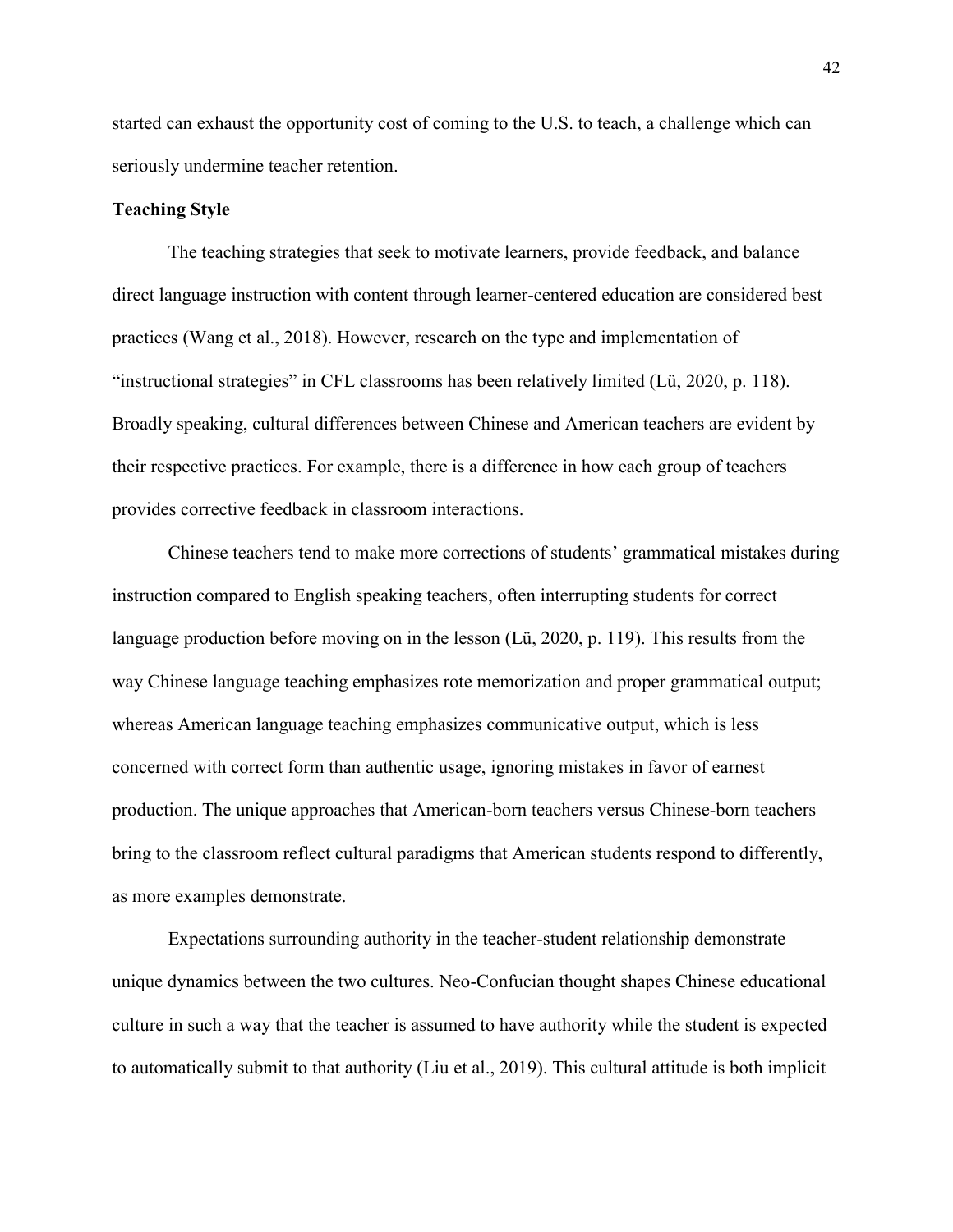in classroom dynamics and explicitly taught to Chinese students in China. Respect for authority in the American classroom, by comparison, is not granted to the teacher in an equivalent manner. Rather, American educational culture places more emphasis on teachers earning respect as authority figures by demonstrating engaging teaching methods and showing care for students (Di Giulio, 2007). The assumed hierarchy in Chinese educational culture resembles the understanding in American education that teachers ought to be respected for their role as authority figures; however, American culture by comparison places much less emphasis on student respect for authority or on an implicit willingness to go along with what the teacher says by dint of that authority. Each cultural model engenders unique challenges and opportunities in the classroom.

Chinese teachers in American classrooms can face major classroom management issues when the assumed respect and attention from students that they are used to in China does not comport with student behavior (Yue, 2017). The "lecture-oriented" teaching style that characterizes Chinese pedagogy in K-12 settings in China can result in "boredom" and behavior issues in American classrooms (Yue, 2017, p. 608, 609). Thus, students may not pay attention, or they may simply refuse to go along with instruction they find uninteresting, which may in turn be felt by Chinese teachers as signs of great disrespect. When such classroom dynamics arise, teachers can be left feeling helpless about how to turn the class around to become more beneficial for themselves and students.

Teachers from China make tremendous efforts to adapt and benefit their students, but oftentimes they are not given the support by administrators and other teachers that would make the process less burdensome. Schools are slowly gaining awareness of the need to address crosscultural differences through teacher training and professional development. Many teachers adapt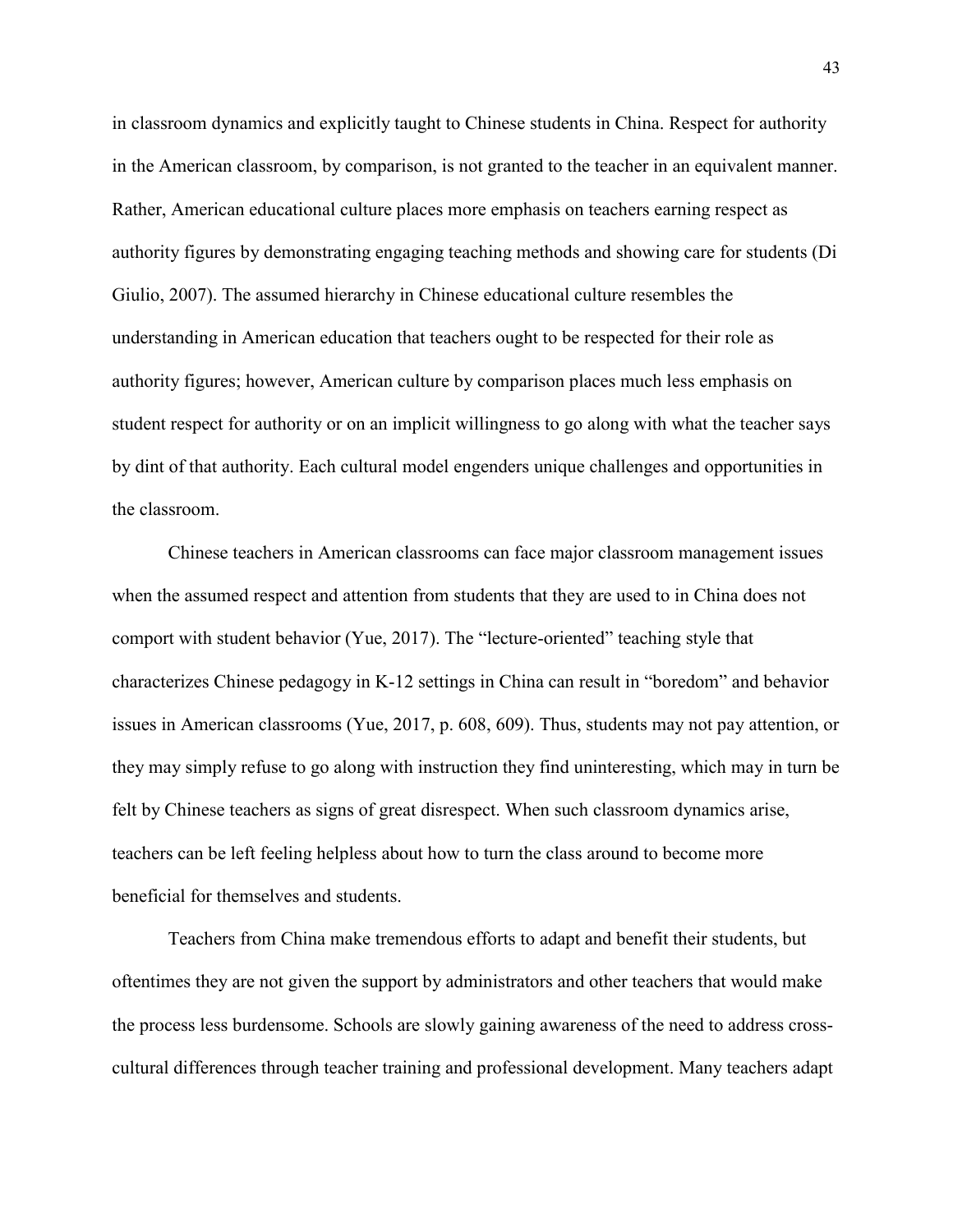through years of experience and others proactively seek engaging methods beyond what they are used to. Much room for improvement remains across the board.

# **Task Based Language Teaching (TBLT)**

Despite the culture gap, promising alternative teaching methods are gaining ground, demonstrating that solutions to the mismatch in teaching style versus student culture are within reach. For example, in a study conducted in Denmark, CFL teachers from China used Task Based Language Teaching (TBLT) strategies that earned the enthusiastic approval of students (Bao & Du, 2015). The TBLT approach essentially focuses on breaking instructional periods into sets of small tasks that engage students in areas of listening, reading, speaking, and writing. Often, students are allowed to work in groups on tasks, which facilitates student to student learning and the desired goal of communicative (or practical and contextualized) language output (see Yue, 2017), as well as community building, making classrooms more engaging. An outline of TBLT principles is given in Table 6.

### **Table 6**

| MP <sub>1</sub> | Use tasks, not texts, as the unit of analysis.       |
|-----------------|------------------------------------------------------|
| MP <sub>2</sub> | Promote learning by doing.                           |
| MP <sub>3</sub> | Elaborate input.                                     |
| MP <sub>4</sub> | Encourage inductive ("chunk") learning.              |
| MP <sub>5</sub> | Provide rich input.                                  |
| MP <sub>6</sub> | Focus on form.                                       |
| MP <sub>7</sub> | Provide negative feedback.                           |
| MP 8            | Respect learner syllabi and developmental processes. |
| MP <sub>9</sub> | Promote cooperative and collaborative learning.      |

*Methodological Principles (MPs) for Task Based Language Teaching (TBLT)*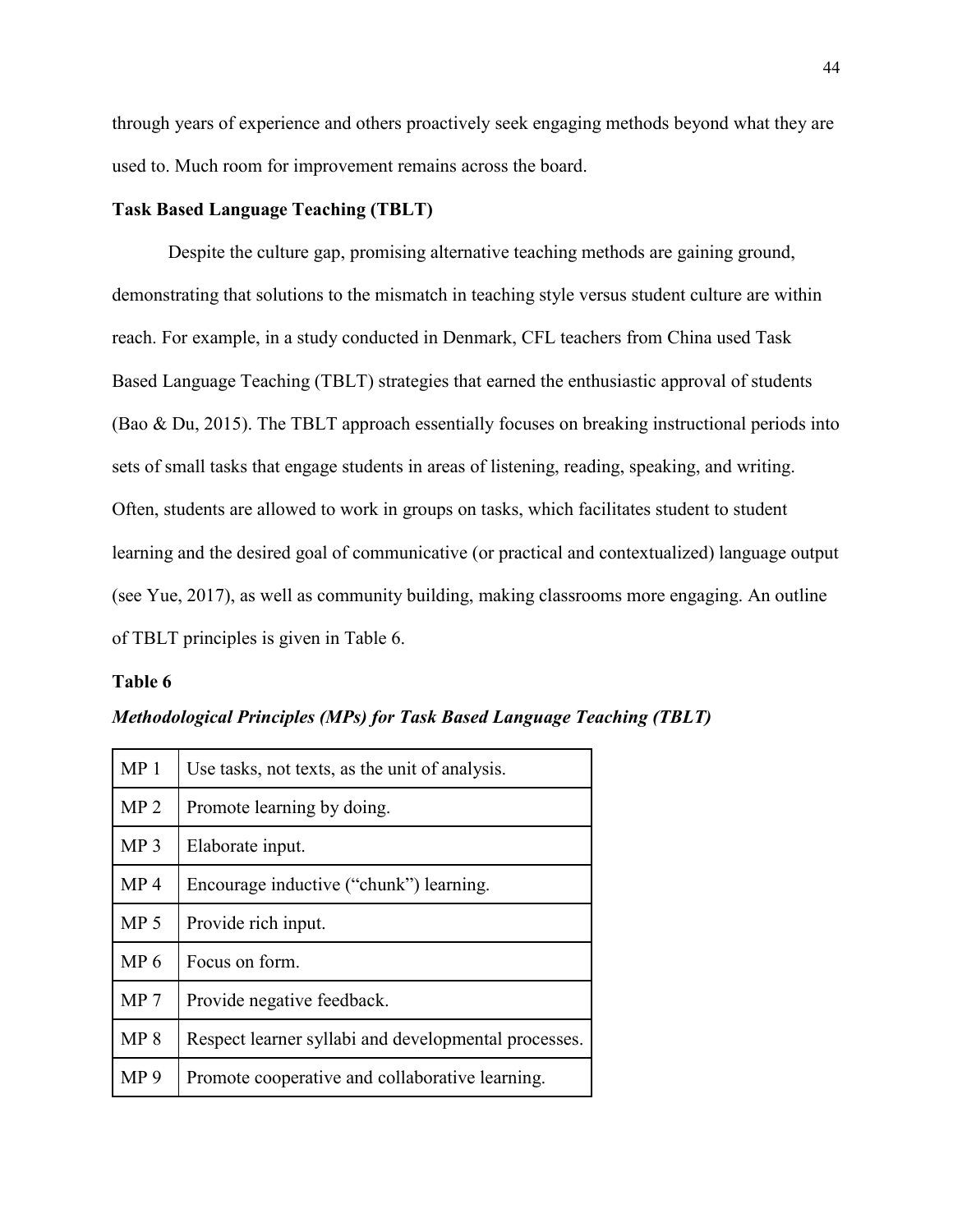MP 10 | Individualize instruction.

(Doughty and Long, 2003, as cited in Han, 2018, p. 163.)

According to Han (2018), under the TBLT model teachers of Chinese take on different roles compared to traditional language teaching instruction in either American or Chinese contexts. In effect, teachers become "a leader and an organizer of discussion, a manager of group/pair work, a facilitator of task process, a motivator of student participation, a language advisor, and a language teacher" (p. 162). Task based learning has proven to be highly effective in language classrooms, resulting in lower "attrition rates" of students compared to CFL offered through traditional models of instruction, such as the lecture-oriented approaches seen in FLEX classrooms (Bao & Du, 2015, p. 292). However, the newness of TBLT and the added complexity to the teaching role it brings has rendered it a fairly novel approach in CFL education. And while TBLT offers promising results, especially in view of the cultural challenges which arise between American students and Chinese teachers, adequate research into its effects remains scarce, and it has yet to undergo widespread implementation in teacher training programs (Han, 2018). More experience and analysis of TBLT in the CFL world is needed.

### **Teacher Qualifications**

The demand for Chinese language education in the 21st century has grown faster than the supply of teachers can adequately meet. For many of the structurally varied K-12 CFL programs in the U.S., a shortage of licensed or otherwise qualified teachers means schools rely on teachers who may not have sufficient training (AAAS, 2017; see also Yue, 2017). The pool of qualified teachers narrows when schools require native Chinese speakers (typically from mainland China or Taiwan) to fill positions, leaving merely proficient or largely fluent non-native speakers out of the teacher selection process (Liu et al., 2019). Licensure requirements by state or district also stymie access to otherwise competent teachers.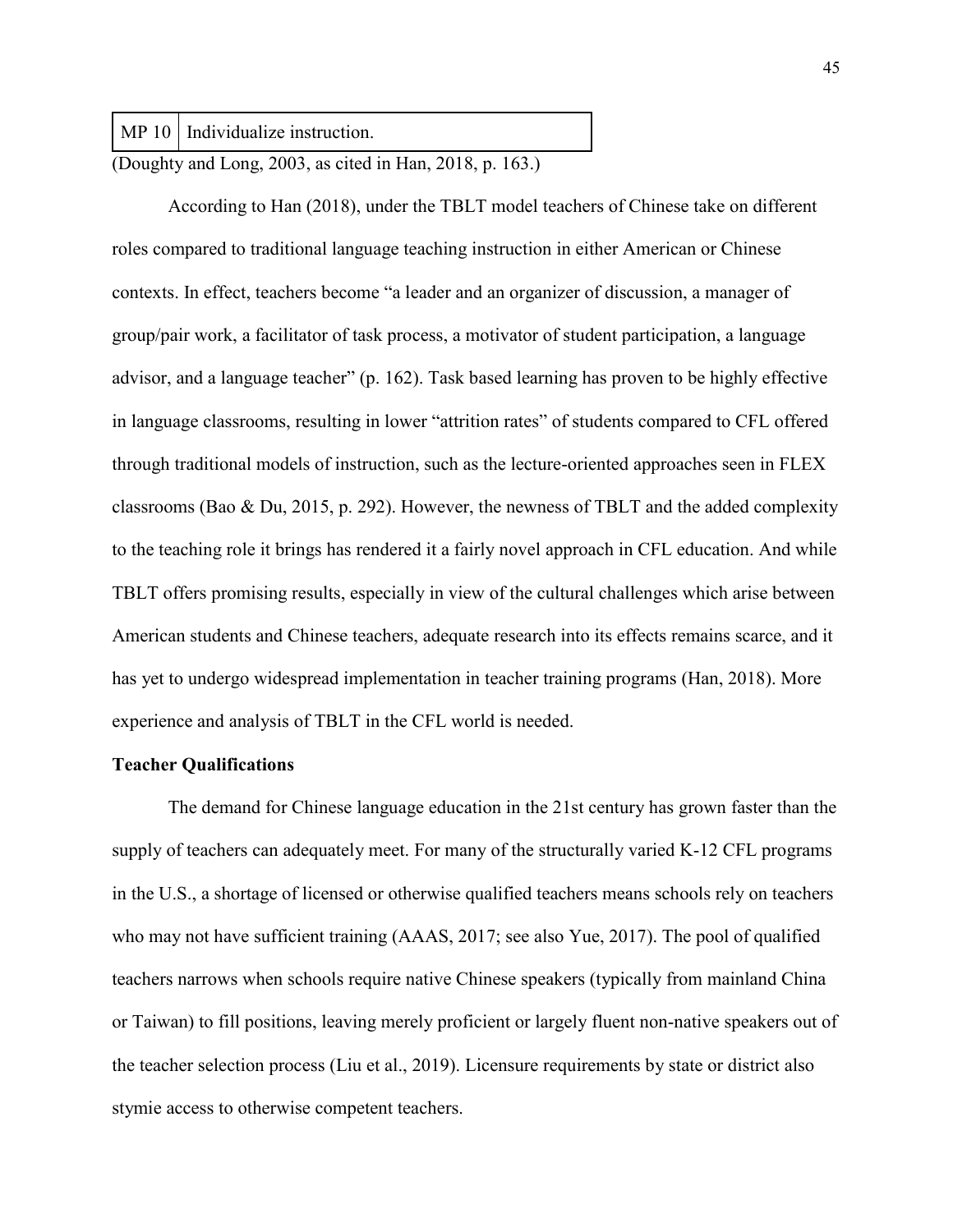Despite the lack of teachers in the U.S., Liu et al. (2019) noted that only about 10% of graduates in China from teacher training programs could find jobs in China, and only 1% of graduates found jobs overseas, indicating that over 90% of graduates are technically available to fill positions. However, the researchers noted that while supply would seem to be adequate, the quality of training and preparation is substandard in most cases. The graduates who cannot find employment in China suffer from a lack of available jobs in the field, or the ones who look overseas simply lack adequate qualifications for employment abroad (a major mitigating factor being the lack of proficiency in a foreign language, such as English). The already small set of teacher training programs further vitiates CFL teacher supply due to quality control issues. In fact, few universities in China even offer Chinese as a Foreign Language teacher training programs (Liu et al., 2019).

Other kinks in the qualified teacher pipeline from China to the U.S. exist on the American side. For example, the hiring process for teachers from China poses difficulties for institutions seeking ideal teacher candidates. One issue not always considered by hiring managers is that Chinese teachers may come from regions in China where the dialect differs considerably from standard Mandarin Chinese, which is based on the northern, Beijing dialect (Schulz et al., 2019). Dialects in China can often vary so widely as to resemble different languages. In addition, whether teacher candidates from China speak the standard dialect or not, their English levels may prove insufficient to teach in American schools, especially in nonimmersion classroom settings. Even navigating the visa and immigration process can prevent teachers from finding positions or embarking on the journey overseas.

Another institutional barrier alluded to earlier that affects the quality of instruction once Chinese teachers finally get to the U.S. to begin employment centers on lack of institutional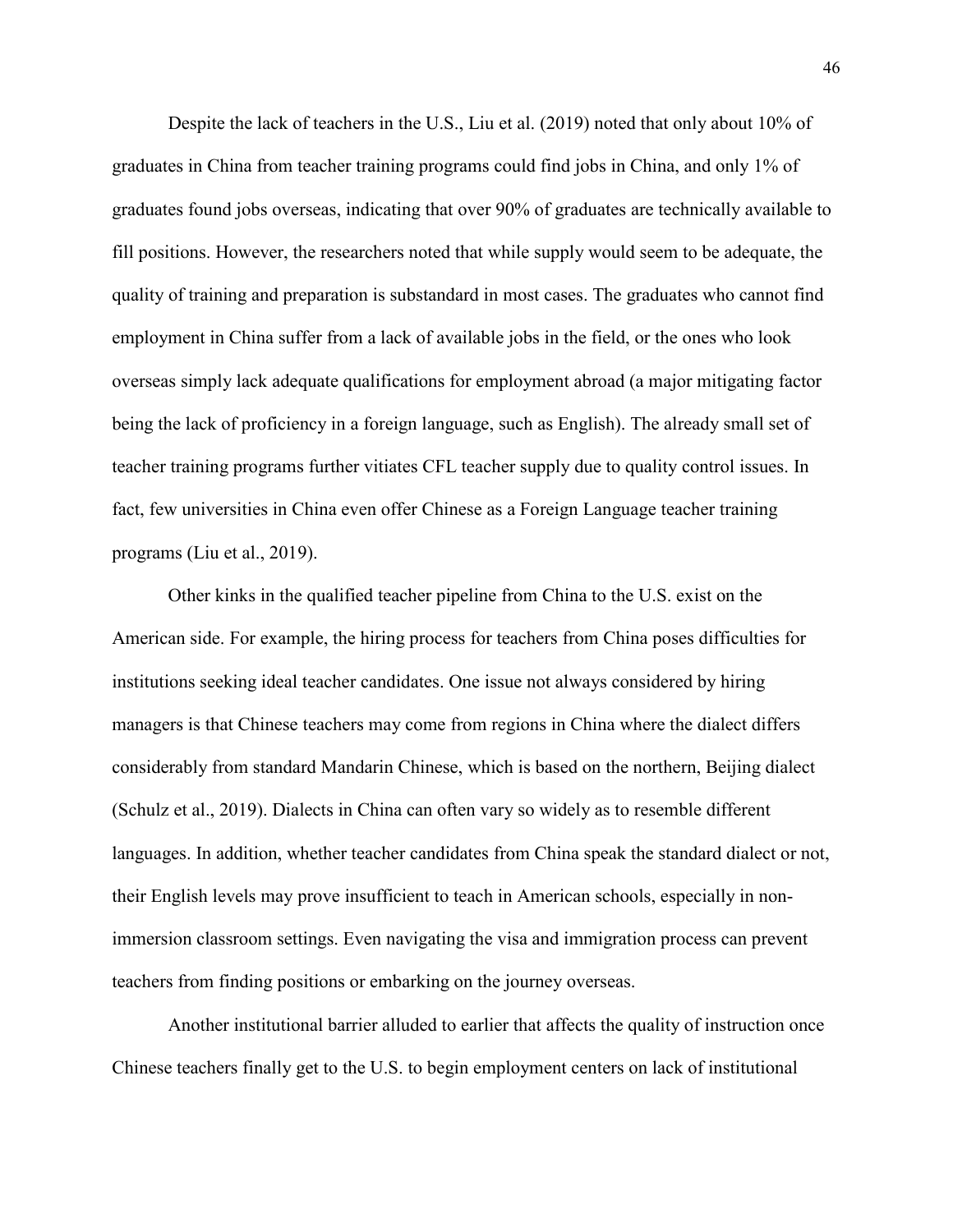support. Yue (2017) highlighted the fact that Chinese teachers in America often lack proper processing into their new positions and are left without adequate cross-cultural training, curriculum, or departmental support. According to Yue (2017), "Fundamental differences in [Chinese teachers'] philosophy of education and the lack of mentors, other CFL colleagues, curriculum guides, and up-to-date and engaging materials made their induction into  $K-12$ teaching very challenging" (p. 613).

The effect of schools essentially leaving CFL teachers to their own devices can often be a frustration for Chinese teachers (Yue, 2017). Ultimately, unproductive learning environments for students is the end result. Oftentimes, student frustration with lack of organization along with the instructional deficiencies wrought from the lack of institutional support or cultural differences influences their decision to discontinue learning Chinese altogether.

# **Program Intensity**

The intensity of the Chinese program, aside from the elements of CFL instruction and institutional factors described above, introduces another critical aspect of the pedagogical dimension. In a study conducted by Xu et al. (2014), intensive Mandarin programs, such as summer courses, were found to be just as effective as semester courses. Face to face programs are by far the most widespread form of instruction, and one which facilitates traditional pedagogical practices most easily. Examples of online instruction, however, prove that the newer format of online programs can be effective as well, when paired with adequate pedagogy (Tseng et al., 2018). The intensity of short term and long-term programs is sufficient in most cases (and most formats) to make measurable increases in students' language proficiency.

Studying Chinese can be exciting and challenging for many secondary students, based on the research of Diao & Liu (2020). Following a small research sample of five high school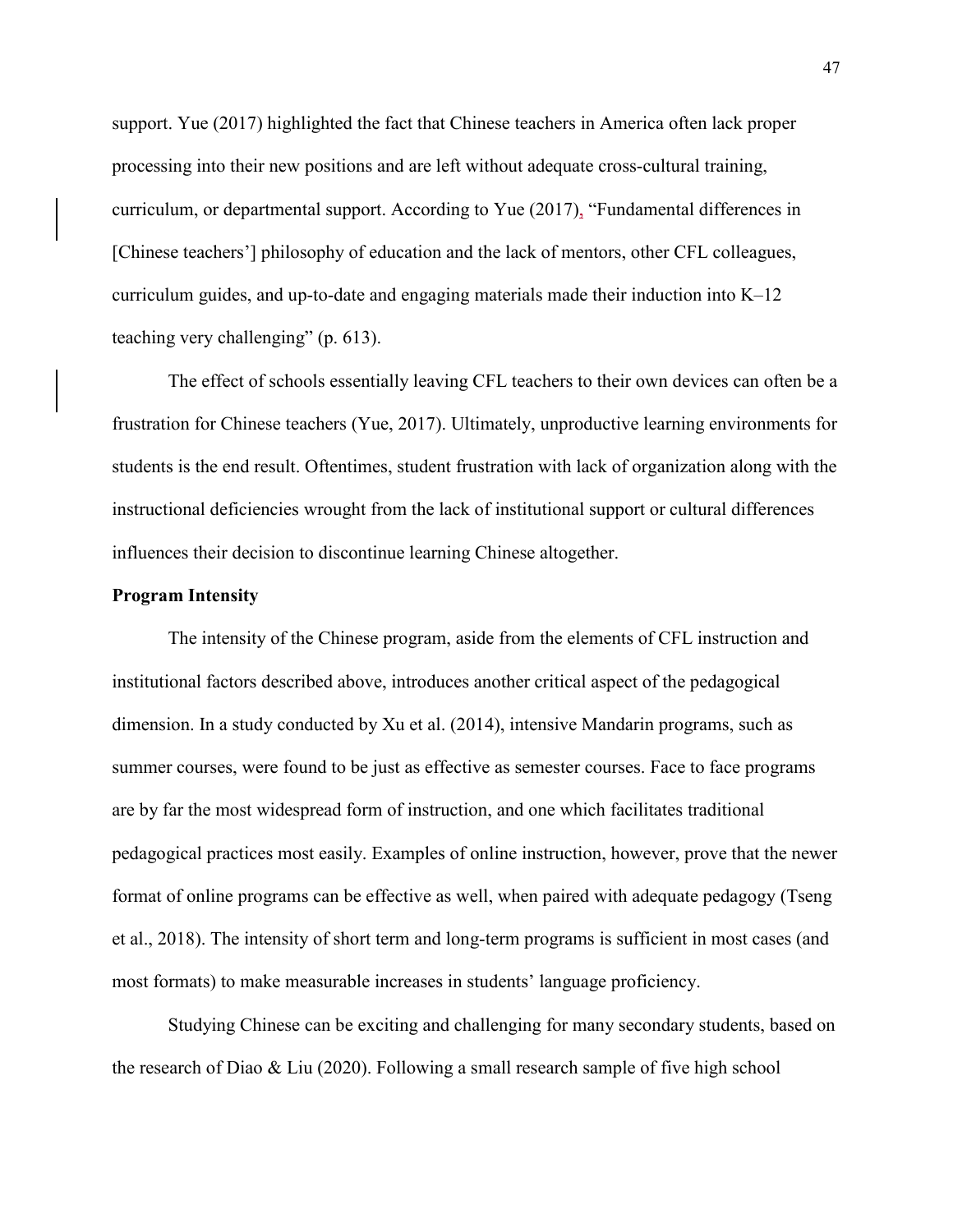students, the researchers were able to gain perspective on reasons why students fail to continue with long term CFL study. Although some students enthusiastically embraced learning Chinese and wished to continue after high school, the reality of college requirements worked against their ambitions. Students in STEM fields particularly had trouble continuing their CFL education because of a lack of emphasis on second languages or space in degree planning. Institutional structures, such as degree requirements and coursework schedules vitiate against priorities for second language study in STEM fields. Often, the STEM-specific degree lends little space for additional language coursework that also allows students to graduate degree programs on time, and thus free of incurring additional student loan debt.

Course offerings online, in which students are not required to attend classes on campus, can make Chinese study the only other viable option for distance learning. This option especially holds for the unique challenges presented by the COVID-19 pandemic. However, students often forgo online CFL courses because the online quality of CFL teaching suffers from issues of interaction with teachers and peers, as well as the fact that online interfacing for language learning does not provide the same interaction and means of feedback that in-person learning does. With language learning in particular, close-range, in person instruction plays a critical role in students' ability to mirror instructor language modeling and timing, as well as communicative practice with peers and small groups in real time.

In areas of study that end up being non-essential for high school graduation or that do not impact degree planning (and the bottom line of tuition costs), the vulnerability of CFL programs to multifaceted mitigating factors can mount high enough to discourage entry into or continued learning of the language. Unfortunately, even if students begin postsecondary education with ample K-12 Chinese coursework, they may not be granted college credit for those efforts if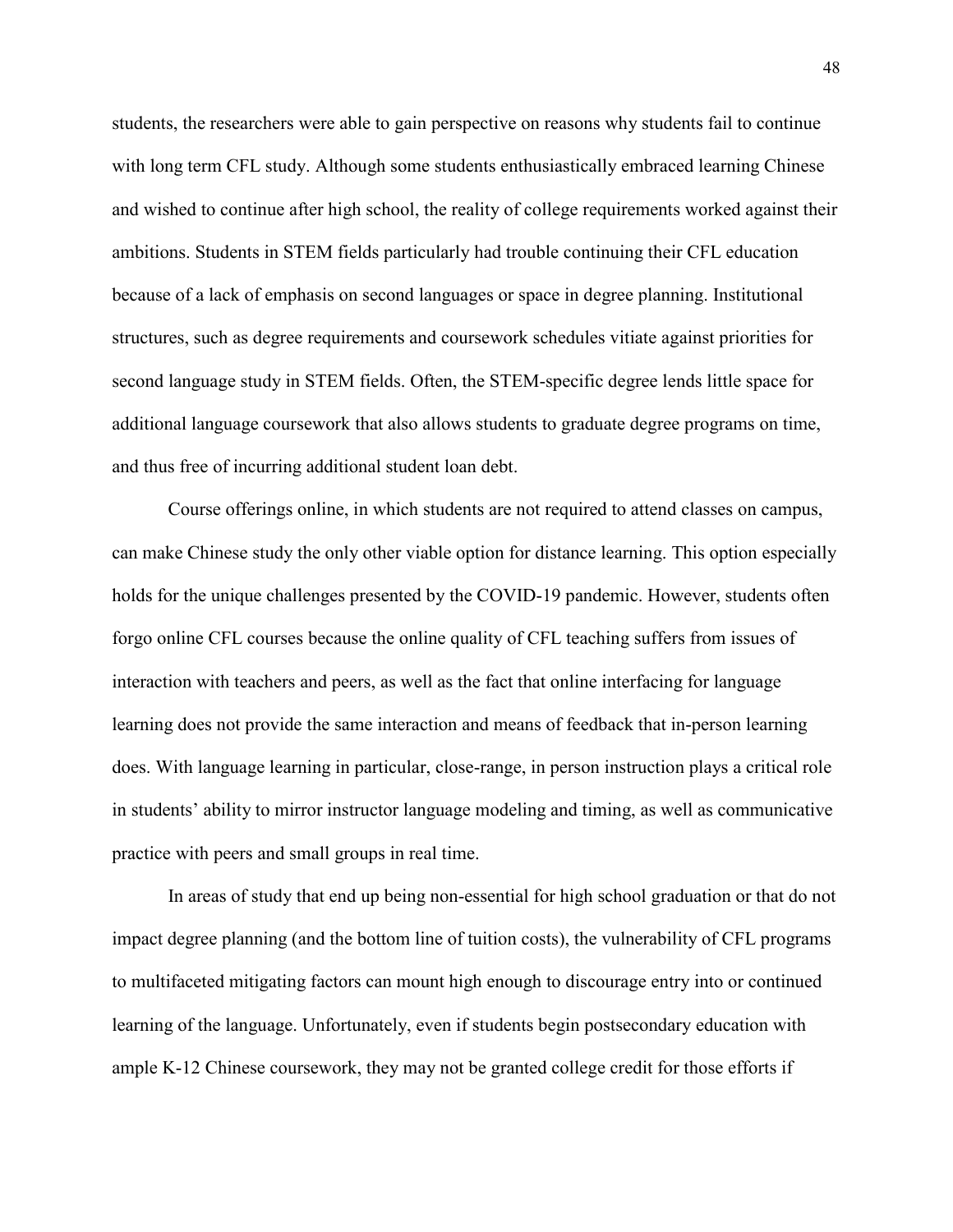secondary credits are not recognized, presenting yet another setback for even the most enthusiastic of learners (Schulz et al., 2019). It is therefore up to K-12 institutions as well as postsecondary institutions to find ways to grant credit where it can affect the CFL learning path.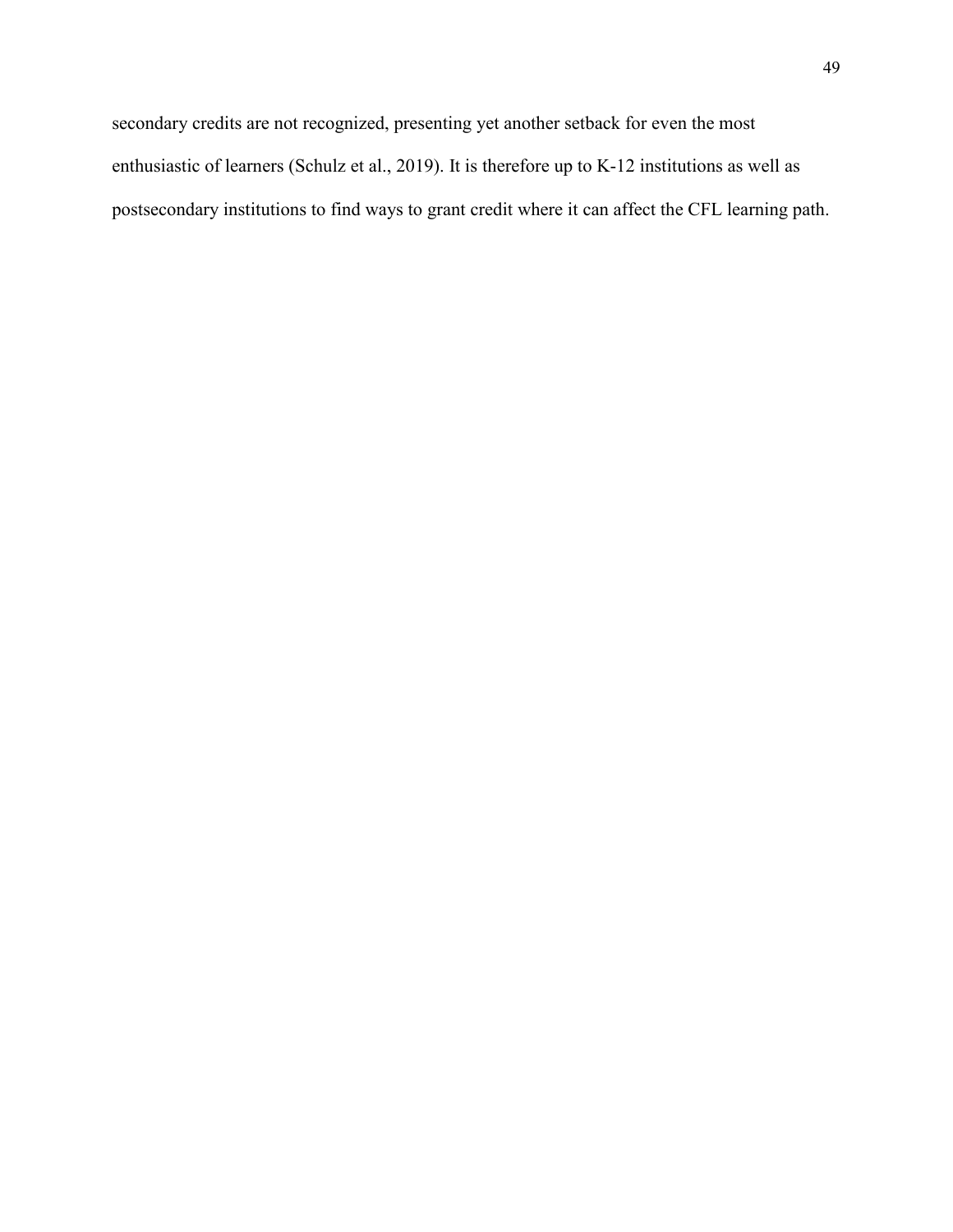### **CHAPTER III: DISCUSSION AND CONCLUSION**

As discussed in Chapter I, China presents myriad economic opportunities and national security challenges. Employment in jobs that require or utilize Mandarin Chinese are widespread and growing, indicating that acquiring language expertise in Chinese should be a priority for stakeholders, including students. National security challenges range from China's industrial espionage to military strengthening which have earned it an adversarial status in relationship to the United States. Increased military assertiveness and political economic expansion into regions across the globe present a complex horizon of possibilities. Direct threats and potential escalation of conflict remain possible, while cooperation through international business and trade remains necessary. Whatever the relationship between the U.S. and China was in the past, both countries and the stakeholders involved must engage. The critical need for Americans to learn Chinese (primarily Mandarin and to a lesser extent, Cantonese) will continue to grow.

The considerations that make Chinese a critical language from the standpoint of government and industry have rendered Chinese language expertise a necessity in the United States. The relatively short period of time in which China, and therefore Chinese language, has gained ascendancy exposes the range of deficiencies in attempts to meet demand for language expertise. CFL programs have spread significantly in the past two decades, but lack of institutional memory due to shortness of existence means many schools lack the knowledge and ability to offer fully developed programs. The National Strategy proposed by the American Academy of Arts and Sciences (AAAS) offered a call to action and an outline for the direction of foreign language learning in the United States more broadly, and by extension, for Chinese language education in particular.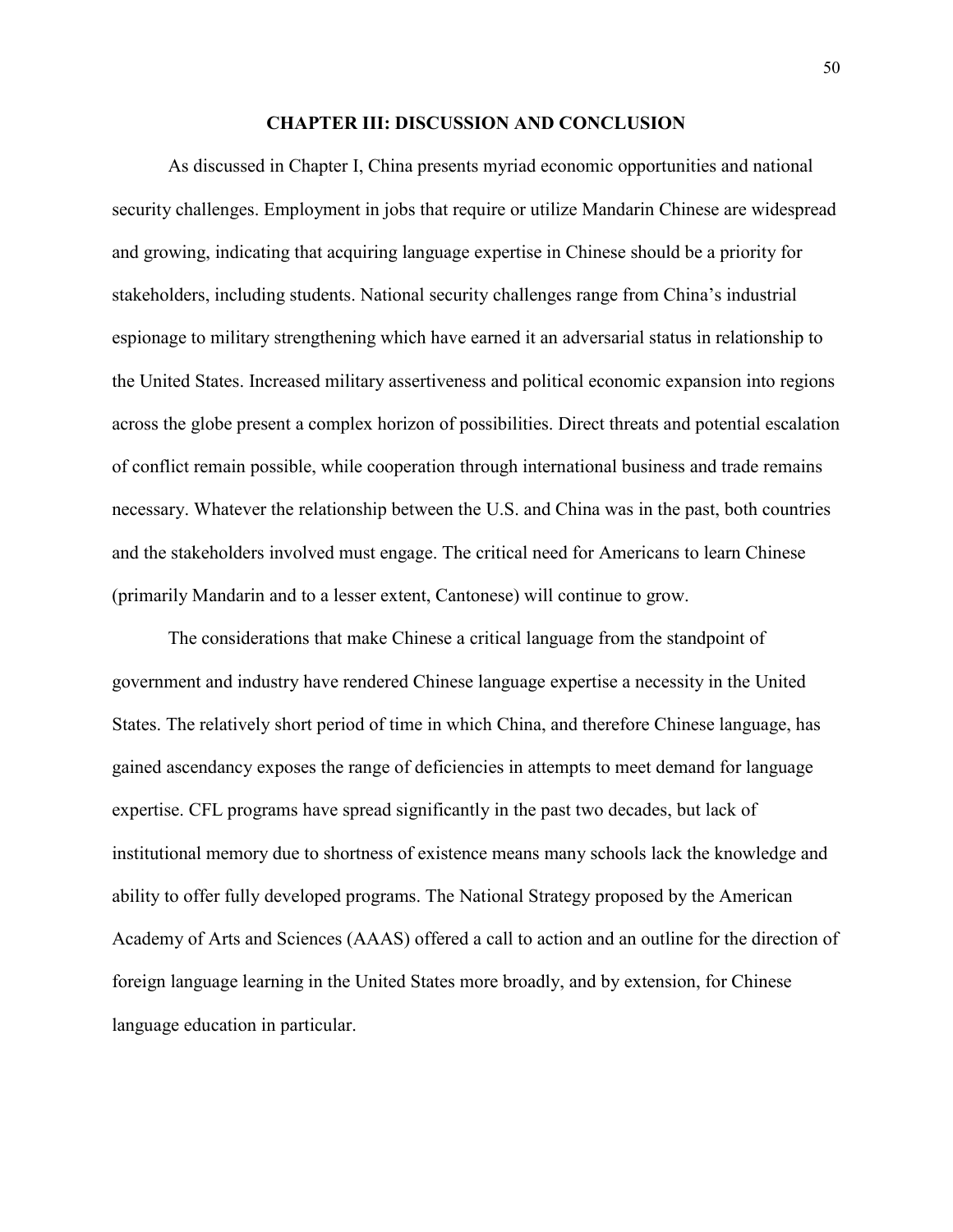In the Introduction to this research, analytical metrics were outlined that could be used to answer the thesis question: "How can K-12 Chinese as a Foreign Language (CFL) programs in the United States improve to better meet the demands of economic and national security interests?" The federal response to CFL education was established as an appropriate metric for assessing the *institutional* dimension of K-12 CFL education. The research on the *pedagogical* dimension demonstrated metrics of analysis internal to the research which illustrate the status and challenges of CFL programs in multiple areas. The following discussion addresses the specific areas of K-12 CFL education that are robust as well as those in need of improvement. The federal response provides a baseline metric for analyzing the *institutional* dimension, and the literature review provides a baseline metric for the *pedagogical* dimension. Each area will also include recommendations for improvement.

#### **Professional Application**

The Introduction demonstrated the challenges posed by Mandarin which make it an inherently difficult language to learn, thus making the institutional efforts to promote and provide adequate CFL education more complex. The three areas most unlike English are the syntactic grammar, the character writing system, and tonal phonetics, including the multitude of vocabulary that similar or equally sounding words can produce. Since English and Chinese are genetically far removed from each other and share almost no similar words, these morphological, orthographical, and phonological differences make it especially difficult for American students to master. Many students simply give up because of such challenges, which are compounded by the fact that Mandarin takes years longer to master than, say, Spanish.

### **The Institutional Dimension**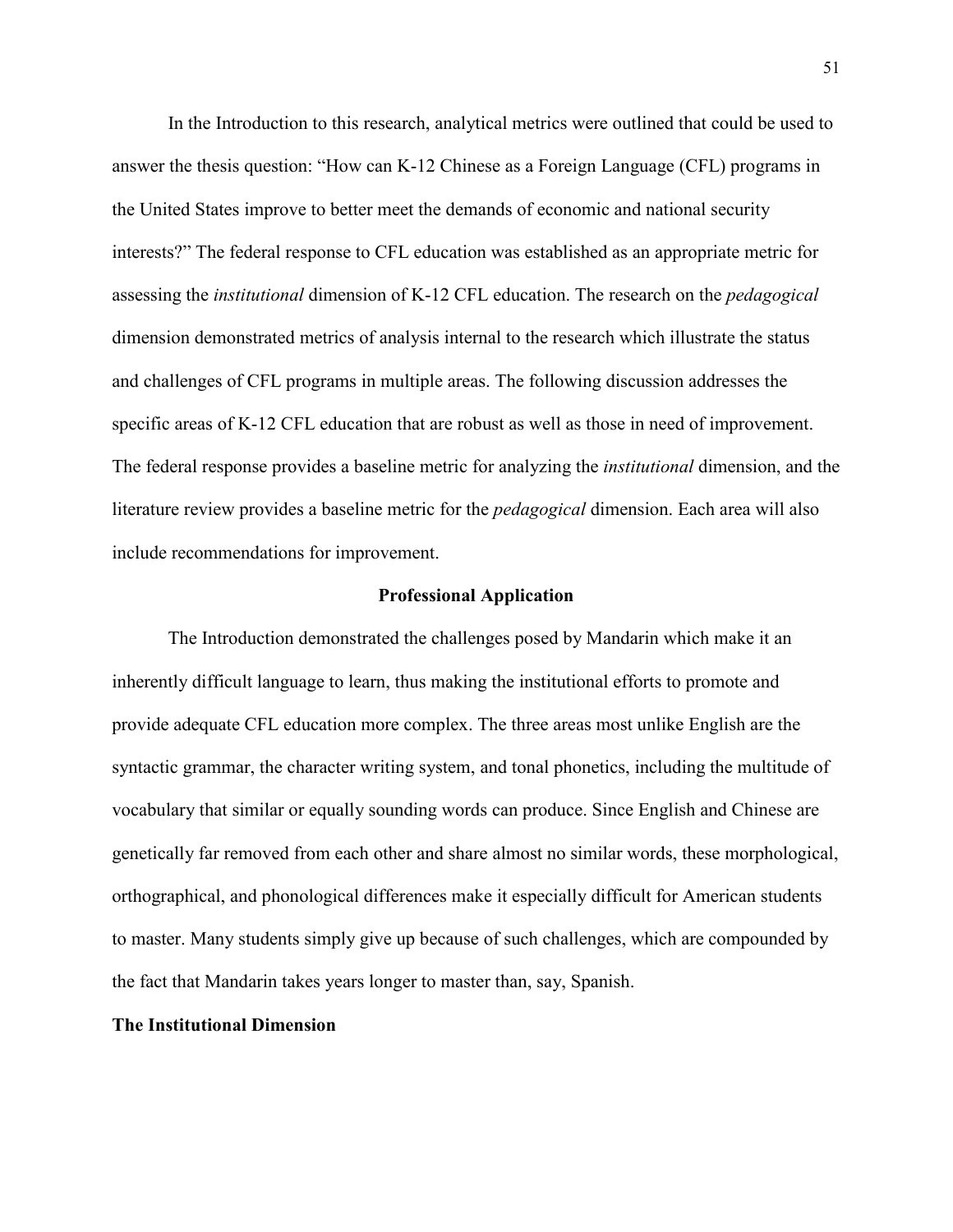The K-12 educational system in the United States, from private, to charter, to traditional public schools, represents a highly varied and often incomplete set of approaches to CFL education. In many cases, schools possess adequate funding and institutional resources to provide AP Chinese courses that are good for college credit, or to supply highly qualified teachers with adequate support to bridge the culture gap as well as offer effective instruction to students. In many cases, Chinese immersion programs exist because of high quality institutional resources and due to the superior program model that immersion learning providea. In those cases, students benefit the most linguistically. In other districts or local schools where CFL is offered, Chinese programs may lack sufficient funding for complete curriculum or qualified teachers, including the resources necessary for program articulation to more advanced levels of language mastery. Other schools may need to supplement their language programs with Chinese course offerings outside of the school itself due to low enrollment and budgetary restrictions.

The National Strategy proposed by the American Academy of Arts and Sciences (AAAS) Commission on Language Learning (CLL) presented a clear and potent case for a multilateral approach to meeting the nation's language demands. Many of the recommendations by the CLL for the National Strategy included the expansion of programs, organizations, and multilateral cooperation to promote the learning of languages other than English, which could also aid in the achievement of explicit goals for CFL. The goals of the National Strategy were highlighted as follows: 1) "Increase the number of language teachers;" 2) Build partnerships among "schools, government, philanthropies, businesses, and local community members," including promoting the technological integration of partner resources; 3) Promote immersion opportunities locally and internationally (AAAS, p. 31).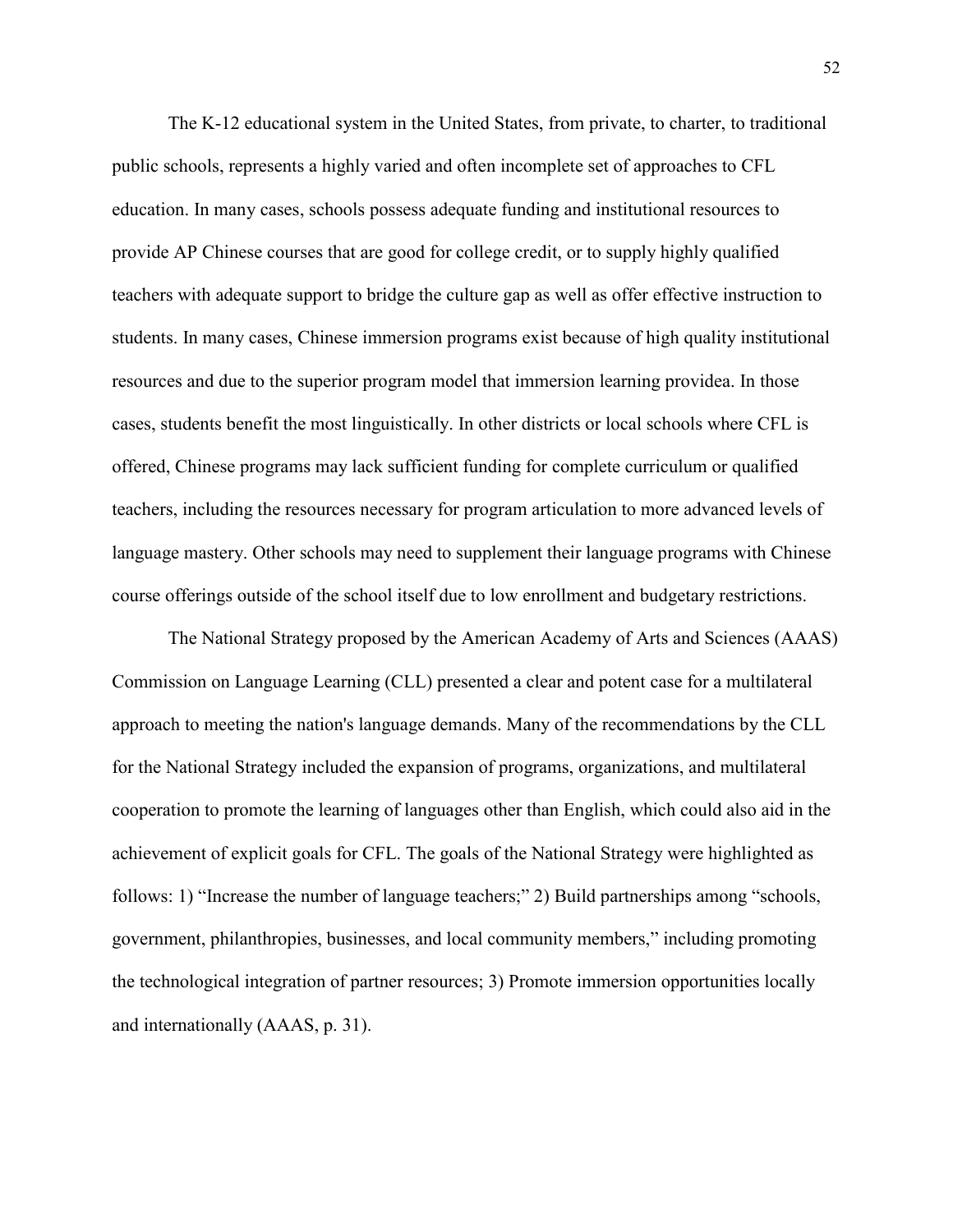These goals largely define the efforts already being made in the K-12 education system to expand Chinese as a Foreign Language learning and program development. In other words, the CFL educational landscape in America is already on track with the National Strategy. More specific and targeted measures than the sweeping goals suggested by the CLL are needed, however. As evidenced in the literature review, existing efforts to promote CFL continue to grow and develop in key areas of program structure, teacher training and qualifications, as well as in curriculum and instruction. At the same time, CFL programs suffer from certain deficiencies when evaluated in light of how well the production of Mandarin experts meets market demand.

The federal government has put in place a comprehensive plan for competently engaging adversaries and allies through the Strategic Plan for Language Skills, Regional Expertise, and Cultural Capabilities (LREC) of the Defense Language and National Security Education Office (DLNSEO) (Department of Defense, 2011). The specific vision, goals, objectives, and actions of the LREC Strategic Plan allow for the appropriate allocation of resources to all facets of Defense Department priorities. With reference to CFL, language training is provided by the DLNSEO in order to direct linguists into critical employment positions. In addition, scholarships, fellowships, and language exchange programs directly extend from LREC principles. The majority of Department of Defense programs designed to support CFL education are, however, mostly confined to post-secondary education and do not filter down to K-12 institutions, except in limited capacity. Specific areas where the K-12 system can mirror and benefit from the federal response are discussed in the recommendations below.

### *Recommendations to Improve the Institutional Dimension*

The areas which make the U.S. Department of Defense language efforts robust are both the Strategic Plan and the funding to allow its implementation. The LREC model offers an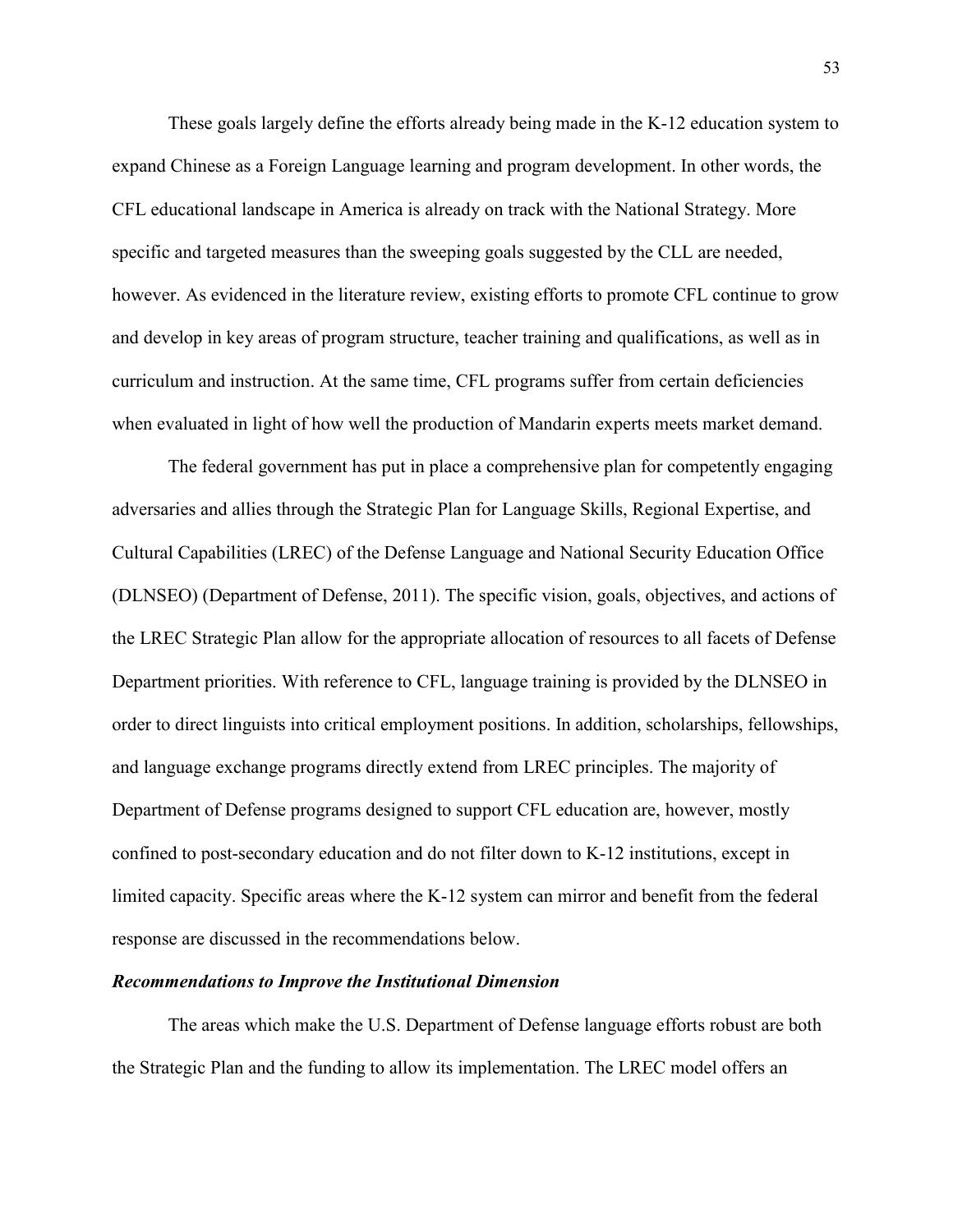effective standard by which K-12 schools can respond to language needs. Responses in the K-12 education system should include:

- 1. **Program Development**. More intentional program development, including teacher training and curriculum development at the level of districts and individual schools.
- 2. **Improved Course Articulation**. Clearer goals in the course schedule that usher students efficiently through the course articulation process all the way into (and ideally through) college.
- 3. **A Strategic Plan**. An organization such as the American Council on the Teaching of Foreign Languages (ACTFL) could establish a similar Strategic Plan to that of the Defense Department for K-12 Chinese learning. Other organizations could fulfill the same role if not the ACTFL. Some schools already go by ACTFL standards (the state of Minnesota, for example, requires K-12 CFL programs to meet ACTFL standards). A plan to offer a single organizational center by which CFL programs could access resources and guidance on a voluntary basis would allow for greater collaboration between schools across the country, thus unifying the haphazard approaches currently in place. National level systemization of CFL curriculum standards and program goals would also aid postsecondary institutions in assessing ways to grant college credit for non-AP Chinese coursework.
- 4. **Marketing to Students and Parents**. Marketing to students and parents the reasons why Chinese is critical to learn and making it a fundamental educational priority from the earliest grades through college will pay dividends for students' future success. This is an important element that should be included in program development initiatives (whether articulated by individual schools or offered as part of the proposed ACTFL plan). A Chinese language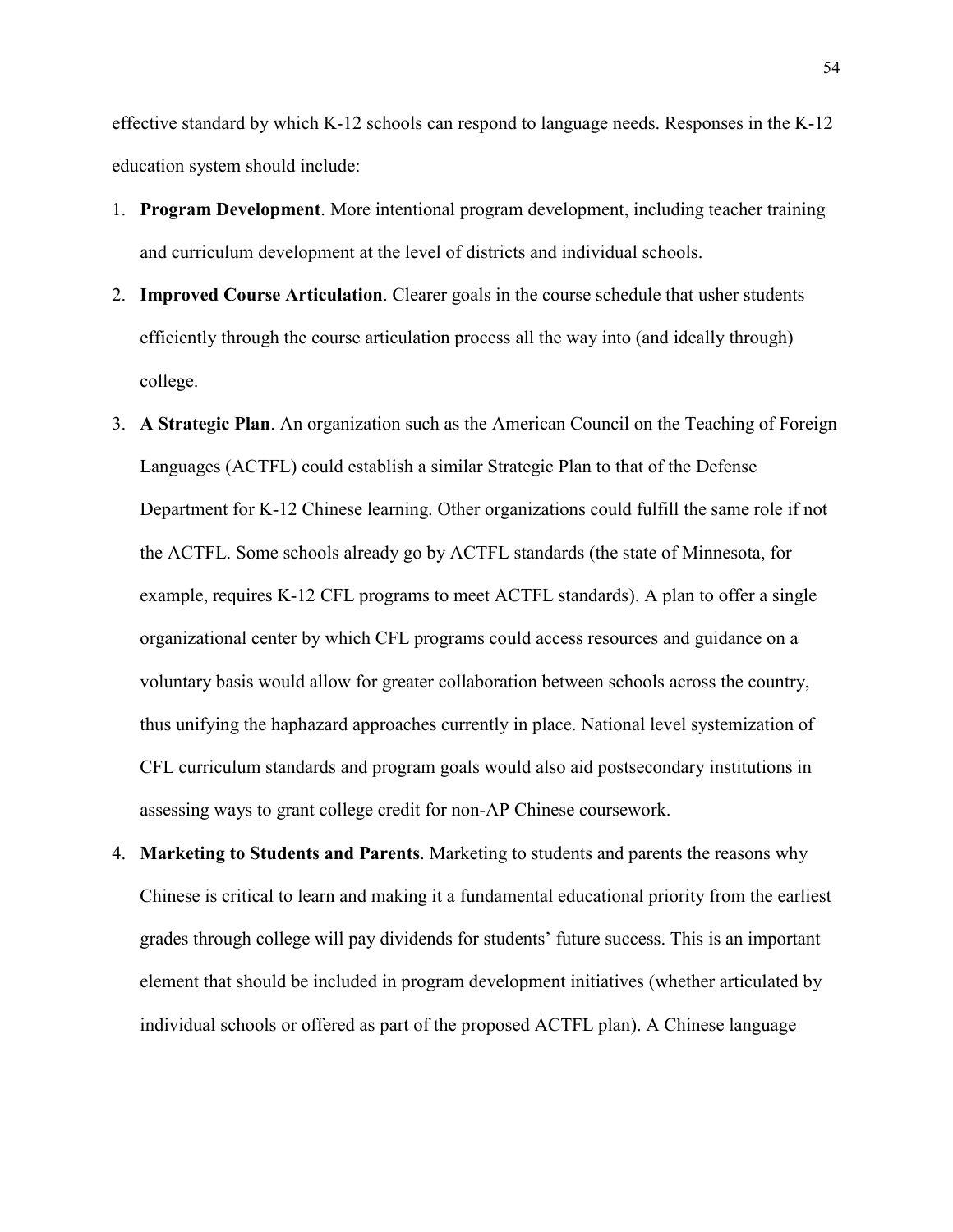Strategic Plan for K-12 schools would provide needed organizing principles and direction where certain current programs fall short.

- 5. **Government Sponsorship**. The Department of Defense provides many avenues for funding Chinese language study. Government sponsorship at the K-12 level, at least for select CFL programs, could make good use of governmental resources, not only for Chinese but also for other critical languages. Tying federal funding of CFL programs into incentives such as job placement or international experiences could motivate students to persevere in their studies as well.
- 6. **Funding for Immersion Learning**. Since the most effective program structure, immersion Chinese, happens to be the most resource intensive, more immersion programs could be offered on a higher budget. Funding in the K-12 educational system more broadly is a perennial issue; particularly with respect to competing institutional priorities. Regardless of district or school budgeting constraints, it remains the case that a greater proportion of funds directed towards CFL programs would enhance the credibility and effectiveness of those programs. Greater and efficiently used funding is simply a necessity for robust Chinese language programming.

More qualified staff, better professional development, and curricular resources would create a positive feedback loop in which more students would be attracted to Chinese, and demand for more qualified teacher candidates would increase the selection pool. Language partnerships and exchanges could develop from increased programmatic integrity. Without the vision, goals, and action plan that a K-12 Strategic Plan would articulate, schools will continue to lack a unified vision or direction. With adequate funding, the possibility of implementing a wellcrafted Strategic Plan could become reality.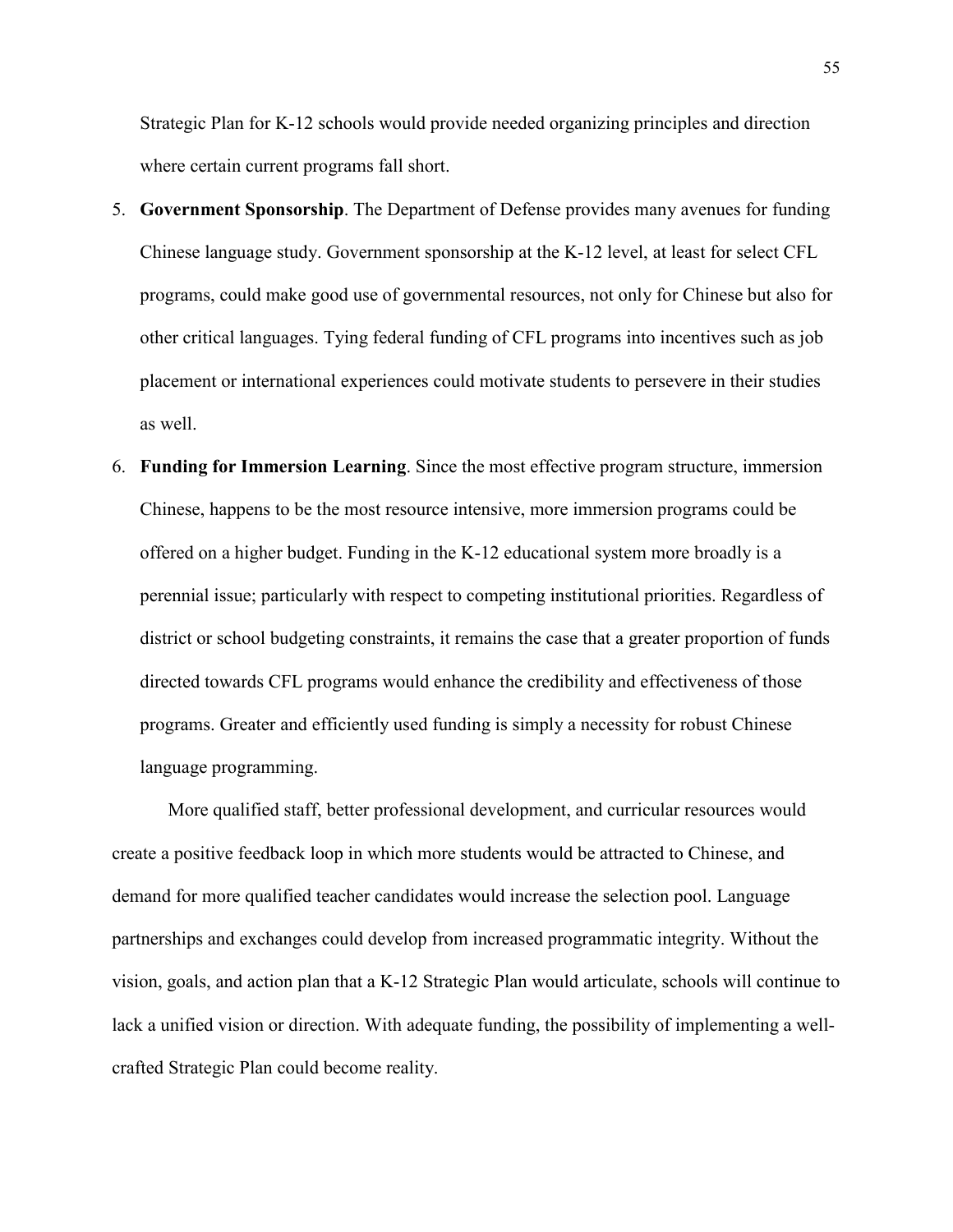# **The Pedagogical Dimension**

This literature review covered a wide range of factors influencing the integrity of CFL programs across the United States. As seen in the FLES report, and in the STARTALK analysis, many programs focusing on languages other than Chinese suffer from similar issues, such as student attrition as progressive years of language education ensue. As with any language program, CFL programs boast success and positive program development. In many cases, however, CFL programs suffer despite the good intentions of schools to offer non-traditional or critical languages like Chinese. For example, schools may lack appropriate selection criteria for teachers from China, who may not hold proper qualifications or who do not speak the standard dialect. Lack of English proficiency for teachers leading instruction makes communication with beginner students difficult, especially in non-immersion classrooms.

The cultural differences in pedagogical style and in the relationship between students and teachers in China compared to the U.S. can also lead to classroom management issues and ultimately exasperation from teachers and students. Schools often lack sufficient teacher training that can assist Chinese teachers making the transition from China to the United States. Professional development along with staff support might not be a luxury many teachers experience. Absence of curriculum adds to the burden Chinese teachers can face.

The K-12 schools that offer Chinese as a Foreign Language display nonconformity in the program structures they support. The majority of CFL program structures follow the exploratory, in-person model (FLEX). While the interpersonal interaction and communicative language environment of the FLEX structure benefit language learning, little progress relative to other European languages can be made with a language as complex for English speakers as Chinese under the FLEX model. The majority of students may explore the language for one or two years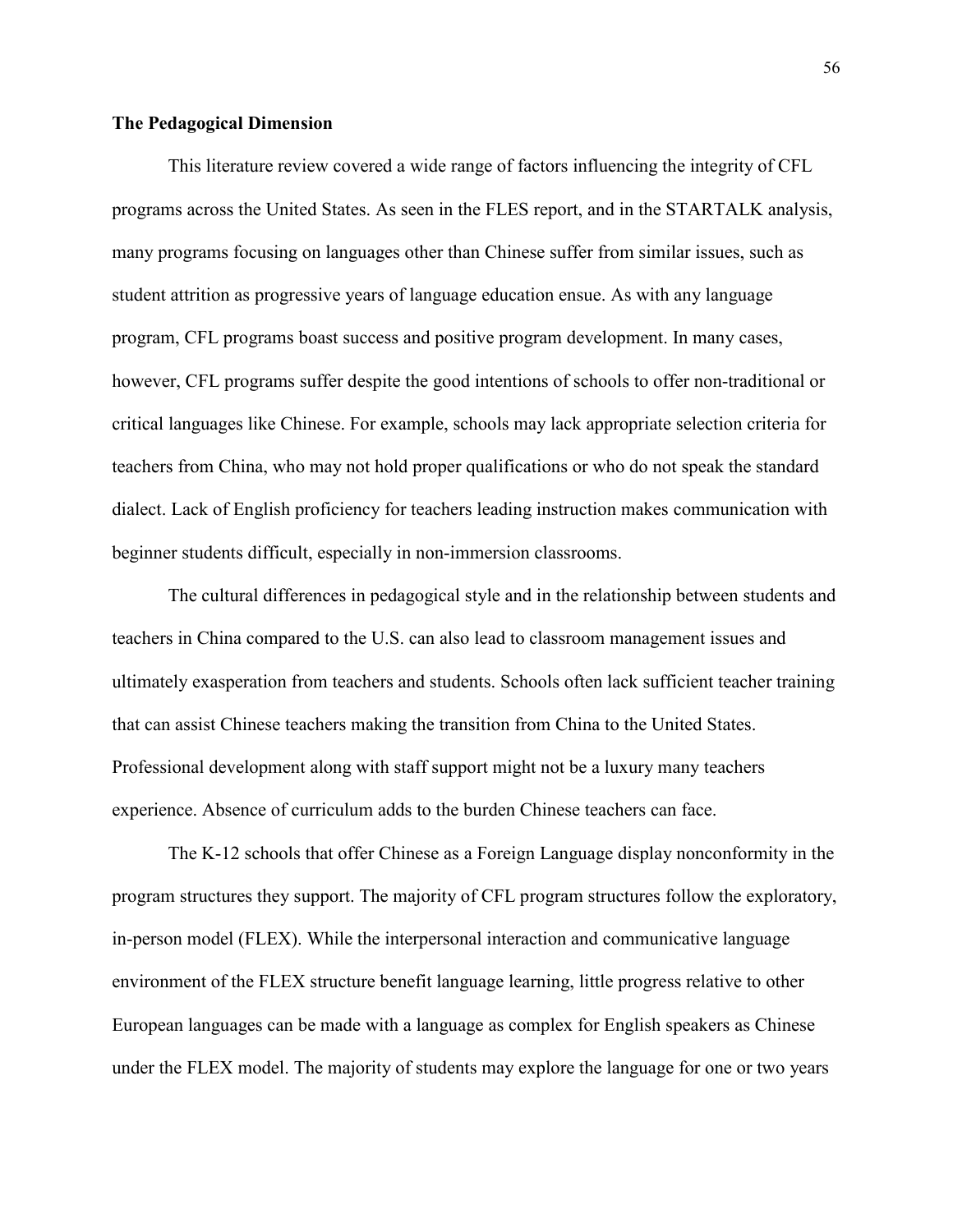in high school but then lose interest and cease learning Chinese altogether. FLEX options may be necessary to help students discover a love for Chinese, but more intensive program structures would likely get them much farther in their CFL education, though obstacles exist for each model.

#### *Program Structure*

The most effective program structure for language acquisition is the immersion model. Major setbacks to immersion education are due to the fact that they are most effective and therefore more widespread in elementary schools, which leaves high school options fewer and farther between. Lack of high school immersion programs leaves students who have gained proficiency in elementary school with equally scarce opportunities to continue CFL study. In addition, the resource-intensive nature of immersion programs makes them an unrealistic option for schools or districts wrestling with budgetary constraints. Small schools rarely have the cohort of interested students or parents to justify setting up immersion programs compared to large, typically metropolitan schools. Ironically, therefore, the most effective program structure is often the least likely to be implemented.

Regardless of program structure, the transition to university can stymie progress if high school Chinese courses are denied credit or if the postsecondary degree program itself limits the space in which foreign language courses can practically coexist in the degree schedule. In light of the economic opportunities available to Chinese experts, the lack of space or incentive to continue studying Chinese in college forces students to choose one aspect of the critical pairing of professional skill with language skill. Deficits in one area can limit employment options when both areas of expertise are necessary.

#### *Recommendations to Improve the Pedagogical Dimension*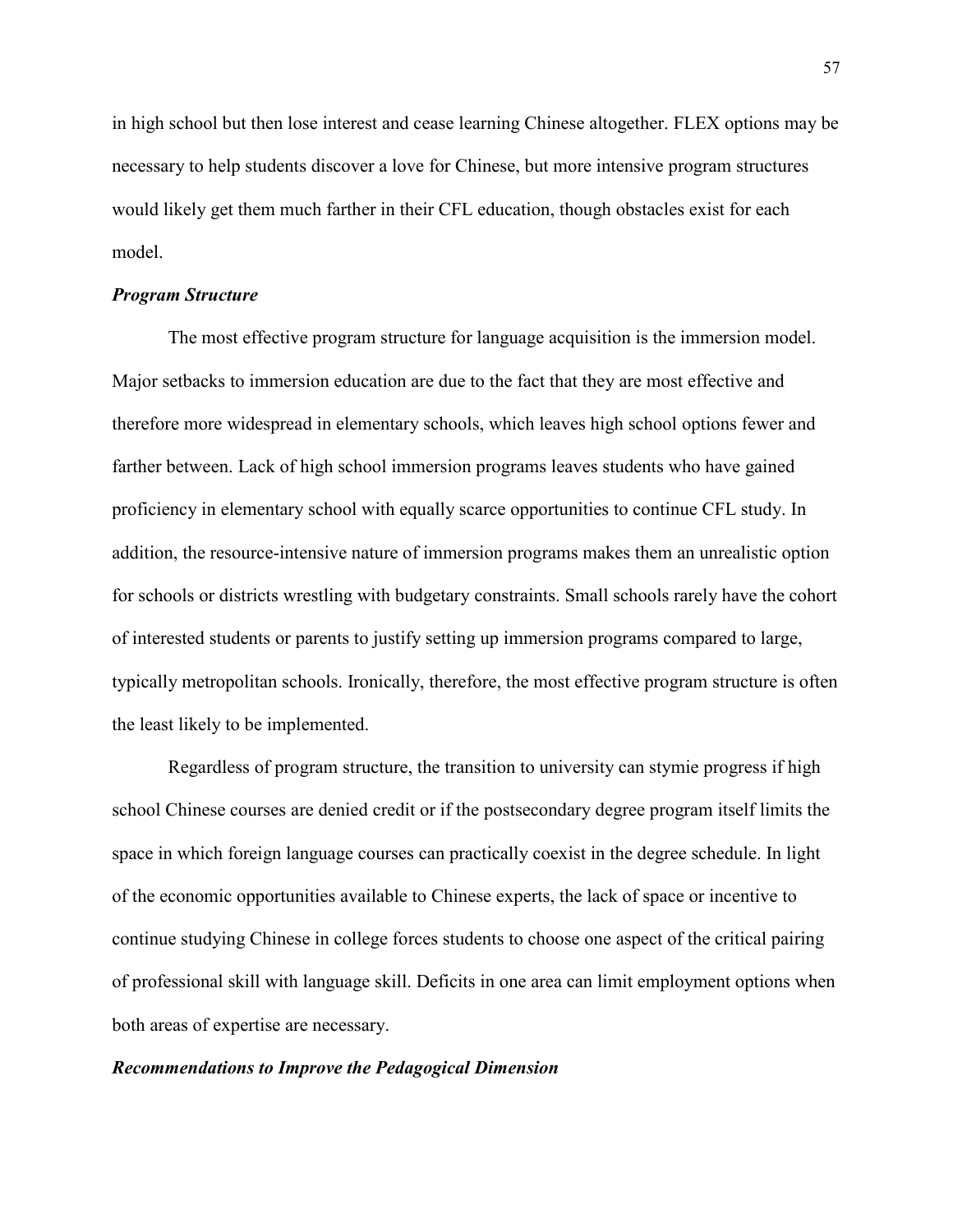Solutions for the institutional dimension of CFL programming in the previous section came down to developing a K-12 Strategic Plan upheld by a unifying organization, along with proper funding. Related cascading effects would trickle down and naturally influence the development of the K-12 CFL system in other dimensions. Cascading effects from more precise organizational purpose and greater funding for implementing the Strategic Plan naturally filter into the pedagogical dimension. Suggestions for improving the pedagogical dimension of CFL education include:

- **1. Teacher Training and Support.** Greater funding for more qualified teachers who in turn have the institutional support for cross-cultural training and curriculum development would amplify the strengths and mitigate the weaknesses of existing instructional practices.
- **2. Task-Based Language Teaching.** More attention and research in the area of Task-Based Language Teaching (TBLT) could address the cultural mismatch between Chinese teachers and American students while also providing a model that makes a difficult language like Chinese more interesting and rewarding to learn. Additionally, program articulation represents both an institutional as well as a pedagogical problem. CFL program development paired with adequate resources could smooth the transition between language levels. Lack of qualified teachers or uniform curriculum can either reduce course offerings in the series of levels or generate competency gaps between levels.
- **3. Curriculum Development for Smooth Articulation.** Concerted efforts at building the appropriate scope and sequence for curriculum across levels while ensuring qualified teachers occupy appropriate positions would help to mitigate snags in articulation.
- **4. Postsecondary Credit Options.** The major articulation problem between high school and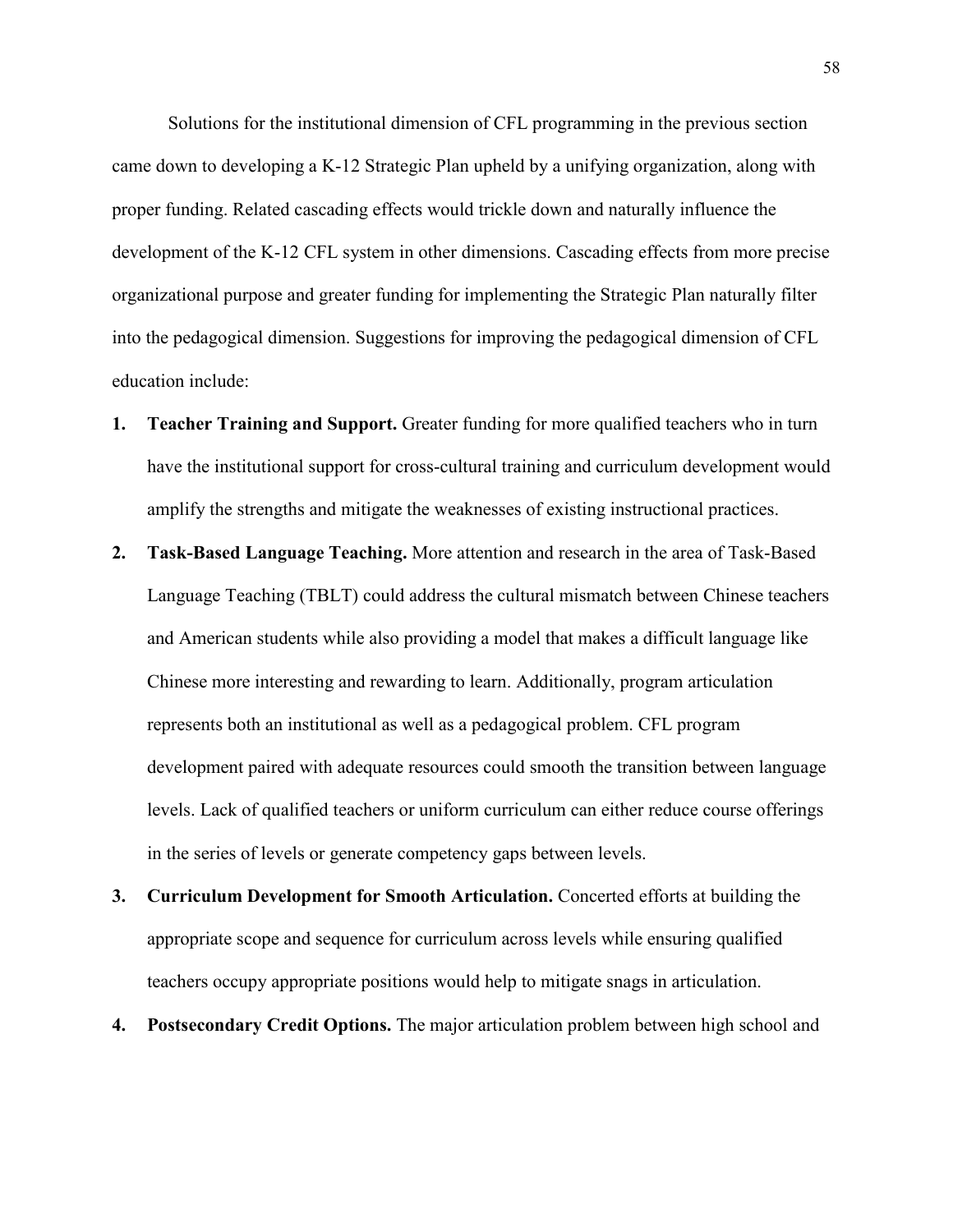college Chinese courses would have to be addressed through better cooperation between institutions to ensure high school students obtain college credit for Chinese (even if that necessitates implementing AP Chinese offerings in high schools).

- **5. Degree Planning Accommodations.** Universities could also better incentivize students desiring to learn Chinese by combining linguistic and professional dimensions to degree schedules that do not financially penalize students' auxiliary linguistic ambitions.
- **6. Incentivize Continued Learning in K-12 Years.** Due to the difficult nature of Chinese as a Foreign Language, additional support should be incorporated into K-12 programs that encourage students to persevere. One possibility would be to award college credit to students who successfully complete a certain number of years of Chinese (independent of AP programs), or to allow students to take the standard Chinese proficiency test, called the HSK, free of charge. Efforts commensurate with the realistic challenge of learning Chinese should be made to incentivize students to courageously begin and continue with CFL studies. Students may try to learn a foreign language for many reasons at many ages. Whatever reasons best tap into students' intrinsic motivation to learn languages more generally could be targeted and incentivized for Chinese specifically. If learning about another culture or wanting a certain job or seeking adventure are motivations, for example, those motivations should be tapped in as many ways as possible over the course of education.
- **7. Extracurricular Interfacing.** Travel opportunities, language partnerships with Chinese international students at local universities, or school cooperation with Chinese heritage organizations would augment the CFL experience in critical ways.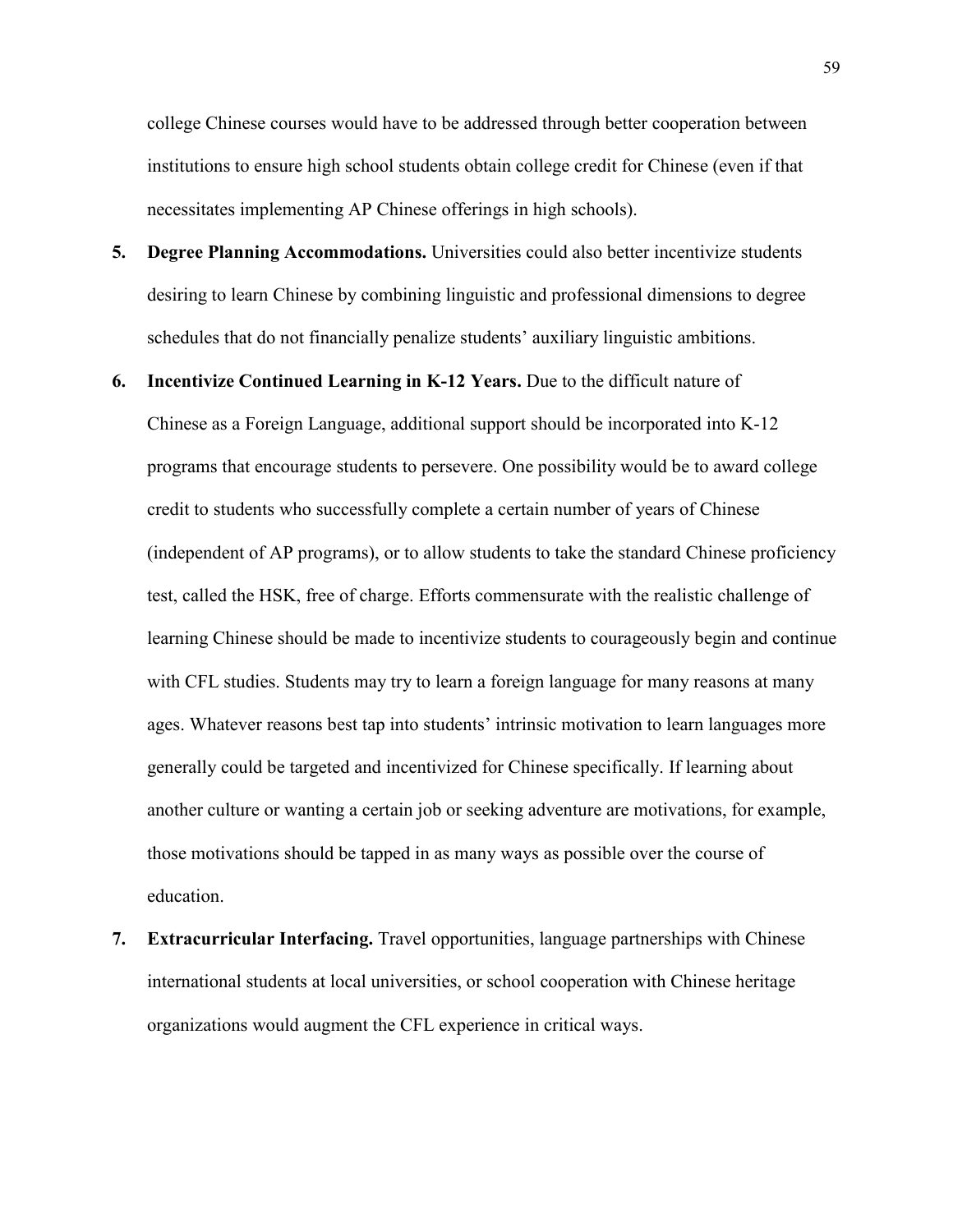Ultimately, addressing the setbacks in pedagogy, whether they center on instructional style or student motivation, should constitute the locus for areas of improvement in the pedagogical dimension.

## **Limitations of the Research**

This research covered a broad spectrum of issues relevant to the subject of Chinese as a Foreign Language education in the United States. Four broad issues were addressed in relationship to the importance of CFL: economic factors, national security concerns, the institutional dimension, and the pedagogical dimension. Each issue contained multiple aspects that helped illustrate the state of affairs in CFL education along with suggestions for improvement. Since so many topics were covered, one limitation of the research was the relatively surface-level treatment of the subject. Each area of study could be investigated through deeper analysis, greater explanations, and more data to support findings. This literature review, therefore, functioned as an introduction to a highly complex topic.

Another limitation was the lack of data in a few key areas. The growth of CFL programs and their distribution was difficult to locate. The most recent data from the Foreign Language Enrollment Survey (FLES) came from 2017. While useful, another, more recent survey would provide more relevant information. Data demonstrating the longevity of CFL programs or of factors that lead to success or failure (such as student and teacher attrition rates in certain schools or regions) would have bolstered the analysis. No such data could be found.

The fact that this research was conducted as a literature review presented an internal limitation, in that original research and potentially unique findings from the author's locale were not made possible. Attention to the program models, areas of success or struggle, and growth patterns at the local level would have provided valuable insights if the research had been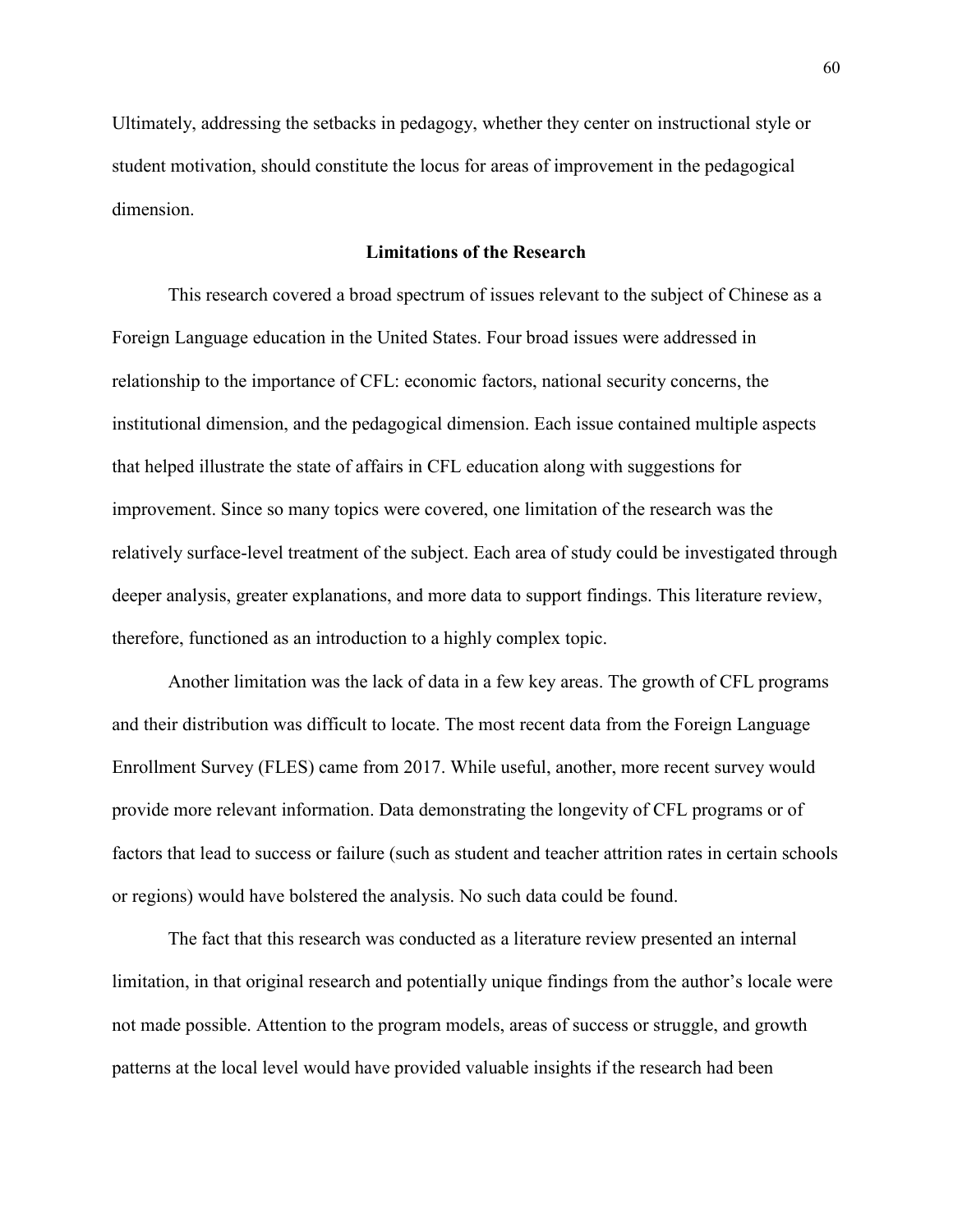conducted as a case study or survey of local Chinese programs. Despite these limitations, a useful sketch that helped answer the thesis question provided insights into the topic that could lead to further research.

### **Implications for Future Research**

If the proposed recommendations for a unifying K-12 Strategic Plan for CFL education coupled with greater funding were to offer viable solutions for improving CFL programs, future research should focus on how to make that happen. A national survey of K-12 schools that offer CFL programs, including the programs themselves, would help establish a detailed picture of the key areas to target with the K-12 Strategic Plan. Finding out where schools are "getting it right" and for what reasons could be compared to areas where they are "getting it wrong," so to speak, and for what reasons. Survey findings would inform an intelligent approach to a real National Strategy for Chinese as a Foreign Language.

In addition, connecting industry professionals with education programs would also help tailor responses of program development to real-world needs. Further research should focus on these areas, as well as the loosely explored aspects of pedagogy that make a demonstrable difference in student and teacher experiences with Chinese courses: namely, Task-Based Language Teaching (TBLT). Discovering what works best for CFL pedagogy and researching ways to improve instructional methods would provide valuable insights into improvement strategies and, ultimately, the expansion of successful language programs.

### **Conclusion**

This research explored a key set of factors which outline critical aspects of the Chinese as a Foreign Language (CFL) educational system in the United States. Those key factors provided both a synopsis of the economic and national security context in which CFL maintains critical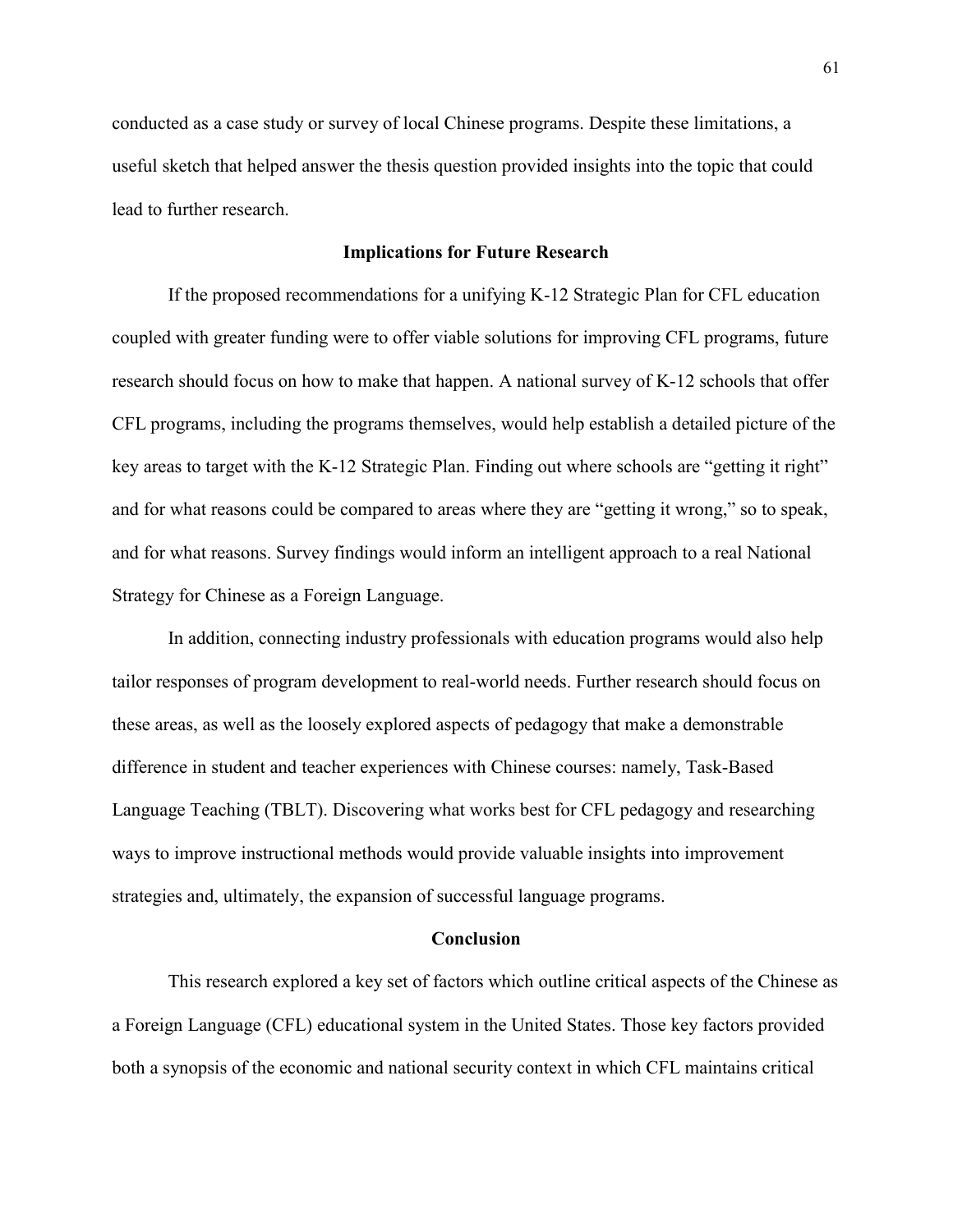status and offers expanding opportunities, as well as a review of the institutional and pedagogical dimensions of CFL education that displayed strengths and weaknesses. On the broadest level, Chinese language education is relevant to the U.S. government as well as to US citizens because of the geopolitical and economic significance of China in relationship to the United States. On the institutional level in the K-12 education system, Chinese maintains an increasingly significant status. Ensuring schools provide adequate CFL education and that students are supplied with the resources necessary to become Chinese language experts ready for employment in national security or economic roles provides the primary justification for improving the K-12 CFL system of the United States.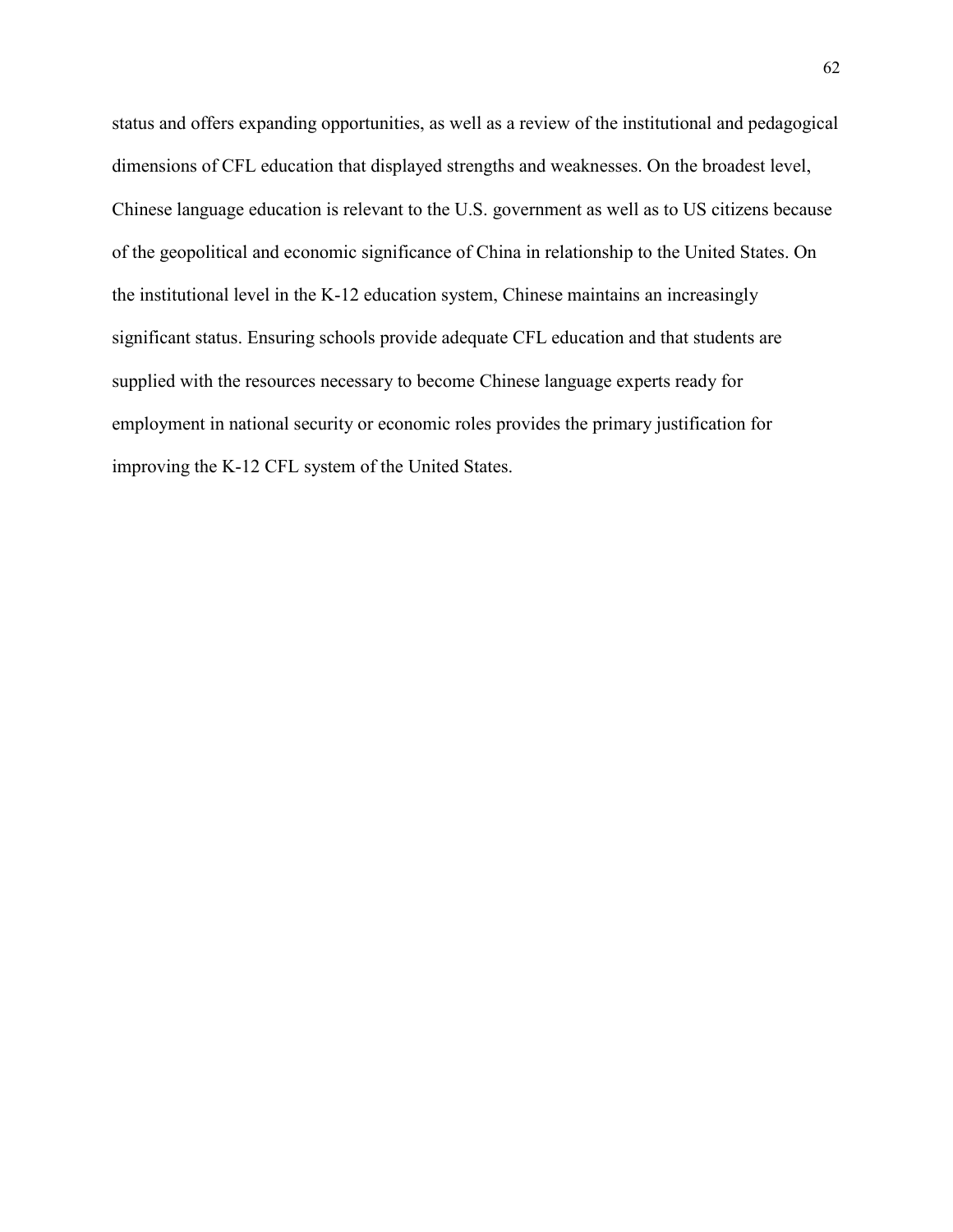### **References**

- Ajami, R. A. (2020). US-China trade war: The spillover effect. *Journal of Asia-Pacific Business, 21(1),* 1-3. <https://doi.org/10.1080/10599231.2020.1708227>
- Ali, S., & Guo, W. (2005). Determinants of FDI in China. *Journal of global business and technology*, *1*(2), 21-33.

[http://s3.amazonaws.com/academia.edu.documents/6936480/v1n2p3.pdf?AWSAccessKe](http://s3.amazonaws.com/academia.edu.documents/6936480/v1n2p3.pdf?AWSAccessKeyId=AKIAIWOWYYGZ2Y53UL3A&Expires=1491795522&Signature=DkXSh3r9Ym7FGUp2OGYVtiEe9Gs%3D&response-content-disposition=inline%3B%20filename%3DDeterminants_of_FDI_in_China.pdf) [yId=AKIAIWOWYYGZ2Y53UL3A&Expires=1496313767&Signature=b6QDUrvPyZJ](http://s3.amazonaws.com/academia.edu.documents/6936480/v1n2p3.pdf?AWSAccessKeyId=AKIAIWOWYYGZ2Y53UL3A&Expires=1491795522&Signature=DkXSh3r9Ym7FGUp2OGYVtiEe9Gs%3D&response-content-disposition=inline%3B%20filename%3DDeterminants_of_FDI_in_China.pdf) [mqKumDFhBLJ8QduY%3D&response-content-](http://s3.amazonaws.com/academia.edu.documents/6936480/v1n2p3.pdf?AWSAccessKeyId=AKIAIWOWYYGZ2Y53UL3A&Expires=1491795522&Signature=DkXSh3r9Ym7FGUp2OGYVtiEe9Gs%3D&response-content-disposition=inline%3B%20filename%3DDeterminants_of_FDI_in_China.pdf)

disposition=inline%3B%20filename%3DDeterminants of FDI in China.pdf

American Academy of Arts and Sciences (AAAS). (2017). *America's languages: Investing in language education for the 21st century*. Cambridge, MA: American Academy of Arts & Sciences. [https://www.amacad.org/sites/default/files/publication/downloads/Commission](https://www.amacad.org/sites/default/files/publication/downloads/Commission-on-Langu)[on-Langu](https://www.amacad.org/sites/default/files/publication/downloads/Commission-on-Langu)[age-Learning\\_Americas-Languages.pdf](https://www.amacad.org/sites/default/files/publication/downloads/Commission-on-Language-Learning_Americas-Languages.pdf)

American Council on the Teaching of Foreign Languages. (2012). *Proficiency Guidelines: 2012.* American Council on the Teaching of Foreign Languages.

[https://www.actfl.org/sites/default/files/guidelines/ACTFLProficiencyGuidelines2012.pd](https://www.actfl.org/sites/default/files/guidelines/ACTFLProficiencyGuidelines2012.pdf) [f](https://www.actfl.org/sites/default/files/guidelines/ACTFLProficiencyGuidelines2012.pdf)

American Councils for International Education. (2017). *The national K-12 foreign language enrollment survey report*. American Councils for International Education (AC); American Council on the Teaching of Foreign Languages (ACTFL); Center for Applied Linguistics (CAL); Modern Language Association (MLA); and in collaboration with the National Councils for State Supervisors for Foreign Languages (NCSSFL). <https://www.americancouncils.org/sites/default/files/FLE-report-June17.pdf>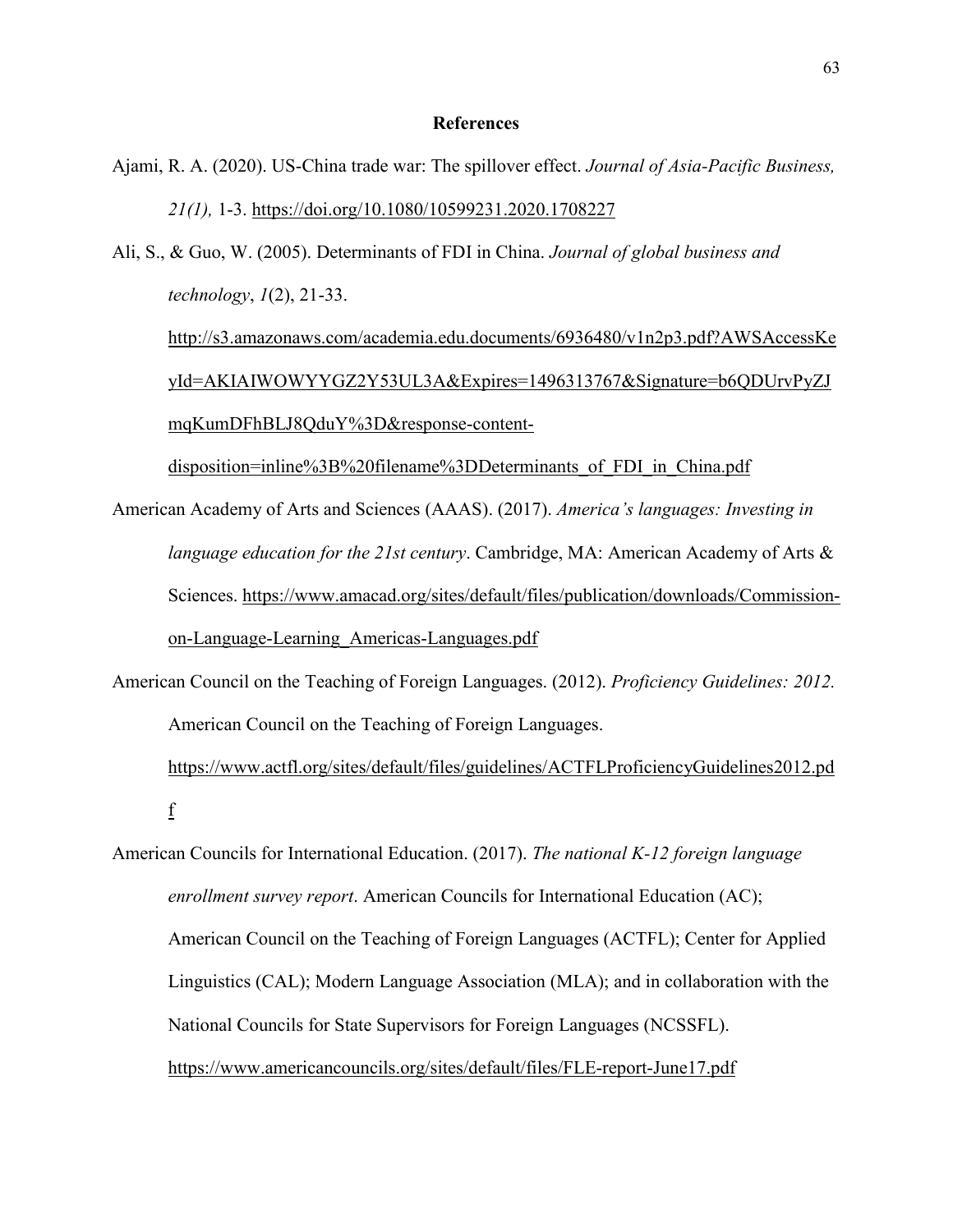Athreye, S. (2020). China's intellectual property regime. *Journal of International Business Policy*, *3*(1), 58-59.<https://link.springer.com/article/10.1057/s42214-020-00048-8>

- Bao, R., & Du, X. (2015). Implementation of task-based language teaching in Chinese as a foreign language: Benefits and challenges. *Language, Culture and Curriculum*, *28*(3), 291-310.
	- https://www.researchgate.net/profile/Xiangyun-Du/publication/282806936 Implementati on of task-based language teaching in Chinese as a foreign language benefits and [challenges/links/5933071e45851553b6c10b4e/Implementation-of-task-based-language-te](https://www.researchgate.net/profile/Xiangyun-Du/publication/282806936_Implementation_of_task-based_language_teaching_in_Chinese_as_a_foreign_language_benefits_and_challenges/links/5933071e45851553b6c10b4e/Implementation-of-task-based-language-teaching-in-Chinese-as-a-foreign-language-benefits-and-challenges.pdf) [aching-in-Chinese-as-a-foreign-language-benefits-and-challenges.pdf](https://www.researchgate.net/profile/Xiangyun-Du/publication/282806936_Implementation_of_task-based_language_teaching_in_Chinese_as_a_foreign_language_benefits_and_challenges/links/5933071e45851553b6c10b4e/Implementation-of-task-based-language-teaching-in-Chinese-as-a-foreign-language-benefits-and-challenges.pdf)
- Chinese Language Teachers Association. (n.d.). *Mission statement, goals and strategic plan.*  Chinese Language Teachers Association.<https://clta-us.org/about-clta/mission-statement/>
- Chinese Language Association of Secondary-Elementary Schools. (2021). *History*. Chinese Language Association of Secondary-Elementary Schools (CLASS).

<https://www.classk12.org/en/about/history>

Corey. (2019). Law of supply and demand: How proficiency in mandarin will help you get a job and earn more. *Sutton Test Prep.*

[https://www.mathmandarinmore.com/post/high-demand-for-mandarin-chinese-proficienc](https://www.mathmandarinmore.com/post/high-demand-for-mandarin-chinese-proficiency-jobs) [y-jobs](https://www.mathmandarinmore.com/post/high-demand-for-mandarin-chinese-proficiency-jobs)

- Damari, R., Rivers, W., Brecht, R., Gardner, P., Pulupa, C., & Robinson, J. (2017). The demand for multilingual human capital in the U.S. labor market. *Foreign Language Annals*, *50*(1), 13–37.<https://doi.org/10.1111/flan.12241>
- Department of Defense. (2011). *Strategic plan for language skills, regional expertise, and cultural capabilities, 2011-2016*. U.S. Department of Defense.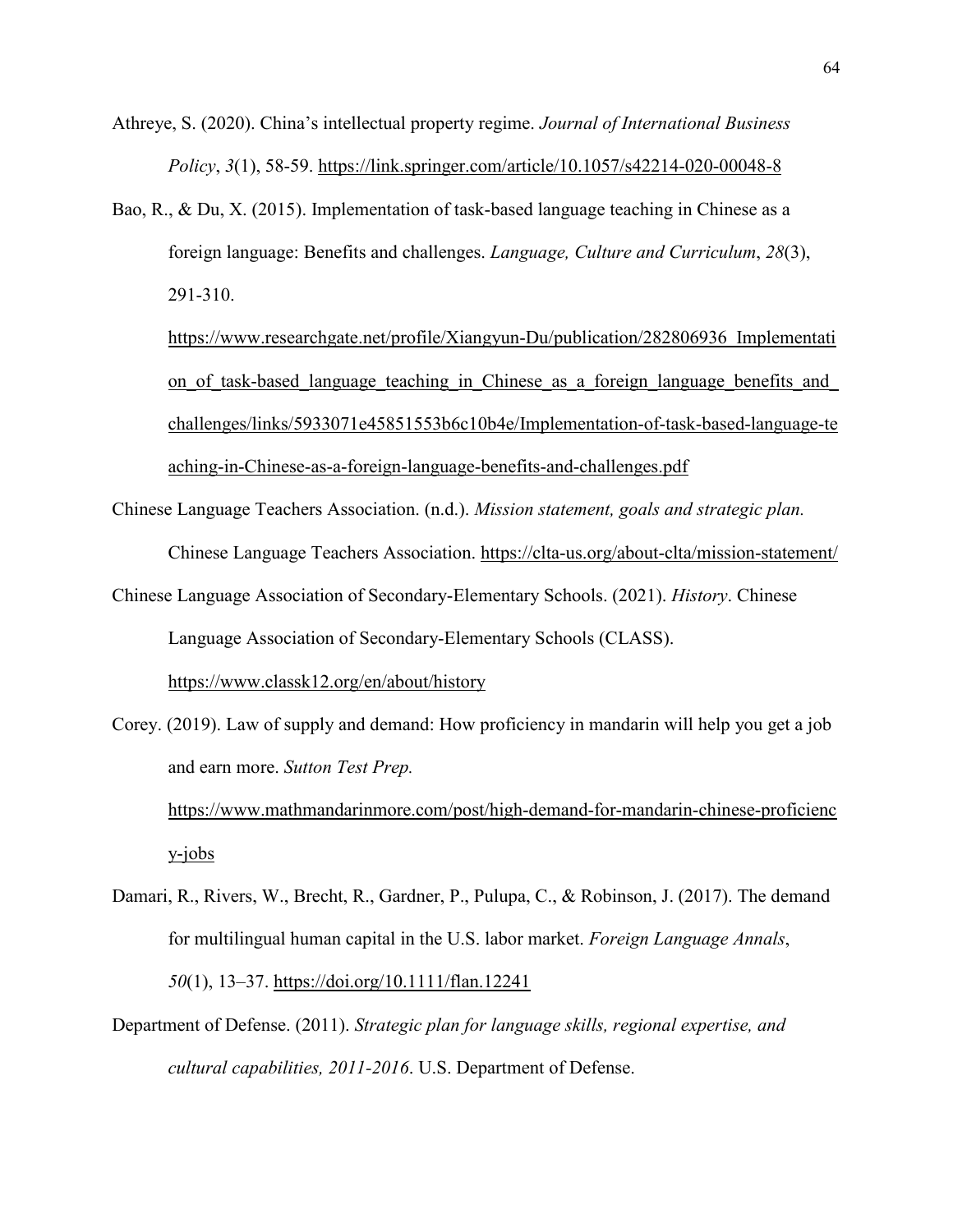[https://dlnseo.org/sites/default/files/DLNSEO\\_Strategic%20Plan.pdf](https://dlnseo.org/sites/default/files/DLNSEO_Strategic%20Plan.pdf)

- Department of Defense. (2014). *Implementation plan for language skills, regional expertise, and cultural capabilities*. Office of the Under Secretary of Defense for Personnel and Readiness: Defense Language and National Security Education Office, United States. <https://dlnseo.org/sites/default/files/APPROVED%20Implementation%20Plan.pdf>
- Diao, W., & Liu, H. Y. (2020). Starting college, quitting foreign language: The case of learners of Chinese language during secondary-postsecondary transition. *Journal of Language, Identity & Education*, 1-15.<https://doi.org/10.1080/15348458.2020.1726753>
- Di Giulio, R. C. (2007). *Positive classroom management: A step-by-step guide to helping students succeed*. Corwin Press.
- Doughty, C., & Long, M. (2003). Optimal psycholinguistic environment for distance foreign language learning. *Language Learning and Technology, 7(3),* 50–80. [http://128.171.57.22/bitstream/10125/25214/07\\_03\\_doughty.pdf](http://128.171.57.22/bitstream/10125/25214/07_03_doughty.pdf)
- Glaser, B. S., & Price, H. (2021). Joe Biden is elected president amid a plummeting US-China relationship. *Comparative Connections: A Triannual E-Journal on East Asian Bilateral Relations*, *22*(3).

<http://cc.pacforum.org/wp-content/uploads/2021/01/03-22-3-US-China-Relations.pdf>

Han, Z. (2018). Task-based learning in task-based teaching: Training teachers of Chinese as a foreign language. *Annual Review of Applied Linguistics*, *38*, 162-186. [https://www.researchgate.net/profile/Zhaohong-Han-2/publication/292243337\\_Task](https://www.researchgate.net/profile/Zhaohong-Han-2/publication/292243337_Task-based_language_teaching_of_Chinese_in_a_study_abroad_context_A_learner_perspective/links/5bd3aefa4585150b2b8a1b97/Task-based-language-teaching-of-Chinese-in-a-study-abroad-context-A-learner-perspective.pdf)based language teaching of Chinese in a study abroad context A learner perspectiv [e/links/5bd3aefa4585150b2b8a1b97/Task-based-language-teaching-of-Chinese-in-a](https://www.researchgate.net/profile/Zhaohong-Han-2/publication/292243337_Task-based_language_teaching_of_Chinese_in_a_study_abroad_context_A_learner_perspective/links/5bd3aefa4585150b2b8a1b97/Task-based-language-teaching-of-Chinese-in-a-study-abroad-context-A-learner-perspective.pdf)[study-abroad-context-A-learner-perspective.pdf](https://www.researchgate.net/profile/Zhaohong-Han-2/publication/292243337_Task-based_language_teaching_of_Chinese_in_a_study_abroad_context_A_learner_perspective/links/5bd3aefa4585150b2b8a1b97/Task-based-language-teaching-of-Chinese-in-a-study-abroad-context-A-learner-perspective.pdf)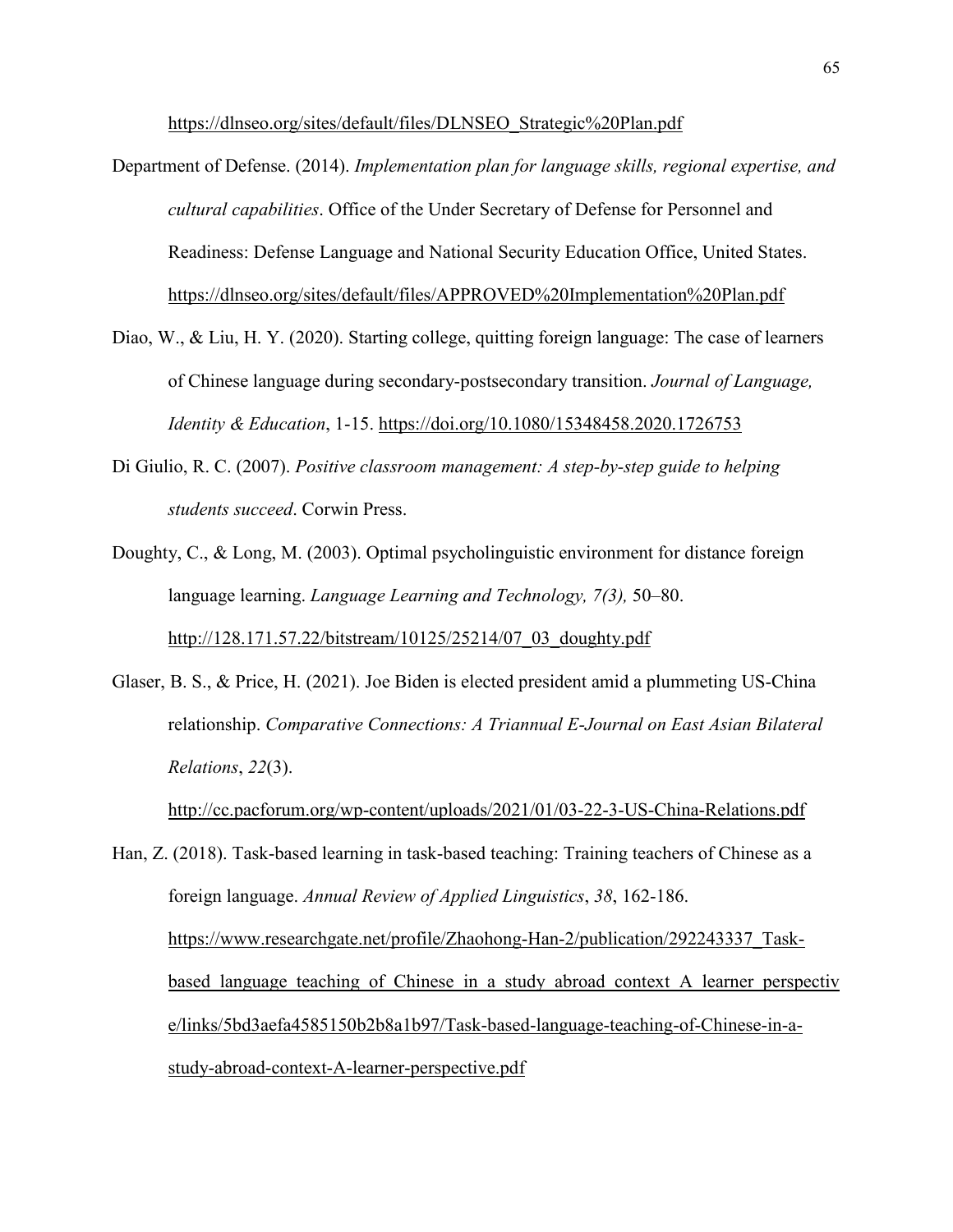Hao, Y. (2012). Second language acquisition of Mandarin Chinese tones by tonal and non-tonal language speakers. *Journal of Phonetics*, *40*(2), 269–279. <https://doi.org/10.1016/j.wocn.2011.11.001>

- Huang, Y., & Smith, J. (2019). China's record on intellectual property rights is getting better and better. *Foreign Policy*, October 16.
- Ke, C., & Li, Y-H. A. (2011). Chinese as a foreign language in the US. *Journal of Chinese Linguistics*, *39* (1), 177-238.

[https://clicsearch.bethel.edu/discovery/fulldisplay?docid=cdi\\_airiti\\_journals\\_P20181204](https://clicsearch.bethel.edu/discovery/fulldisplay?docid=cdi_airiti_journals_P20181204001_201101_201812100012_201812100012_177_238&context=PC&vid=01CLIC_BETHEL:BETHEL&lang=en&search_scope=CLIC_and_BETHEL_ALL_Profile&adaptor=Primo%20Central&tab=CLIC_and_BETHEL_ALL_Slot&query=any,contains,Chinese%20as%20a%20foreign%20language%20in%20the%20US.%20Journal%20of%20Chinese%20Linguistics&offset=0) 001 201101 201812100012 201812100012 177 238&context=PC&vid=01CLIC BET [HEL:BETHEL&lang=en&search\\_scope=CLIC\\_and\\_BETHEL\\_ALL\\_Profile&adaptor=P](https://clicsearch.bethel.edu/discovery/fulldisplay?docid=cdi_airiti_journals_P20181204001_201101_201812100012_201812100012_177_238&context=PC&vid=01CLIC_BETHEL:BETHEL&lang=en&search_scope=CLIC_and_BETHEL_ALL_Profile&adaptor=Primo%20Central&tab=CLIC_and_BETHEL_ALL_Slot&query=any,contains,Chinese%20as%20a%20foreign%20language%20in%20the%20US.%20Journal%20of%20Chinese%20Linguistics&offset=0)\_ [rimo%20Central&tab=CLIC\\_and\\_BETHEL\\_ALL\\_Slot&query=any,contains,Chinese%2](https://clicsearch.bethel.edu/discovery/fulldisplay?docid=cdi_airiti_journals_P20181204001_201101_201812100012_201812100012_177_238&context=PC&vid=01CLIC_BETHEL:BETHEL&lang=en&search_scope=CLIC_and_BETHEL_ALL_Profile&adaptor=Primo%20Central&tab=CLIC_and_BETHEL_ALL_Slot&query=any,contains,Chinese%20as%20a%20foreign%20language%20in%20the%20US.%20Journal%20of%20Chinese%20Linguistics&offset=0) [0as%20a%20foreign%20language%20in%20the%20US.%20Journal%20of%20Chinese](https://clicsearch.bethel.edu/discovery/fulldisplay?docid=cdi_airiti_journals_P20181204001_201101_201812100012_201812100012_177_238&context=PC&vid=01CLIC_BETHEL:BETHEL&lang=en&search_scope=CLIC_and_BETHEL_ALL_Profile&adaptor=Primo%20Central&tab=CLIC_and_BETHEL_ALL_Slot&query=any,contains,Chinese%20as%20a%20foreign%20language%20in%20the%20US.%20Journal%20of%20Chinese%20Linguistics&offset=0) [%20Linguistics&offset=0](https://clicsearch.bethel.edu/discovery/fulldisplay?docid=cdi_airiti_journals_P20181204001_201101_201812100012_201812100012_177_238&context=PC&vid=01CLIC_BETHEL:BETHEL&lang=en&search_scope=CLIC_and_BETHEL_ALL_Profile&adaptor=Primo%20Central&tab=CLIC_and_BETHEL_ALL_Slot&query=any,contains,Chinese%20as%20a%20foreign%20language%20in%20the%20US.%20Journal%20of%20Chinese%20Linguistics&offset=0)

- Krashen, S. (1982). *Principles and practice in second language acquisition* (1st ed.). Pergamon. [https://citeseerx.ist.psu.edu/viewdoc/download?doi=10.1.1.463.8762&rep=rep1&type=pd](https://citeseerx.ist.psu.edu/viewdoc/download?doi=10.1.1.463.8762&rep=rep1&type=pdf) [f](https://citeseerx.ist.psu.edu/viewdoc/download?doi=10.1.1.463.8762&rep=rep1&type=pdf)
- Li, C. (2013). The logic of Chinese syntactic structure. *Journal of Chinese Linguistics*, *41*(2), 273–291. https://www-jstor

org.ezproxy.bethel.edu/stable/23754816?seq=1#metadata\_info\_tab\_contents

- Liu, T., & Woo, W. (2018). Understanding the U.S.-China Trade War. *China Economic Journal*, *11*(3), 319–340.<https://doi.org/10.1080/17538963.2018.1516256>
- Liu, X., Feng, Y., Li, S., & Ding, X. (2019). American K-12 CFL teachers' expected competence, actual qualifications, and needs for professional training: A concurrent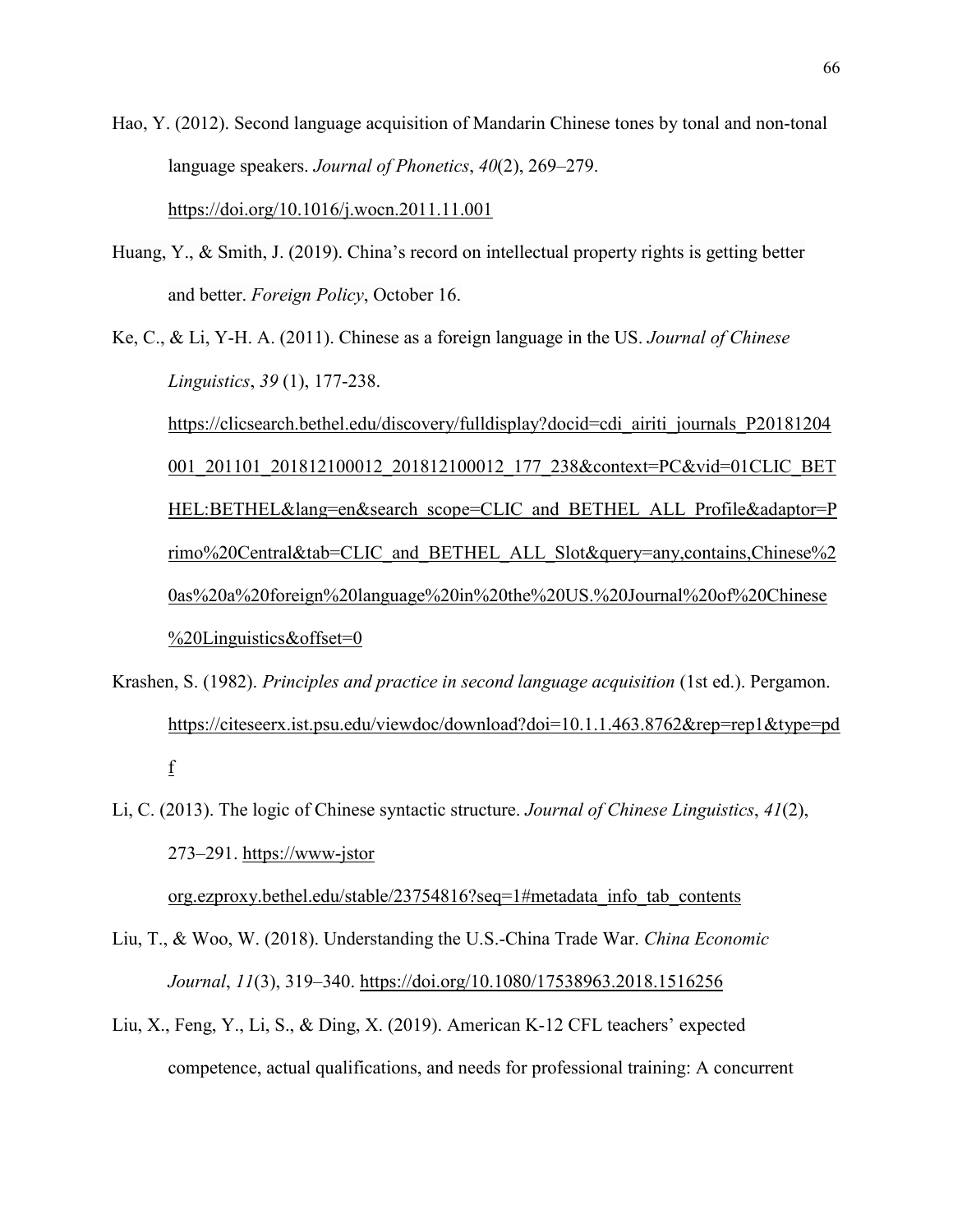mixed-method study. *Chinese Language Teaching Methodology and Technology*, *2*(1), 65.<https://engagedscholarship.csuohio.edu/cltmt/vol2/iss1/6>

Lü, C. (2020). Teaching and learning Chinese through immersion: A case study from the North American context. *Frontiers of Education in China*, *15*(1), 99-141.

<https://doi.org/10.1007/s11516-020-0005-9>

- Manser, M. H., (1999). *Concise English-Chinese, Chinese-English dictionary (*2nd ed). Oxford University Press.
- Mattis, J. (2018). *Summary of the 2018 national defense strategy of the United States of America*. U.S. Department of Defense.

[https://dod.defense.gov/Portals/1/Documents/pubs/2018-National-Defense-Strategy-Sum](https://dod.defense.gov/Portals/1/Documents/pubs/2018-National-Defense-Strategy-Summary.pdf) [mary.pdf](https://dod.defense.gov/Portals/1/Documents/pubs/2018-National-Defense-Strategy-Summary.pdf)

Minnesota Advocates for Immersion Network. (2017). *Celebrating language immersion.* Minnesota Advocates for Immersion Network.

[https://mnimmersion.org/resources/Pictures/Statewide%20ImmersionTableFormatFeb20](https://mnimmersion.org/resources/Pictures/Statewide%20ImmersionTableFormatFeb2017.pdf) [17.pdf](https://mnimmersion.org/resources/Pictures/Statewide%20ImmersionTableFormatFeb2017.pdf)

- Minnesota Department of Education. (2020). *World languages*. Minnesota Department of Education.<https://education.mn.gov/MDE/dse/stds/world/>
- National Security Education Program. (n.d.). *Critical languages.* National Security Education Program. <https://www.nsep.gov/content/critical-languages>
- National Security Language Initiative for Youth. (n.d.). *National security language initiative for youth (NSLI-Y).* Bureau of Educational and Cultural Affairs. <https://www.nsliforyouth.org/>

Peng, K. (2016). Chinese as a foreign language in K-12 education. In: Ruan J., Zhang J., Leung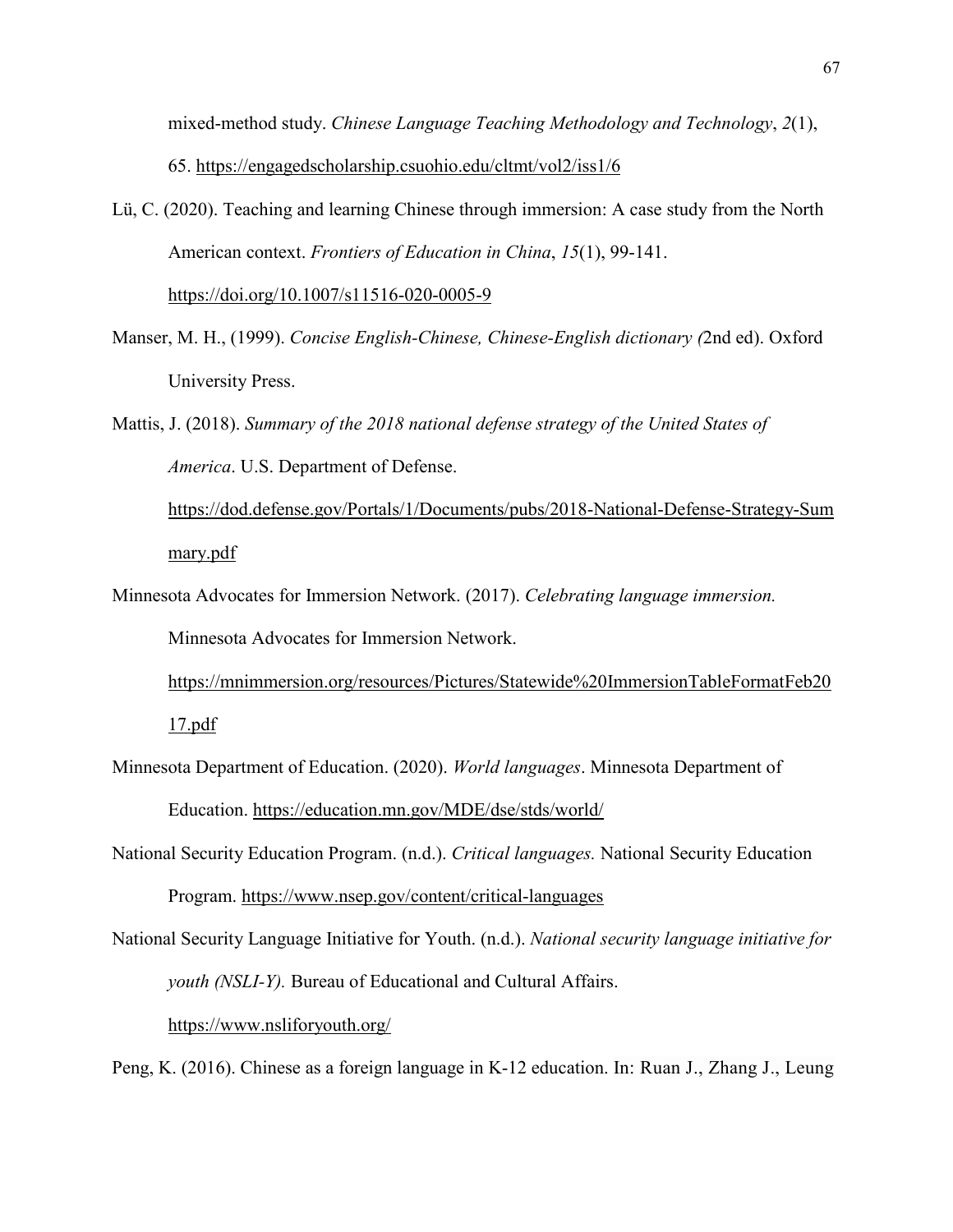C. (eds) Chinese Language Education in the United States. Multilingual Education, vol 14. Springer, Cham https://doi.org/10.1007/978-3-319-21308-8\_7 Poole, S. C. (1999). *An Introduction to Linguistics*. Red Globe Press.

Pufahl, I., & Rhodes, N. (2011). Foreign language instruction in U.S. schools: Results of a national survey of elementary and secondary schools. *Foreign Language Annals*, *44*(2), 258–288.<https://doi.org/10.1111/j.1944-9720.2011.01130.x>

Ren, X. (2013). *Urban China*. John Wiley & Sons.

Schulz, H., Taylor, A., & Parks, R. (2019). Critical languages and college choice. *College and University, 94(3)*, 57-60,62. [https://ezproxy.bethel.edu/login?url=https://www-proquest-com.ezproxy.bethel.edu/schol](https://ezproxy.bethel.edu/login?url=https://www-proquest-com.ezproxy.bethel.edu/scholarly-journals/critical-languages-college-choice/docview/2305514859/se-2?accountid=8593) [arly-journals/critical-languages-college-choice/docview/2305514859/se-2?accountid=859](https://ezproxy.bethel.edu/login?url=https://www-proquest-com.ezproxy.bethel.edu/scholarly-journals/critical-languages-college-choice/docview/2305514859/se-2?accountid=8593) [3](https://ezproxy.bethel.edu/login?url=https://www-proquest-com.ezproxy.bethel.edu/scholarly-journals/critical-languages-college-choice/docview/2305514859/se-2?accountid=8593)

STARTALK. (2020). *Longitudinal impact report: Student participants (2007-2019).* The National Foreign Language Center.

[https://startalk.umd.edu/public/system/files/docs/startalk2020\\_studentandparentlongitudi](https://startalk.umd.edu/public/system/files/docs/startalk2020_studentandparentlongitudinalsurveyreport.pdf) [nalsurveyreport.pdf](https://startalk.umd.edu/public/system/files/docs/startalk2020_studentandparentlongitudinalsurveyreport.pdf)

STARTALK. (2021). *Welcome to STARTALK!* National Foreign Language Center, University of Maryland.<https://startalk.umd.edu/public/>

STARTALK. (n.d.). *Dual Language Immersion (DLI)*. American Councils for International Education.<https://startalk-dli.org/dual-language-immersion>

The Language Flagship. (2013a). *The flagship history.* The National Security Education Program (NSEP).<https://www.thelanguageflagship.org/content/flagship-history>

The Language Flagship. (2013b). *Chinese.* The National Security Education Program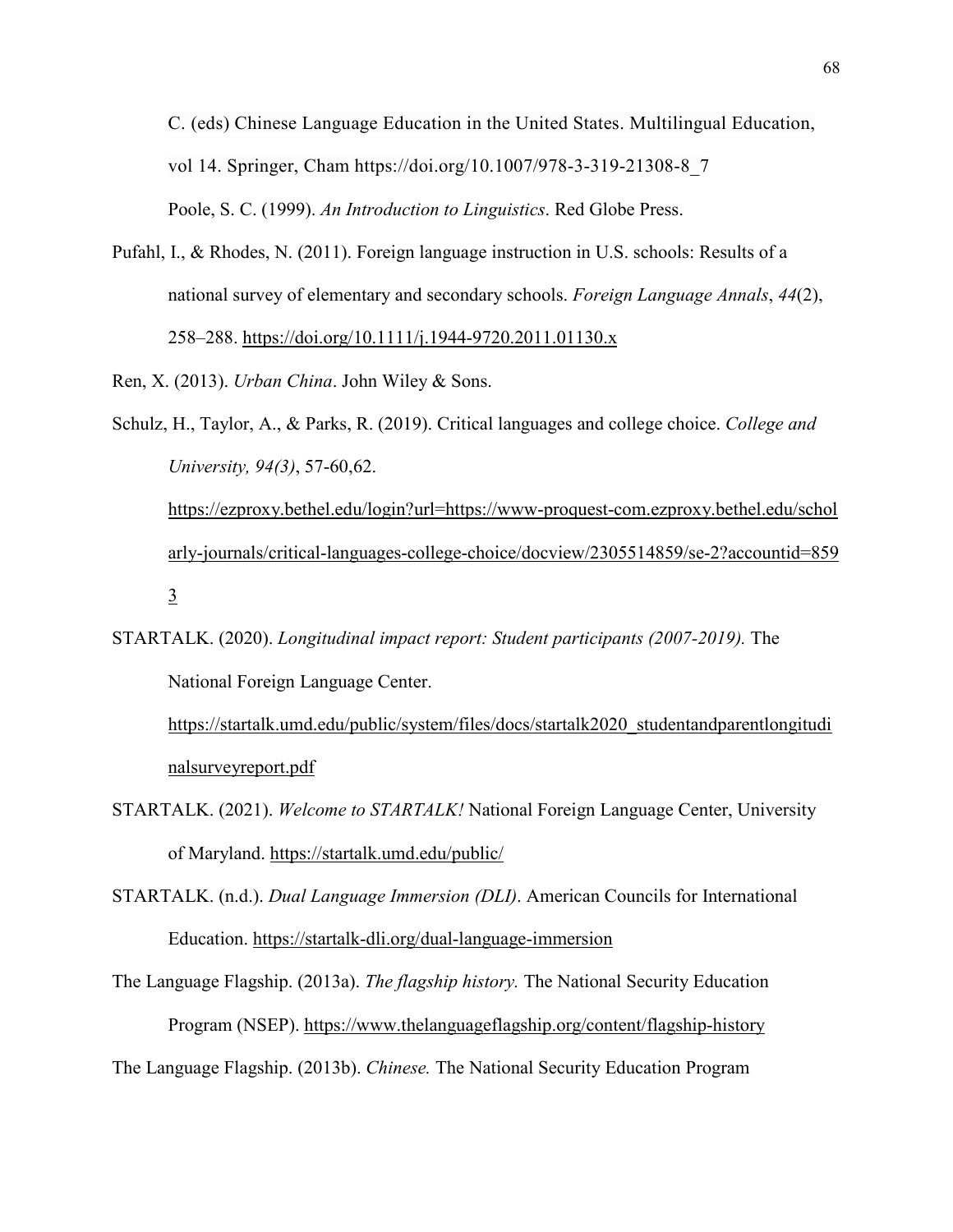(NSEP).<https://www.thelanguageflagship.org/chinese>

Tseng, M. F., Lin, C. H., & Chen, H. (2018). An immersive flipped classroom for learning Mandarin Chinese: Design, implementation, and outcomes. *Computer Assisted Language Learning*, *31(7)*, 714-733.<https://doi.org/10.1080/09588221.2018.1440603>

United States Department of State. (n.d.). *All language programs.* US Department of State. <https://studyabroad.state.gov/languages/all-programs>

- Wang, Z. (2003). The impact of China's WTO accession on patterns of world trade. *Journal of policy modeling*, *25*(1), 1-41. [https://doi.org/10.1016/S0161-8938\(02\)00196-5](https://doi.org/10.1016/S0161-8938(02)00196-5)
- Wang, H., Liu, G., Li, S., & Luo, L. (2018). A study of CFL teacher competency in the US: An overview of professional guidelines, resources, and standards. *Chinese Language Teaching Methodology and Technology*, *1*(4), 68.

<https://engagedscholarship.csuohio.edu/cgi/viewcontent.cgi?article=1035&context=cltmt>

- Wormeli, R. (2018). *Fair isn't always equal: Assessing & grading in the differentiated classroom*. Stenhouse Publishers.
- Xu, X., Padilla, A. M., & Silva, D. (2014). The time factor in Mandarin language learning: The four-week intensive versus the regular high school semester. *The Language Learning Journal*, *42(1),* 55-66.<https://doi.org/10.1080/09571736.2012.677054>
- Xu, X., Padilla, A. M., & Silva, D. M. (2015). Learner performance in Mandarin immersion and high school world language programs: A comparison. *Foreign Language Annals*, *48*(1), 26-38.<https://doi.org/10.1111/flan.12123>
- Yue, Y. (2017). Teaching Chinese in K–12 schools in the United States: What are the challenges? *Foreign Language Annals*, *50*(3), 601–620. <https://doi.org/10.1111/flan.12277>